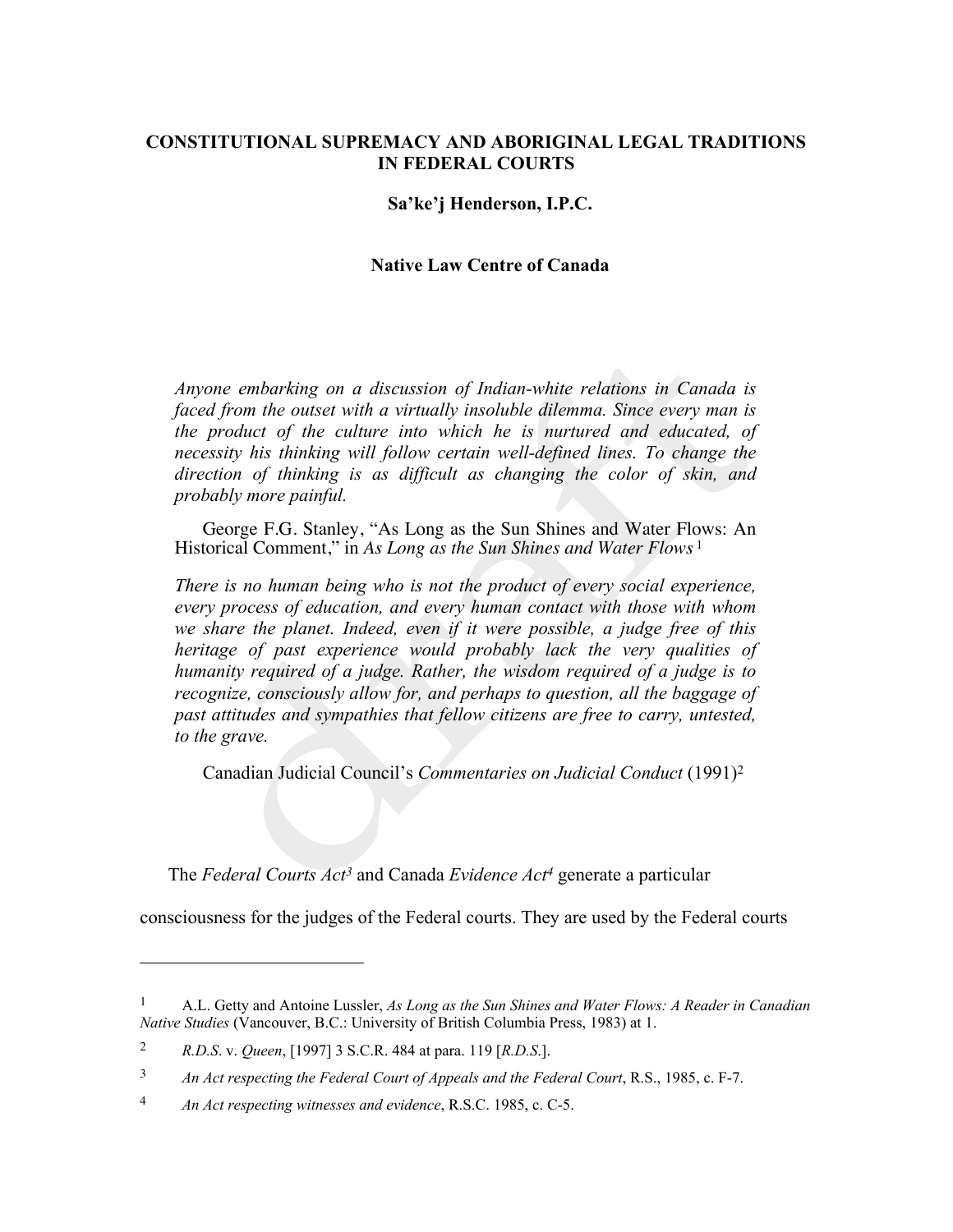and the legal profession to determine the burden of proof and demonstrate the truth of an assertion. It provides the familiar common law lens through which the judges look at events and generate facts against the background of constitutional and legal doctrines.

These acts of the Parliament of Canada, enacted under the authority of s. 101 of the *Constitution Act, 1867*, <sup>5</sup> establish a national court system which hears and decides legal disputes arising in the federal domain, including claims against the Crown in right of Canada, intergovernmental suits, civil suits in federally-regulated areas, and challenges to the decisions of federal tribunals. These statutes are particularly relevant to Indians and Lands reserved to the Indians, the jurisdiction over whom has been exclusively assigned to the federal Crown in s. 91(24) of *Constitution Act, 1867*,<sup>6</sup> as well as issues involving aboriginal and treaty rights of Indians (First Nations) and Inuit in s. 35 of the *Constitution Act, 1982*. <sup>7</sup> However, the *Federal Courts Act* is interestingly silent as to judicial review

<sup>5</sup> Section 101 *Constitution Act, 1867* (U.K), 30 and 31 Vict., c. 3. ("The Parliament of Canada may, notwithstanding anything in this Act, from Time to Time provide for the Constitution, Maintenance, and Organization of a General Court of Appeal for Canada, and for the Establishment of any additional Courts for the better Administration of the Laws of Canada.)

<sup>6</sup> *Ibid*. Section 91(24) *Constitution Act, 1867*, *supra* note 5 ("It shall be lawful for the Queen, by and with the Advice and Consent of the Senate and House of Commons, to make laws for the Peace, Order, and good Government of Canada, in relation to all Matters not coming within the Classes of Subjects by this Act assigned exclusively to the Legislatures of the Provinces; and for greater Certainty, but not so as to restrict the Generality of the foregoing Terms of this Section, it is hereby declared that (notwithstanding anything in this Act) the exclusive Legislative Authority of the Parliament of Canada extends to all Matters coming within the Classes of Subjects next hereinafter enumerated; that is to say,—Indians, and Lands reserved for the Indians.")

<sup>7</sup> Section 35(1) of the *Constitution Act, 1982*, being Schedule B to the *Canada Act 1982* (U.K.), c. 11, Schedule B in Part II [*Constitution Act, 1982*]. provides: "The existing aboriginal and treaty rights of the aboriginal peoples of Canada are hereby recognized and affirmed."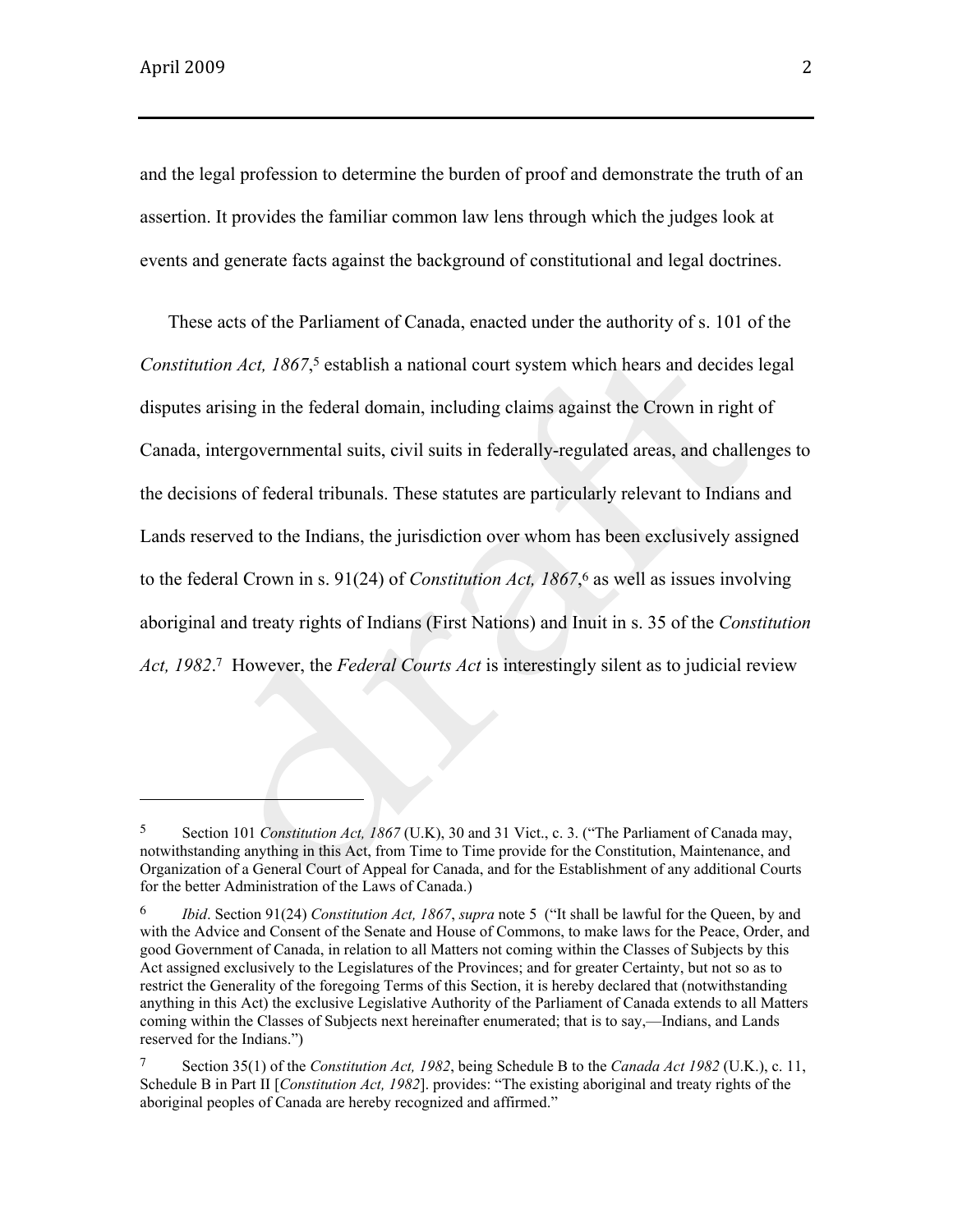over the constitutional rights of Indians or the federal *Indian Act*, but does include judicial review of the Specific Claims Tribunal.<sup>8</sup>

The emergence of litigation about aboriginal and treaty rights in Canadian courts has revealed that these rules and evidence acts are neither impartial nor comprehensive, nor is the judicial interpretation of them impartial or comprehensive. They are biased in favour of Eurocentric knowledge and against Aboriginal knowledge. These statutes have been artificially constructed to reflect the common and civil law traditions. They arise from Eurocentric knowledge and questionable assumptions about the truth, general and particular, and context and fact. They have not been developed with the intent of representing accurately the Aboriginal knowledge or legal traditions that create aboriginal and treaty rights. They are unrelated and external to the structure and presentation of Aboriginal legal traditions, languages, performance, and narratives inherent in aboriginal and treaty rights.

These insights learned from litigation affirm the conclusion of more than two decades of commissions, inquiries, reports, special initiatives, conferences, and books and court cases that the rule of the courts and the evidence act and the interpretative tools of the justice have failed to understand the Aboriginal worldview and need to be reformed.<sup>9</sup> In

<sup>8</sup> S. 28(1)(r), *Federal Courts Act*, *supra* note 3.

<sup>9</sup> Canada, Indian and Northern Affairs, *Indians and the Law* (Ottawa: Canadian Corrections Association and the Department of Indian and Northern Affairs, 1967); Law Reform Commission of Canada, *Report No. 34, Aboriginal Peoples and Criminal Justice: Equality, Respect and the Search for Justice* (Ottawa: The Law Reform Commission of Canada, 1991*)*; Nova Scotia, *Royal Commission on the Donald Marshall Jr. Prosecution* (Halifax: The Commission, 1989); Ontario, *Report of the Osnaburgh/Windigo Tribal Council Justice Review Committee* (Ontario: The Committee, 1990*);* Manitoba, *Report of the Aboriginal Justice Inquiry of Manitoba* (Winnipeg: Queen's Printer, 1991); Alberta, *Justice*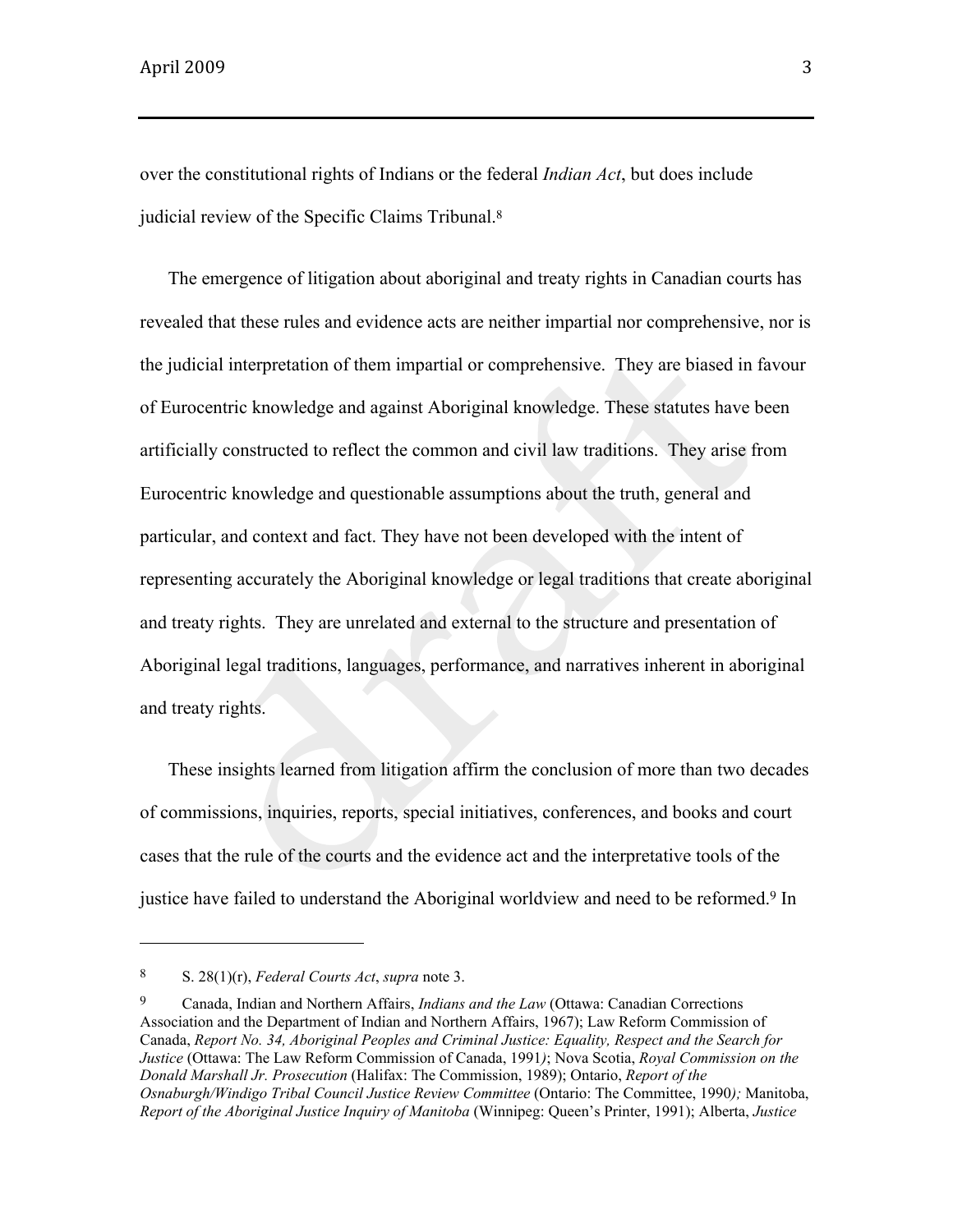1994, at the federal and provincial justice ministers' conference, Canada's justice ministers collectively agreed that systemically the Canadian justice system has failed and is failing Aboriginal peoples. They agreed that reforms must make the general system "equitable in every sense" for Aboriginal peoples; that reforms must make the system "work" with Aboriginal communities; and must reflect the "values" of Aboriginal peoples. Also the justice ministers agreed that they must build "bridges" between the general system and Aboriginal practices, traditions, and approaches.10 Finally, they pledged to work together with Aboriginal leaders on these priorities, and in future meetings to analyze the implications for Aboriginal people of all issues on the agenda.

In 1996, the Royal Commission on Aboriginal Peoples affirmed the failure of Canadian justice system in its report entitled *Bridging the Cultural Divide*. The report found that Eurocentric colonization has systematically undermined the traditional Aboriginal worldview and justice system and created racism as the fundamental lens for viewing Aboriginal peoples. This legal failure derives from the different views of Aboriginal and non-Aboriginal peoples in Canada on the content of justice and the means of achieving justice.

<u> 1989 - Andrea Santa Andrea Andrea Andrea Andrea Andrea Andrea Andrea Andrea Andrea Andrea Andrea Andrea Andr</u>

*on Trial: Report of the Task Force on the Criminal Justice System and Its Impacts on the Indian And Métis People of Alberta* (Edmonton: the Task Force, 1991); Saskatchewan, *Report of the Saskatchewan Indian Justice Review Committee* (Saskatoon: The Committee,1992*);* British Columbia, *Report on the Cariboo-Chilcotin Aboriginal Justice Inquiry* (Victoria: The Inquiry 1993); Québec, *Justice for and by the Aboriginals: Report and Recommendations of the Advisory Committee on the Administration of Justice in Aboriginal Communities, submitted to the Minister of Justice and the Minister of Public Security* (Québec: Advisory Committee on the Administration of Justice in Aboriginal Communities, 1995); Canada, *Bridging the Cultural Divide: A Report on Aboriginal People and Criminal Justice in Canada* (Ottawa: Minister of Supply and Services Canada, 1996).

<sup>&</sup>lt;sup>10</sup> "Final Statement of the Canadian Ministers of Justice" (Justice Ministers' Conference, Ottawa, March 24, 1994) [unpublished].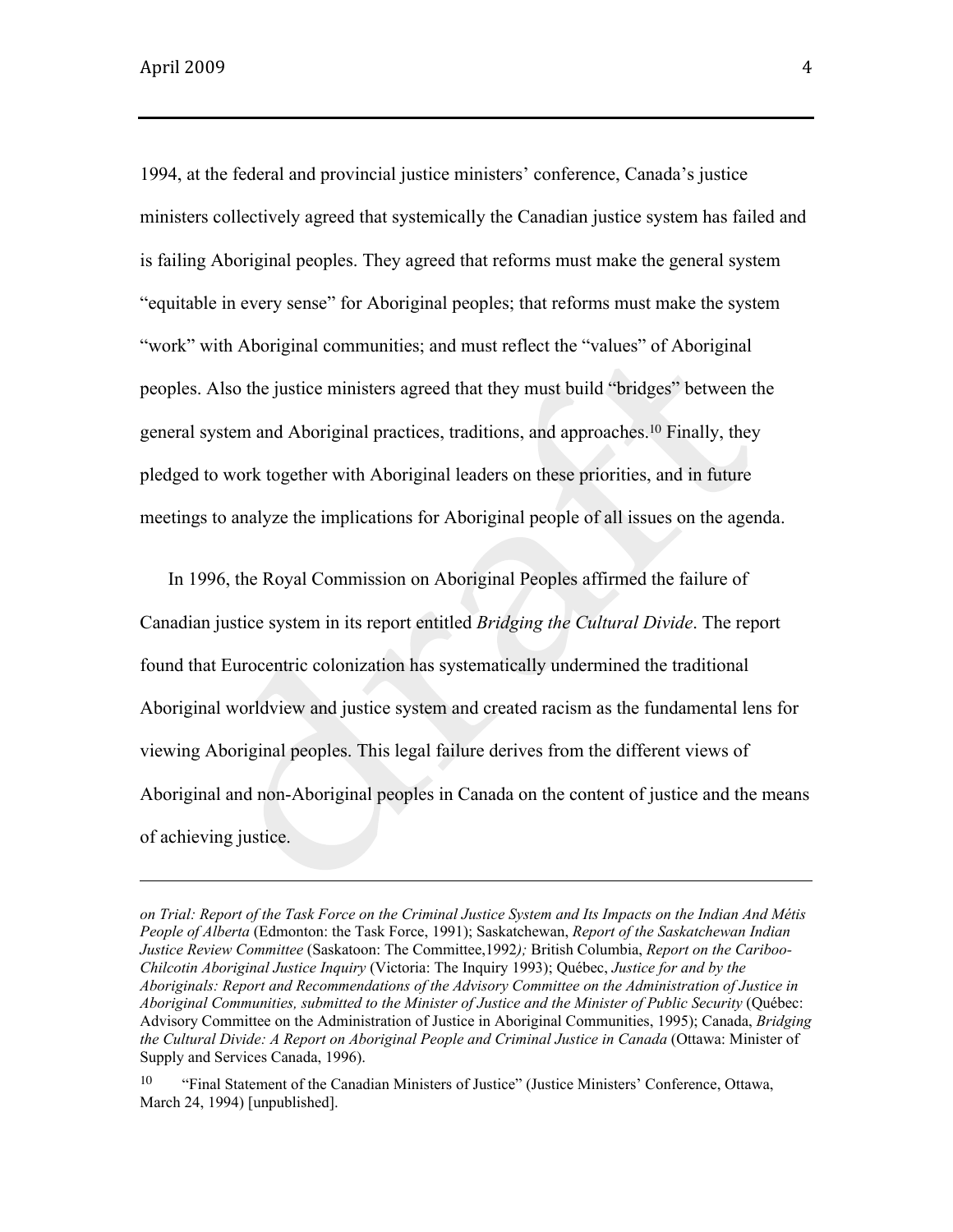In *Gladue* v. *The Queen,*<sup>11</sup> the Lamer Court affirmed the Royal Commission's conclusions:

Statements regarding the extent and severity of this problem are disturbingly common. In *Bridging the Cultural Divide*, supra […] at p.309, the Royal Commission on Aboriginal Peoples listed as its first "Major Findings and Conclusions" the following striking yet representative statement:

The Canadian criminal justice system has failed the Aboriginal peoples of Canada—First Nations, Inuit and Métis people, on-reserve and offreserve, urban and rural—in all territorial and governmental jurisdictions. The principal reason for this crushing failure is the fundamentally different world views of Aboriginal and non-Aboriginal people with respect to such elemental issues as the substantive content of justice and the process of achieving justice.

Far from being a Canadian anomaly, these conclusions are consistent in each former

colony that has used the common law tradition.12 This systemic failure has many different faces.

One of the systemic failures is the existing common law rules of evidence in aboriginal and treaty rights litigation. The Supreme Court has found that the common law rules of evidence have to be adapted to take into account the *sui generis* nature of aboriginal and treaty rights. The judicial modification of these rules of evidence is relevant to the proof and meaning of aboriginal and treaty rights. In cases involving the determination of aboriginal and treaty rights, appellate intervention is warranted by the failure of a trial court to appreciate the evidentiary difficulties inherent in adjudicating

<sup>11</sup> *Gladue* v. *The Queen,* [1999] 1 S.C.R. 688 at para. 62.

<sup>12</sup> See Jeremy Webber, "Relations of Force and Relations of Justice: The Emergence of Normative Community Between Colonists and Aboriginal Peoples" (1995) 33 Osgoode Hall L.J. 623.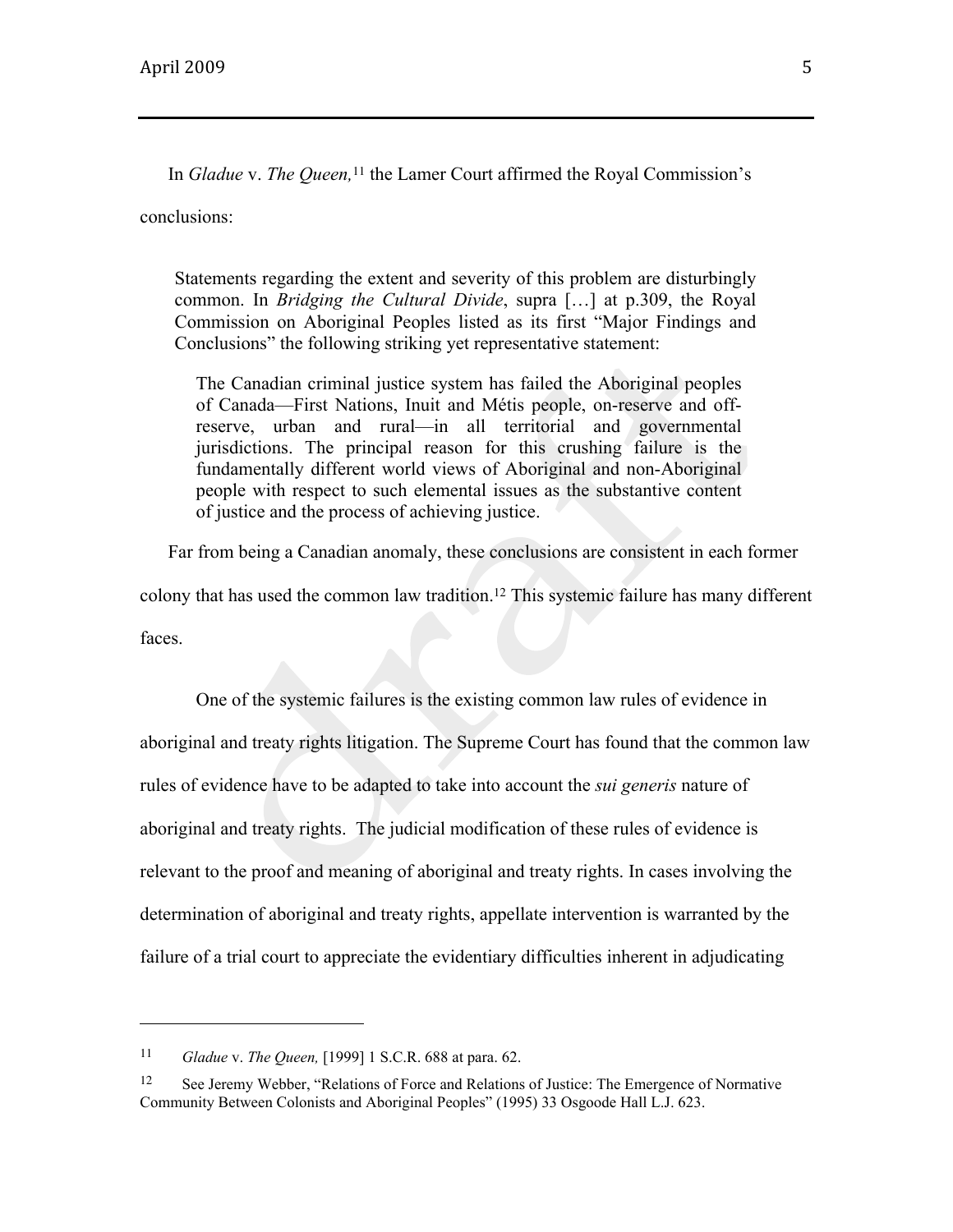aboriginal or treaty claims when, first, applying the rules of evidence and, second, interpreting the evidence before it.<sup>13</sup>

This systemic failure of the common law system of courts and the rules of evidence has generated the present attempt to establish fair rules for Aboriginal Elders, faith keepers, and knowledge keepers to assist the Federal Court so that it can be consistent with constitutional supremacy and impartially and fairly comprehend Aboriginal knowledge and legal traditions that inform the existing aboriginal and treaty rights of Aboriginal peoples.

This exploratory essay will broadly look at the role of Elders in bringing an Aboriginal knowledge and legal traditions to the Federal Court in litigation involving aboriginal and treaty rights. It will look at this issue of the trans-systemic perspective of constitutional supremacy and through issues of impartially modifying the Eurocentric foundations of evidence law. Though the two issues are reducible to each other, they turn out to be connected with cognitive contextuality and imperialism: the power of the habitual settings of Eurocentric education and our action and experiences within the routinized institutions and preconceptions, and the basic methods and conceptions

<sup>13</sup> *Delgamuukw v. British Columbia*, [1997] 3 S.C.R. 1010 [*Delgamuukw*] at para. 80 and *R. v. Van der Peet*, [1996] 2 S.C.R. 507 [*Van der Peet*] at para. 68 ("In determining whether an aboriginal claimant has produced evidence sufficient to demonstrate that her activity is an aspect of a practice, custom or tradition integral to a distinctive aboriginal culture, *a court should approach the rules of evidence, and interpret the evidence that exists,* with a consciousness of the special nature of aboriginal claims, and of the evidentiary difficulties in proving a right which originates in times where there were no written records of the practices, customs and traditions engaged in. *The courts must not undervalue the evidence presented by aboriginal claimants simply because that evidence does not conform precisely with the evidentiary standards that would be applied in, for example, a private law torts case*.")[Emphasis in original]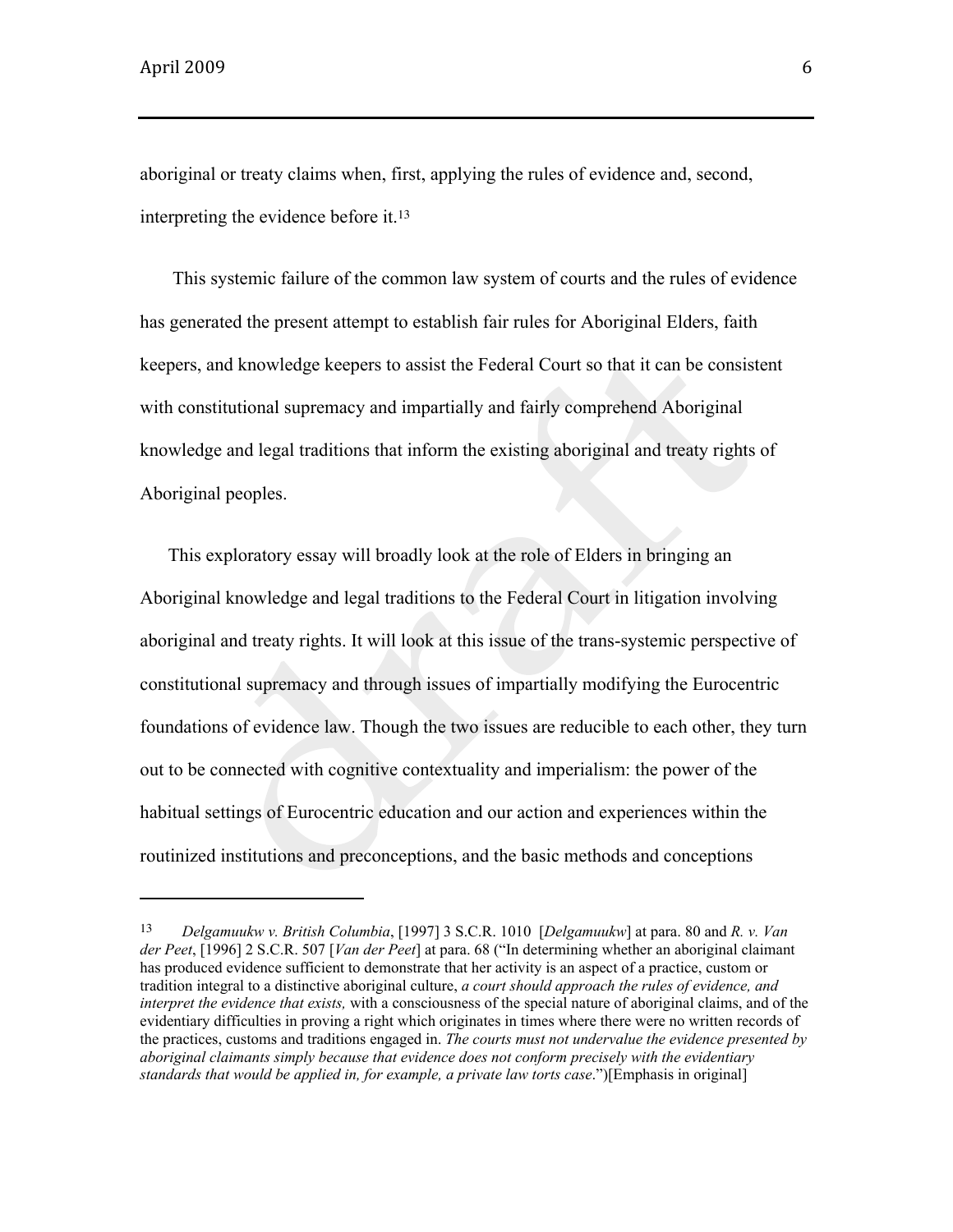employed in the ordinary investigation of truth and justice —that we regularly take for granted, both consciously and unconsciously.

#### **I. Constitutional Supremacy Guides Our Discussions on Elder's testimony**

Canada has express constitutional guarantees recognizing and protecting the aboriginal and treaty rights of Aboriginal peoples. The Canadian courts have struggled in litigation with the nature and purpose of Aboriginal knowledge and legal traditions and have developed specific innovative, constitutional doctrines to apply to litigation of aboriginal and treaty rights. However, neither the federal nor territorial or provincial courts, nor their rules, have expressly reflected these doctrines by creating a cause of action under honour of the Crown or similar judicial doctrines of interpretation. The courts have not attempted to reconcile Aboriginal legal traditions with either the common law or civil law traditions though consultation or accommodations to generate transsystemic rules or evidence acts. They have not attempted, with the consent and cooperation of holders of these distinct Aboriginal legal traditions, to develop specific rules of procedure or evidence, which would enable the fair and equal treatment of distinct legal traditions of Aboriginal peoples in the administration of justice in Canada.

Because of the lack of reconciling Aboriginal legal traditions in the rules of the courts, Aboriginal Elders' and knowledge keepers' testimony about Aboriginal legal traditions and their concept of the *sui genesis* knowledge, which is distinct from Eurocentric knowledges, have not been recognized, respected, or comprehended. This inactivity reveals another ongoing failure of constitutional supremacy as well as the rule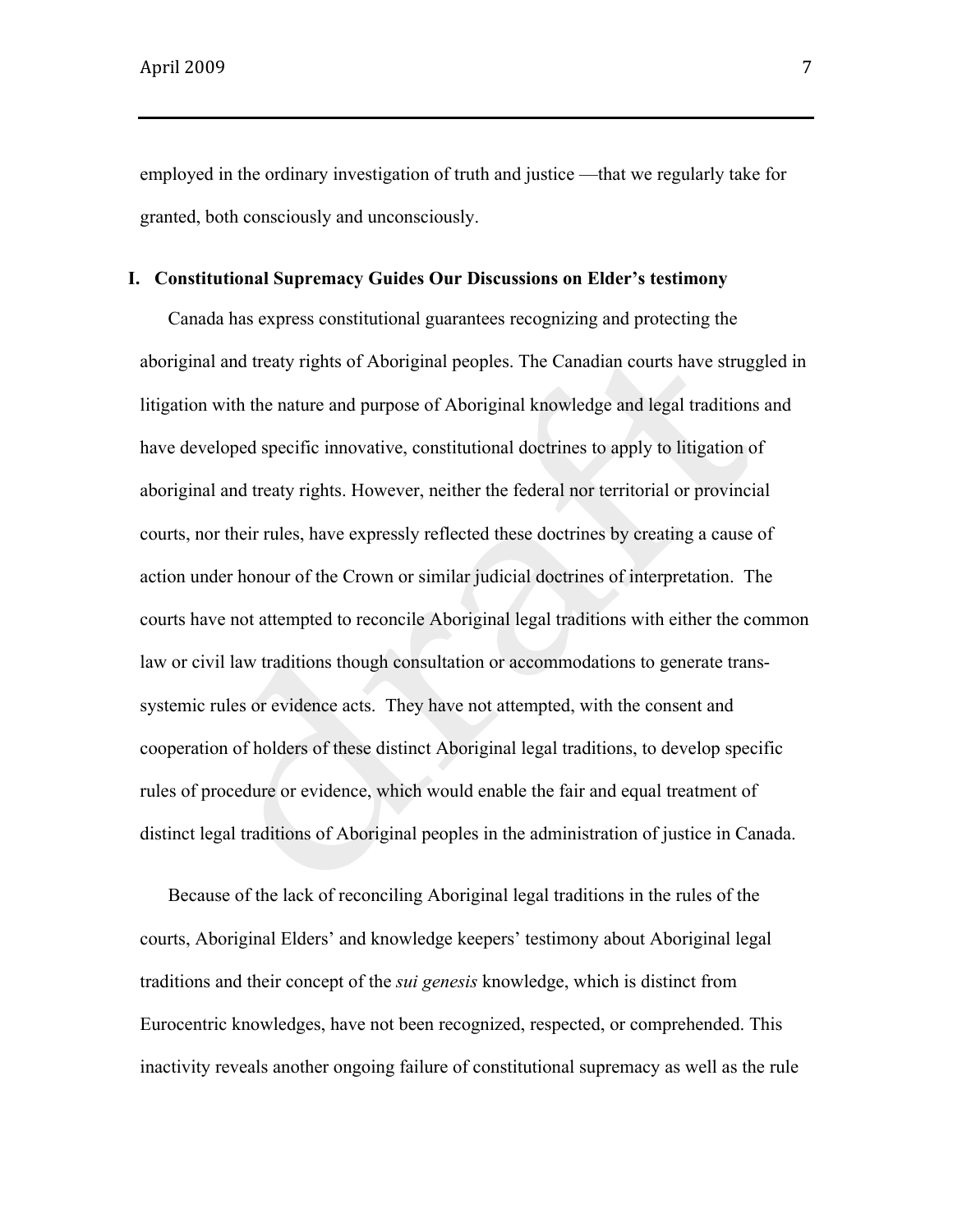of law toward the rights of Aboriginal peoples. It demonstrates some judicial or legislative resistance to the patriated Constitution of Canada. It is the constitutional duty of the judges of Canadian courts to be independent and impartial to ensure that legislatures do not transgress the limits of their constitutional authority and engage in the inconsistent exercise of legislative power.<sup>14</sup>

In the patriation of the constitution to Canada from the Imperial crown in 1982, the Imperial acts established constitutional supremacy of the implementation of aboriginal and treaty rights by s. 52(1) of the *Constitution Act, 1982*. <sup>15</sup> The patriation of the Constitution from the imperial parliament, creating constitutional supremacy and modifying Parliamentary supremacy, was part of the decolonization process and a search for an equitable constitutional order. Patriation also affirmed the judicial doctrine of the rule of law.16 Both constitutional supremacy and the rule of law implemented the explicit protection of existing aboriginal and treaty rights affirmed under s. 35(1) of the *Constitution Act, 1982*. The Supreme Court stated: "The protection of these rights, so recently and arduously achieved, whether looked at in their own right or as part of the

<sup>14</sup> *Reference re Manitoba Language Rights*, [1985] 1 S.C.R. 721 at 744-47 [*Manitoba Reference*]; *R. v. Sparrow*, [1990] 1 S.C.R. 1075 [S*parrow* ] at paras. 50, 54-66.

<sup>15</sup> *Reference re Secession of Quebec*, [1998] 2 S.C.R. 217 [*Reference re Secession of Quebec*] at paras. 70-78.

<sup>16</sup> The reference to "the rule of law" in the 1982 preamble of the *Canadian Charter of Rights and Freedoms*, Part I of the *Constitution Act, 1982,* being Schedule B to the *Canada Act 1982* (U.K.), 1982, c. 11 [*Charter*], the Court has noted, reflects "an unwritten postulate which forms the very foundation of the Constitution of Canada", *Manitoba Reference, supra* note 14 at 748. Though an abstract notion, it "may give rise to substantive legal obligations" that governments are bound to obey as they are other constitutional provisions, *Reference re Secession of Quebec, ibid.* at paras. 70-78, 91, 96, and 145. See also *Inuit Tapirisat of Canada v. A.G. Canada*, [1980] 2 S.C.R. 735 at 752*.* Section 35(1) is not subject to the *Charter* by s. 25.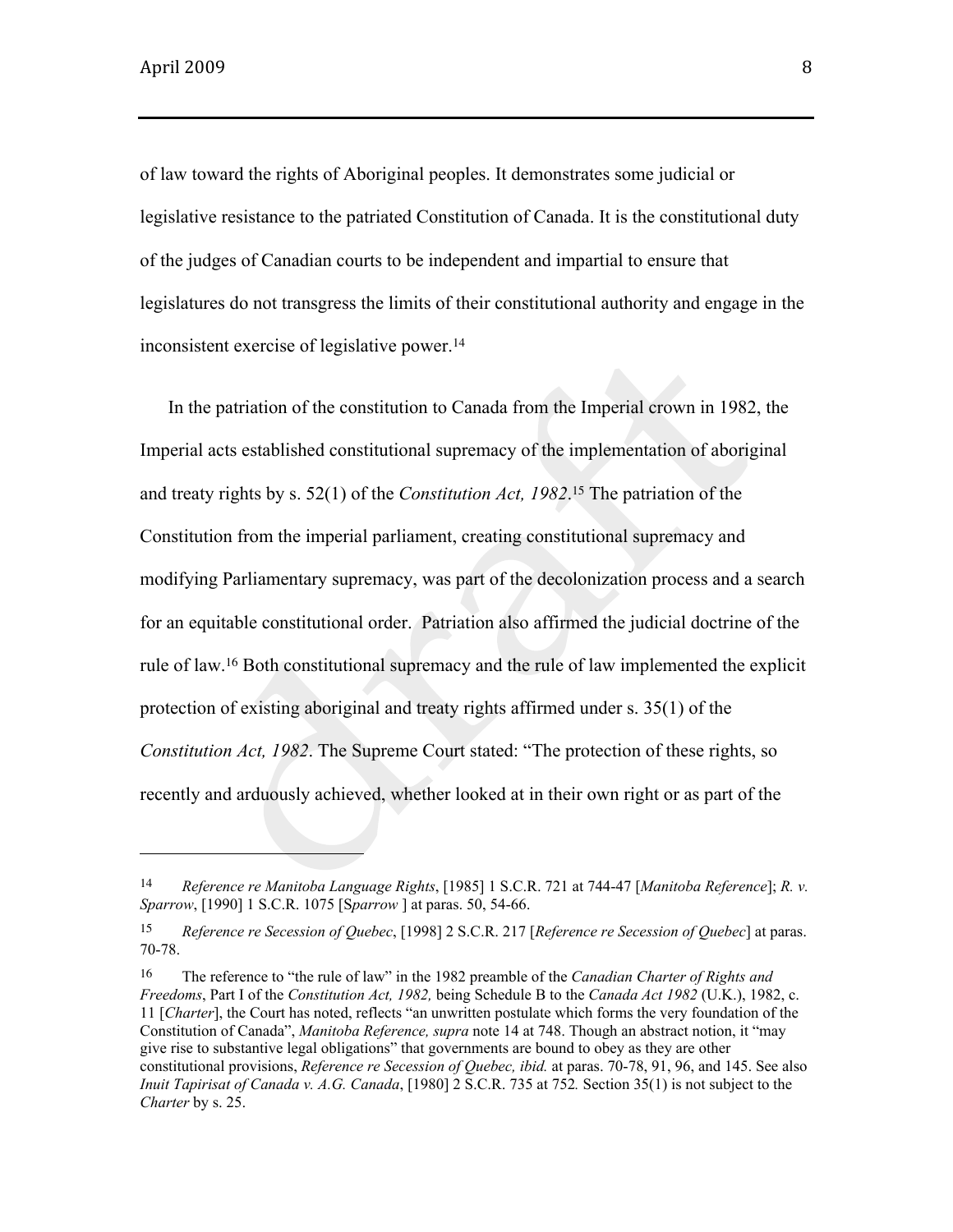larger concern with minorities, reflects an important underlying constitutional value."<sup>17</sup> The aboriginal and treaty rights (as well as other rights) are protected from the personal rights of the *Charter* by the non-derogation clause in s. 25 of the *Charter*.18 Neither the *Constitution Act* nor *Charter* provide for any legislative or judicial override of the constitutional rights of Aboriginal peoples. A constitutional convention and amendment is required to modify these rights of Aboriginal peoples.

Both constitutional supremacy and the rule of law created the constitutional

obligations of the divided Crowns, their government, and their servants, officers and

agents to abide by and obey the aboriginal and treaty rights and to implement them in

Canadian law. In *Reference re Secession of Quebec*, the Supreme Court explained that:

[t]he constitutionalism principle bears considerable similarity to the rule of law, although they are not identical. The essence of constitutionalism in Canada is embodied in s. 52(1) of the *Constitution Act, 1982*, which provides that "[t]he Constitution of Canada is the supreme law of Canada, and any law that is inconsistent with the provisions of the Constitution is, to the extent of the inconsistency, of no force or effect." Simply put, the constitutionalism principle requires that all government action comply with the Constitution. The rule of law principle requires that all government action must comply with the law, including the Constitution. This Court has noted on several occasions that with the adoption of the *Charter*, the Canadian system of government was transformed to a significant extent from a system of Parliamentary supremacy to one of constitutional supremacy. The Constitution binds all governments, both federal and provincial, including the executive branch (*Operation Dismantle Inc. v. The Queen*, [1985] 1 S.C.R. 441, at p. 455). They may not transgress its provisions: indeed, their sole claim to exercise lawful authority rests in the powers allocated to them under the Constitution, and can come from no other source.<sup>19</sup>

<sup>17</sup> *Ibid.*

<sup>18</sup> *Reference re Secession of Quebec, ibid.* at para. 82.

<sup>19</sup> *Ibid.* at para. 72. Section 52 (1) of the *Constitution Act, 1982*, *supra* note 7.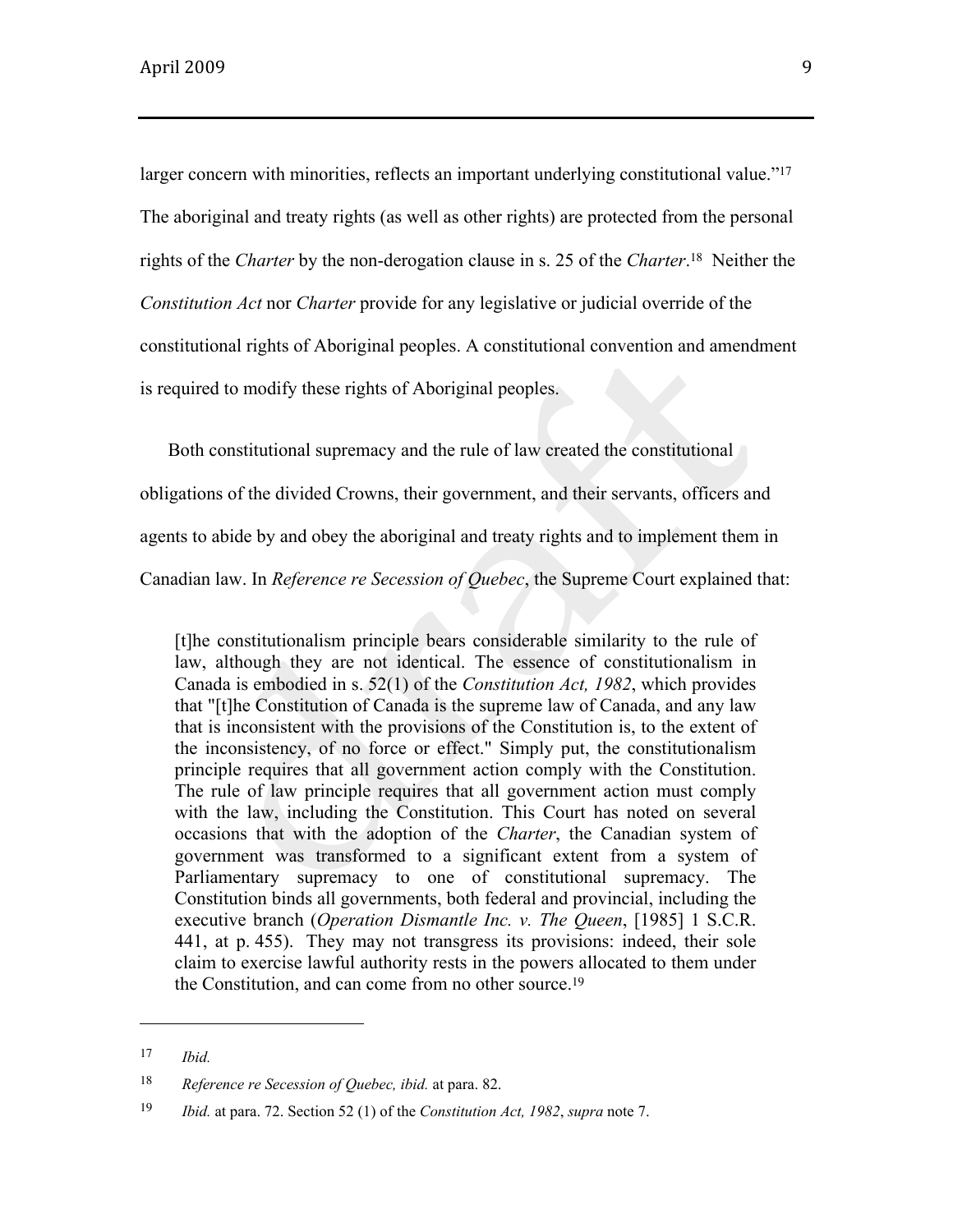As the Supreme Court noted constitutional supremacy has transformed the colonial theory of parliamentary supremacy. It provides safeguards for fundamental human rights and individual freedoms that might otherwise be susceptible to government legislation or interference.20 It requires that constitutional law be uniformly respected and consistently applied in legislation, administration, and adjudication. It requires that governmental and judicial power be exercised consistently with constitutional law, regardless of the categories of persons and acts or powers or rights. It requires government or judicial action, which involves choices among conflicting interests and complex strategies, to stand above, or outside, the existing colonial legacies of social rank, class, and racial or gender discrimination. It requires justices and administrators to apply constitutional principles impersonally and impartially to governmental law, regulations, and policy.

Constitutional supremacy recognizes that Canadian society consists of a constellation of governments and laws balanced by aboriginal and treaty rights, as well as personal rights. It requires a system of *ad hoc* balancing of plural sources of power and rights, as well as numerous interests, by constitutional principles. The principles underlying constitutional supremacy create a constitutional convergence of its parts, with a judicial reluctance to completely sacrifice any one of the parts of the constitution to any other part. These principles created a constitutional order that is protected against unjustified legislative infringement.

20 *Ibid.* at para. 74.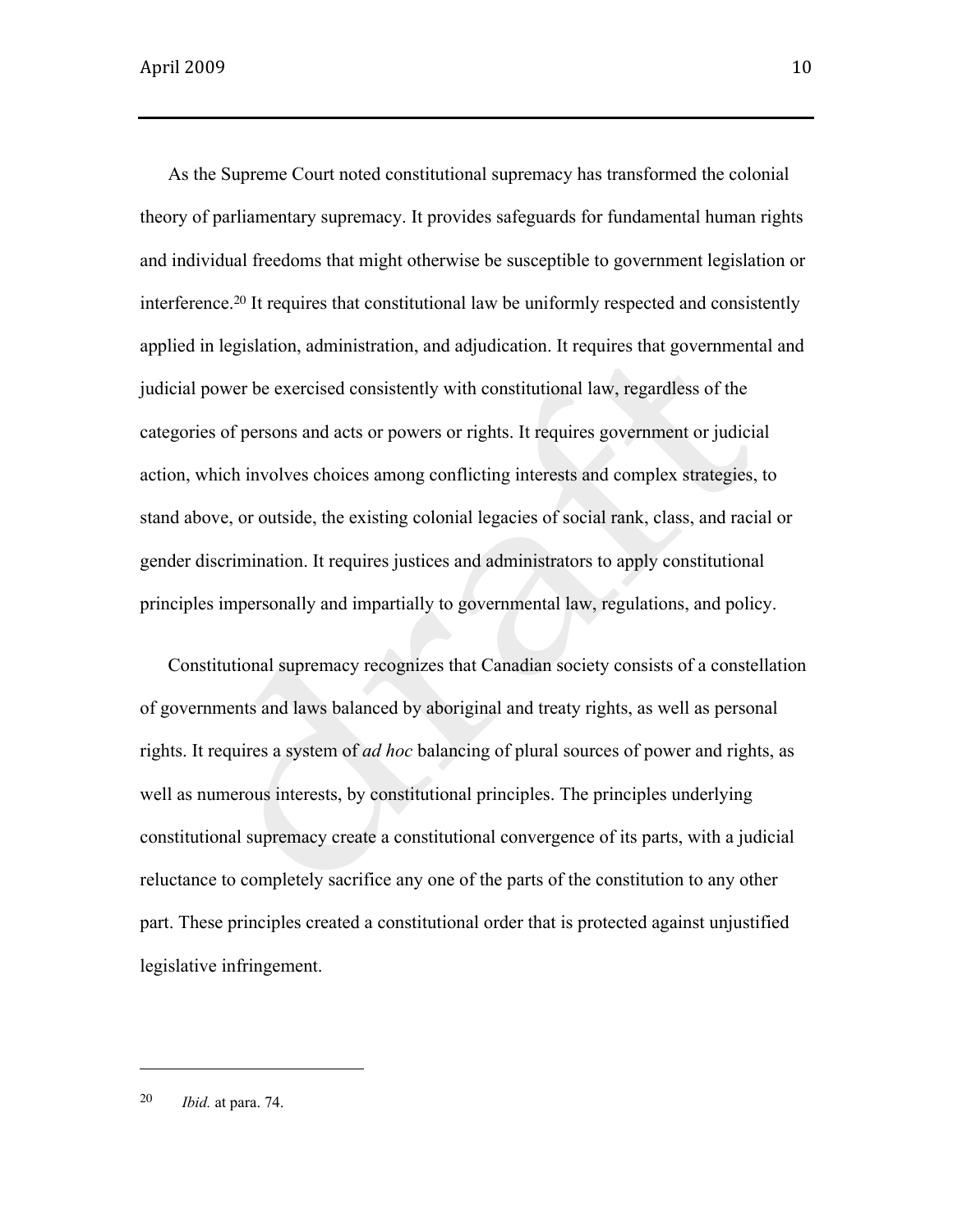Under constitutional supremacy, the Supreme Court has established that the individual elements of the constitution are linked to the others, and that the elements are not absolute, and they must be interpreted by reference to the structure of the Constitution as a whole.21 These defining principles apply to both s. 35(1) of the *Constitution Act, 1982* and s. 101 of the *Constitution Act, 1867* that established the federal court system. They are to be interpreted as functioning in symbiosis.<sup>22</sup> No one principle or text trumps or excludes the operation of any other.23 The basic rule of constitutional supremacy is "that one part of the Constitution cannot be abrogated or diminished by another part of the Constitution".24 The constitutional supremacy principle is an innovative and enduring

<sup>21</sup> *Ibid.* at para. 50. As to absence of absolute power for aboriginal rights, see *Delgamuukw*, *supra* note 13 at para. 160 ("The Aboriginal rights recognized and affirmed by s.35(1), including Aboriginal title, are not absolute. Those rights may be infringed, both by the federal (e.g., *Sparrow*) and provincial (e.g., *Côté*) governments. However, s.35(1) requires that those infringements satisfy the test of justification." Yet the federal legislation or provincial legislation that is inconsistent with aboriginal and treaty rights are effective or in force and cannot be have "compelling and substantial objectives", which are directed at the purposes underlying the recognition and affirmation of Aboriginal rights by s.35(1), *ibid.* at para. 161

<sup>22</sup> *Ibid.* at para. 49. Symbiosis is not a familiar legal expression. It is meant a state of living together of interdependent parts, representing a cooperative, mutually beneficial relationship between the parts of the constitution.

<sup>23</sup> *Ibid. Adler v. Ontario*, [1996] 3 S.C.R. 609 at para. 38 (one part of the Constitution cannot interfere with other parts); *New Brunswick Broadcasting Co. v. Nova Scotia (Speaker of the House of Assembly*), [1993] 1 S.C.R. 319 at 337 ("It is a basic rule, not disputed in this case, that one part of the Constitution cannot be abrogated or diminished by another part of the Constitution," McLachlin J. (as she then was); *Reference Re Bill 30, An Act to Amend the Education Act (Ont.)*, [1987] 1 S.C.R. 1148 at 1207 [ *Re Bill 30*] at 1196 ("The *Charter* cannot be applied so as to abrogate or derogate from rights or privileges guaranteed by or under the Constitution," Wilson J.) and 1206 ("The role of the *Charter* is not envisaged in our jurisprudence as providing for the automatic repeal of any provisions of the Constitution of Canada which includes all of the documents enumerated in s. 52 of the *Constitution Act, 1982.* Action taken under the *Constitution Act, 1867* is of course subject to *Charter* review," Estey J.) and 1207 (The *Charter* "cannot be interpreted as rendering unconstitutional distinctions that are expressly permitted by the *Constitution Act, 1867,*" Estey J.).

<sup>24</sup> *New Brunswick Broadcasting Co.*, *ibid*. at 337, McLachlin J. (as she then was).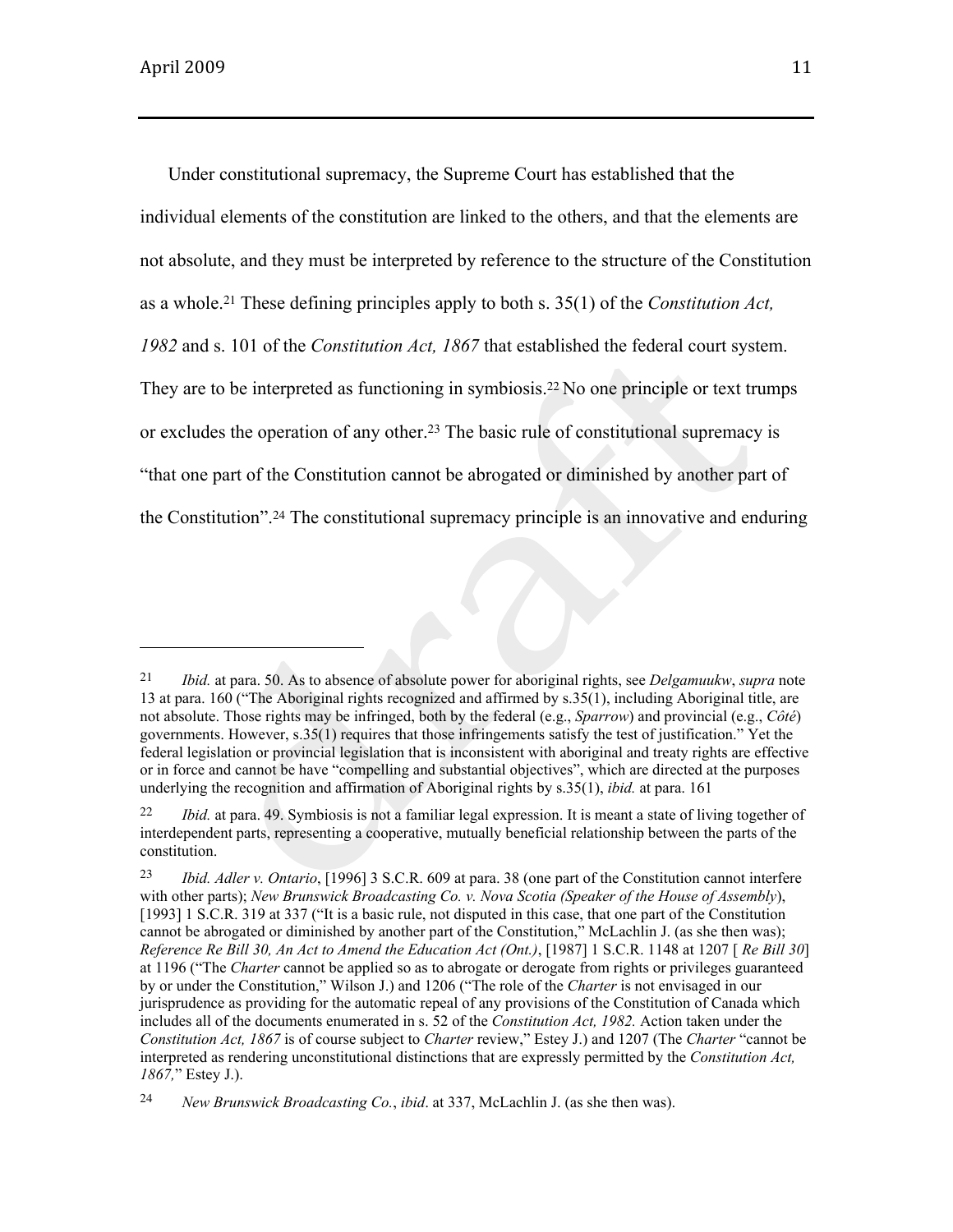interpretative process, which the Supreme Court suggests, continues to breathe life into the Constitution of Canada.<sup>25</sup>

In the earliest case, the symbiotic approach was used in reviewing the provisions of pending *Canada Act 1982*, the English Court of Appeal held that under s. 35, no Parliament or provincial legislative assembly "should do anything to lessen the worth of these guarantees of the treaties," nor should these constitutional rights be "diminished or reduced"<sup>26</sup> except by the prescribed constitutional amendment process.<sup>27</sup>

In *Manitoba Language Rights28* and *Sparrow*, the Supreme Court established that the highest duty of the judiciary under s. 52(1) is to ensure that constitutional law prevails over the statutory or regulative law of Canada and each of the provinces. The judiciary's duty is to ensure that legislatures do not transgress the limits of their constitutional authority and engage in the inconsistent exercise of legislative power.<sup>29</sup> In the *Manitoba Language Rights* case, the Supreme Court stated that the words "of no force or effect" in

<sup>25</sup> *Reference re Secession of Quebec, supra* note 15 at paras. 49-54. *R. v. Van der Peet*, [1996] 2 S.C.R. 507 [*Van der Peet*] at para. 21, affirmed that the Aboriginal rights have to be interpreted in a purposive approach as explained in *Hunter v. Southam Inc.,* [1984] 2 S.C.R. 145 at 155, Dickson J. ("the Constitution must be interpreted in a manner which renders it 'capable of growth and development over time to meet new social, political and historical realities often unimagined by its framers'").

<sup>26</sup> *The Queen v. The Secretary of State*, [1981] 4 C.N.L.R. 86 at 99 (Eng. C.A.) [*Secretary of State*].

<sup>27</sup> *Ibid.* at 99.

<sup>28</sup> *Manitoba Reference, supra* note 14.

<sup>29</sup> *Manitoba Reference, ibid.* at 744-47; S*parrow*, *supra* note 14 at paras. 50, 54-66.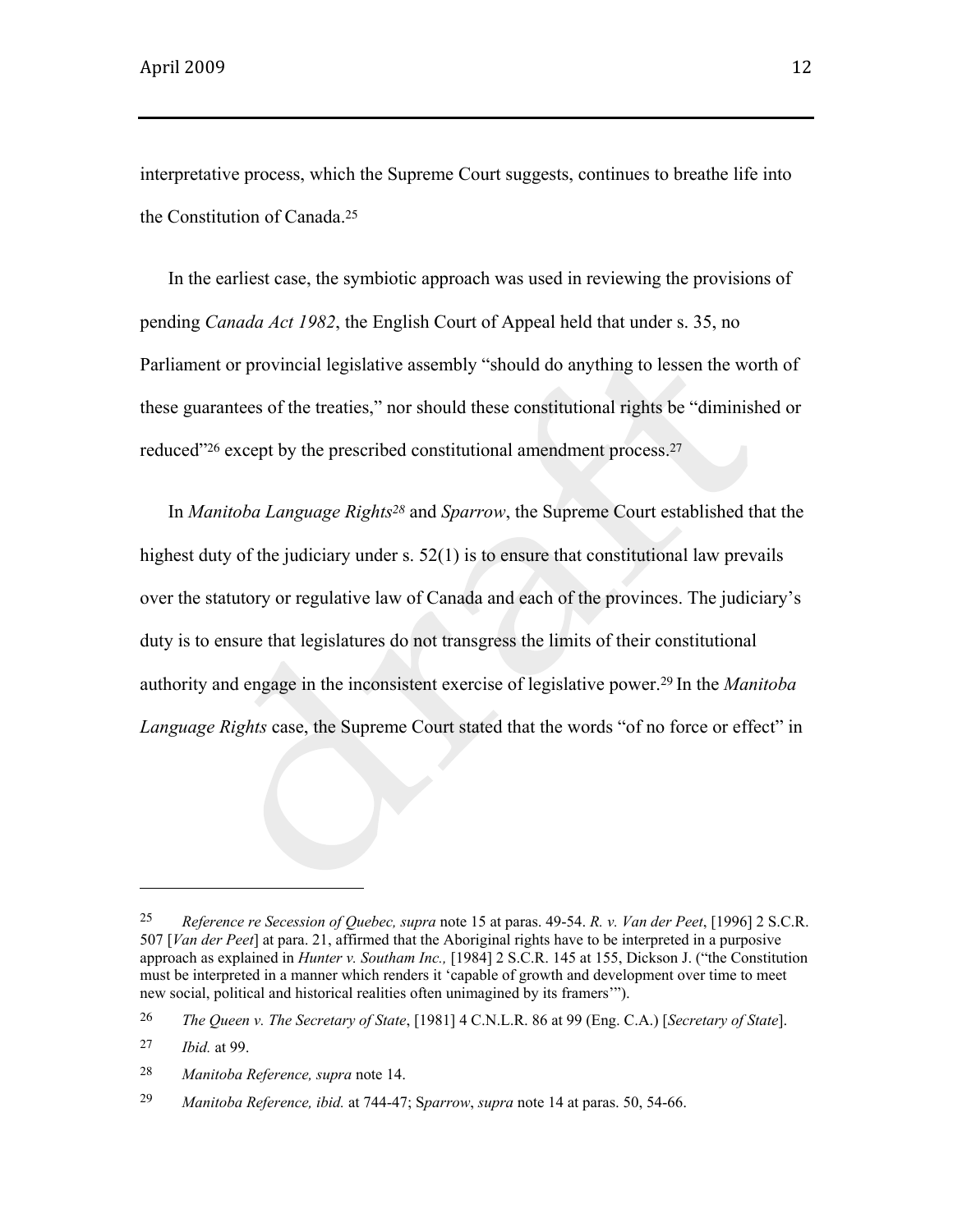s. 52(1) mean that a law inconsistent with the Constitution has no force or effect because

it is invalid.30 It established that:

[t]he Constitution of a country is a statement of the will of the people to be governed in accordance with certain principles held as fundamental and certain prescriptions restrictive of the powers of the legislature and government. It is, as s. 52 of the *Constitution Act, 1982* declares, the "supreme law" of the nation, unalterable by the normal legislative process, and unsuffering of laws inconsistent with it. The duty of the judiciary is to interpret and apply the laws of Canada and each of the provinces, and it is thus our duty to ensure that the constitutional law prevails.<sup>31</sup>

The courts cannot allow either federal or provincial legislation to exceed the limits of

the established constitutional mandate; the consequence of such non-compliance

continues to be invalidity, making the action of no force and effect.<sup>32</sup>

Under constitutional supremacy, *Sparrow* acknowledges that constitutional rights of First Nations are "unalterable by the normal legislative process, and unsuffering of laws inconsistent with it."33 The Supreme Court held that the judiciary has a duty when asked "to ensure that the constitutional law prevails",34 and a vital duty if the constitutional rights of the Aboriginal peoples of Canada are to be protected.

<sup>30</sup> *Manitoba Reference, ibid*. at 748-49 ("In the present case, declaring the Acts of the Legislature of Manitoba invalid and of no force or effect would, without more, undermine the principle of the rule of law. The rule of law, a fundamental principle of our Constitution, must mean at least two things. First, that the law is supreme over officials of the government as well as private individuals, and thereby preclusive of the influence of arbitrary power. Indeed, it is because of the supremacy of law over the government, as established in s. 23 of the *Manitoba Act, 1870* and s. 52 of the *Constitution Act, 1982*, that this Court must find the unconstitutional laws of Manitoba to be invalid and of no force and effect.").

<sup>31</sup> *Ibid.* at 745; *Sparrow*, *supra* note 14 at para. 56.

<sup>32</sup> *Manitoba Reference, ibid*. at 740, 746, 748-49.

<sup>33</sup> *Sparrow*, *supra* note 14 at para. 56, relying on *Manitoba Reference, ibid.* at 745.

<sup>34</sup> *Sparrow*, *ibid.*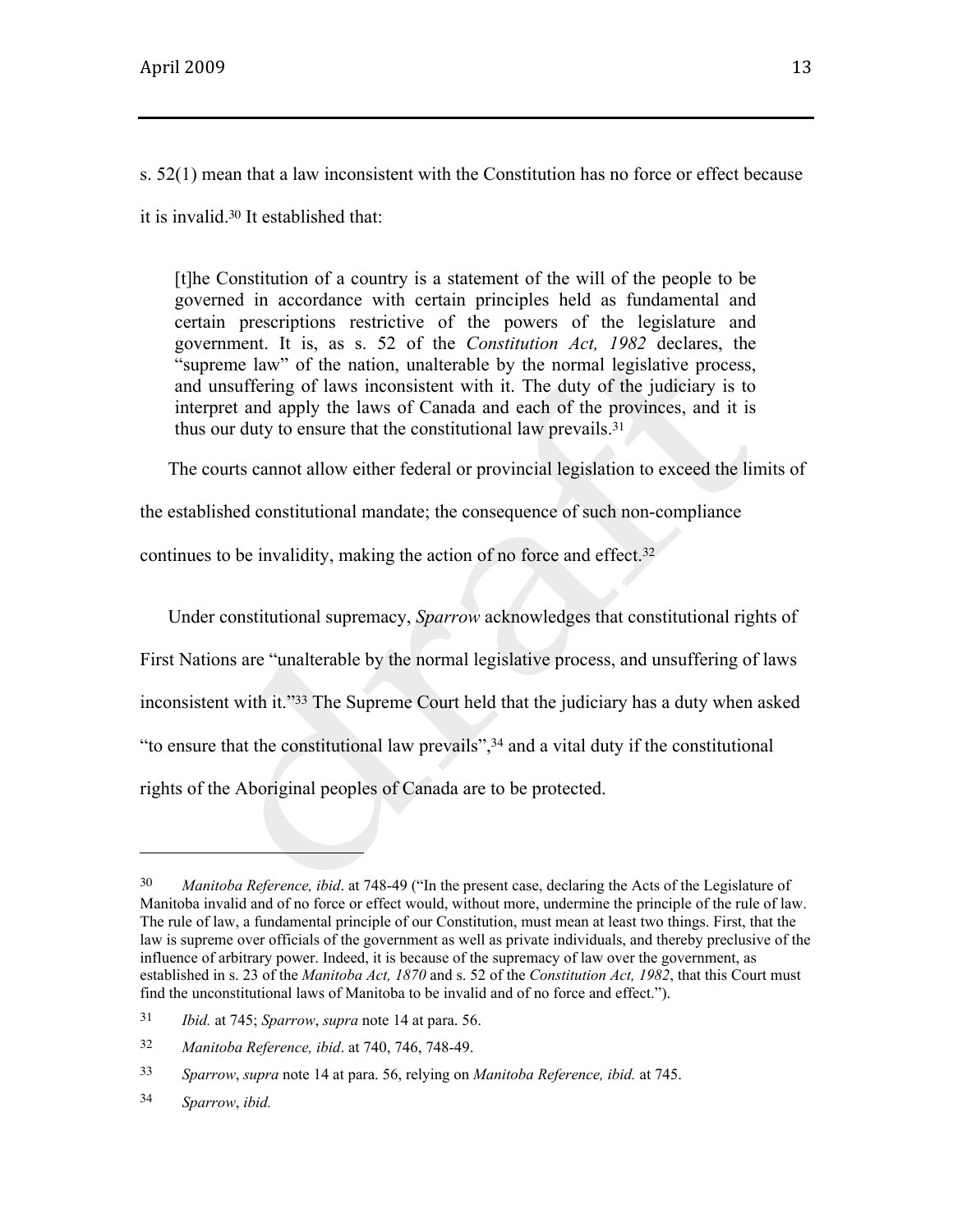The Supreme Court has rejected the argument that aboriginal and treaty rights are subject *ab initio* to governmental power: it established that express governmental standards in legislation or regulations respecting aboriginal and treaty rights are required.35 The Supreme Court rejected discretionary or covert governmental regulation of aboriginal and treaty rights. Governmental legislation and regulations that give direction to a minister must be consistent with these aboriginal and treaty rights and delegations. These governmental regulations must explain how public servants should exercise their discretionary authority in a manner that would respect the constitutionalized aboriginal and treaty rights.<sup>36</sup>

Section 52(1) protects existing aboriginal and treaty rights and limits inconsistent governmental powers. As part of reading together of aboriginal and treaty rights and other sections of the constitution,  $37$  any governmental legislation, regulation, and actions must be consistent with constitutional rights of Aboriginal peoples. <sup>38</sup> The Supreme Court has concluded that any "federal power" must be consistent with aboriginal and treaty rights as well as the Supreme Court's doctrine of interpretative principles, constitutional fiduciary duty, and honour of the Crown.<sup>39</sup> It has affirmed that executive and legislative

<sup>35</sup> *R. v. Marshall*, [1999] 3 S.C.R. 456 [*Marshall*] at para. 54.

<sup>36</sup> *Ibid.* at para. 64.

<sup>37</sup> *R. v. Badger*, [1996] 1 S.C.R. 771 [*Badger*] at paras. 47, 72, 83-85, Cory J., at paras. 1, 2, 12, Lamer C.J. and Sopinka J. dissenting; *Reference re Secession of Quebec, supra* note 15 at para. 3.

<sup>38</sup> *Marshall*, *supra* note 35 at para. 64.

<sup>39</sup> *Sparrow*, *supra* note 14 at para. 56 (The *sui generis* nature of Indian title, and the historic powers and responsibility assumed by the Crown constituted the source of such a fiduciary obligation). McLachlin J. restated the position in *R. v. Van der Peet*, [1996] 2 S.C.R. 507 [*Van der Peet*] at paras. 231 (s. 35(1) "does not oust the federal power to legislate with respect to aboriginals, nor does it confer absolute rights.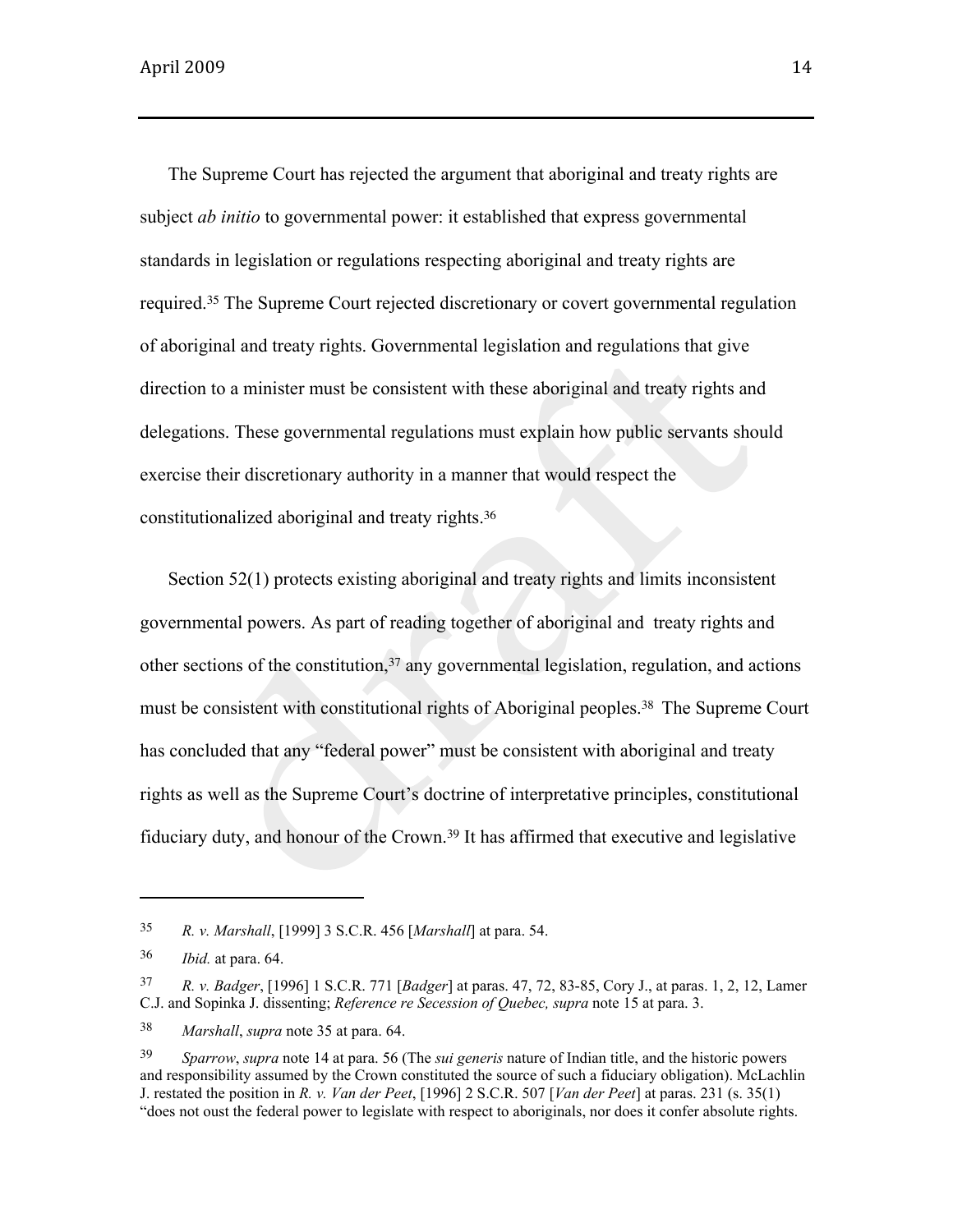power is constitutionally limited by fiduciary obligations<sup>40</sup> and the honour of the Crown.41 It has provided that any exercise of governmental power must be consistent with constitutional rights of Aboriginal peoples.<sup>42</sup> The purpose of the fiduciary obligations and the principles of the honour of the Crown is constitutional displacement

Federal power is to be reconciled with aboriginal rights by means of the doctrine of justification. The federal government can legislate to limit the exercise of aboriginal rights, but only to the extent that the limitation is justified and only in accordance with the high standard of honourable dealing which the Constitution and the law imposed on the government in its relations with aboriginals.").

41 *Sparrow*, *ibid.* at paras. 58 (relying on principles of *Taylor and Williams*, *ibid.* and *Guerin*, *ibid.* that the honour of the Crown is always involved in the special trust relationship created by history, treaties, and legislation and no appearance of 'sharp dealing' should be judicially sanctioned), 62 (the words "recognition and affirmation" incorporate the fiduciary relationship, constitutionally import some restraint on the exercise of sovereign power, and hold the Crown to a high standard of honourable dealing with respect to Treaty First Nations), 63-64 (Court rejected a characterization that would guarantee Aboriginal rights in their original form unrestricted by subsequent regulation, but found implicit in the constitutional scheme is the obligation of the legislature or regulation to satisfy the test of justification of any infringement upon or denial of Aboriginal rights in a way that upholds the honour of the Crown and must ensure recognition and affirmation of Aboriginal rights); *Delgamuukw*, *ibid.* at para. 169 (In keeping with the duty of honour and good faith on the Crown, fair compensation will ordinarily be required when economic aspect of Aboriginal title is infringed), and 203 (these legislative objectives are subject to accommodation of the Treaty First Nations' interests. This accommodation must always be in accordance with the honour and good faith of the Crown, entails notifying and consulting Treaty First Nations, fair compensation in terms of the constitutional rights and in keeping with the honour of the Crown, La Forest, J.); *Marshall*, *supra* note 35 at paras. 62-67; *R. v. Marshall*, [1999] 3 S.C.R. 533 at para. 42 [*Marshall 2* rehearing] at para. 45; in *R. v. Sundown*, [1999] 1 S.C.R. 393 at paras. 39-41.

42 Section 52 of the *Constitution Act, 1982*, *supra* note 7, *Sparrow*, *ibid.* at para. 45 (Musqueam submit that limits of federal regulatory power on Aboriginal rights are set by the word "inconsistent" in s.  $52(1)$ ), 56 (s. 52 declares the "supreme law" of the nation is unalterable by the normal legislative process and unsuffering of laws inconsistent with it), 61 (by the operation of s. 52 any law or regulation affecting Aboriginal rights will not be automatically of no force or effect, such laws must be judicially shown to be inconsistent and unjustified), and 79 (to the extent that the federal regulatory scheme fails to recognize Aboriginal rights, it is inconsistent with the constitution, and s. 52 mandates a finding that such regulations are of no force and effect), and 87 (if an infringement were found, the onus would shift to the Crown which would have to demonstrate that the regulation is justifiable. To that end, the Crown would have to show that there is no underlying unconstitutional objective). See also,*Van der Peet*, *supra* note 13 at para. 24.

<sup>40</sup> *Sparrow*, *ibid.* at para. 59; *Guerin v. R.*, [1984] 2 S.C.R. 335 [*Guerin*] was read together with *R*. *v. Taylor and Williams* (1981), 34 O.R. (2d) 360 [*Taylor and Williams*] to ground a general guiding principle for s. 35(1): "the government has the responsibility to act in a fiduciary capacity with respect to aboriginal peoples. The relationship between the Government and aboriginals is is trust-like, rather than adversarial, and contemporary recognition and affirmation of aboriginal rights must be defined in light of this historic relationship"); *Delgamuukw*, *supra* note 13 at paras 162-64 (the fiduciary duty is a function of the "legal and factual context" of each appeal and variation in degree of scrutiny required by the fiduciary duty of the infringing measure or action related to the nature of the right).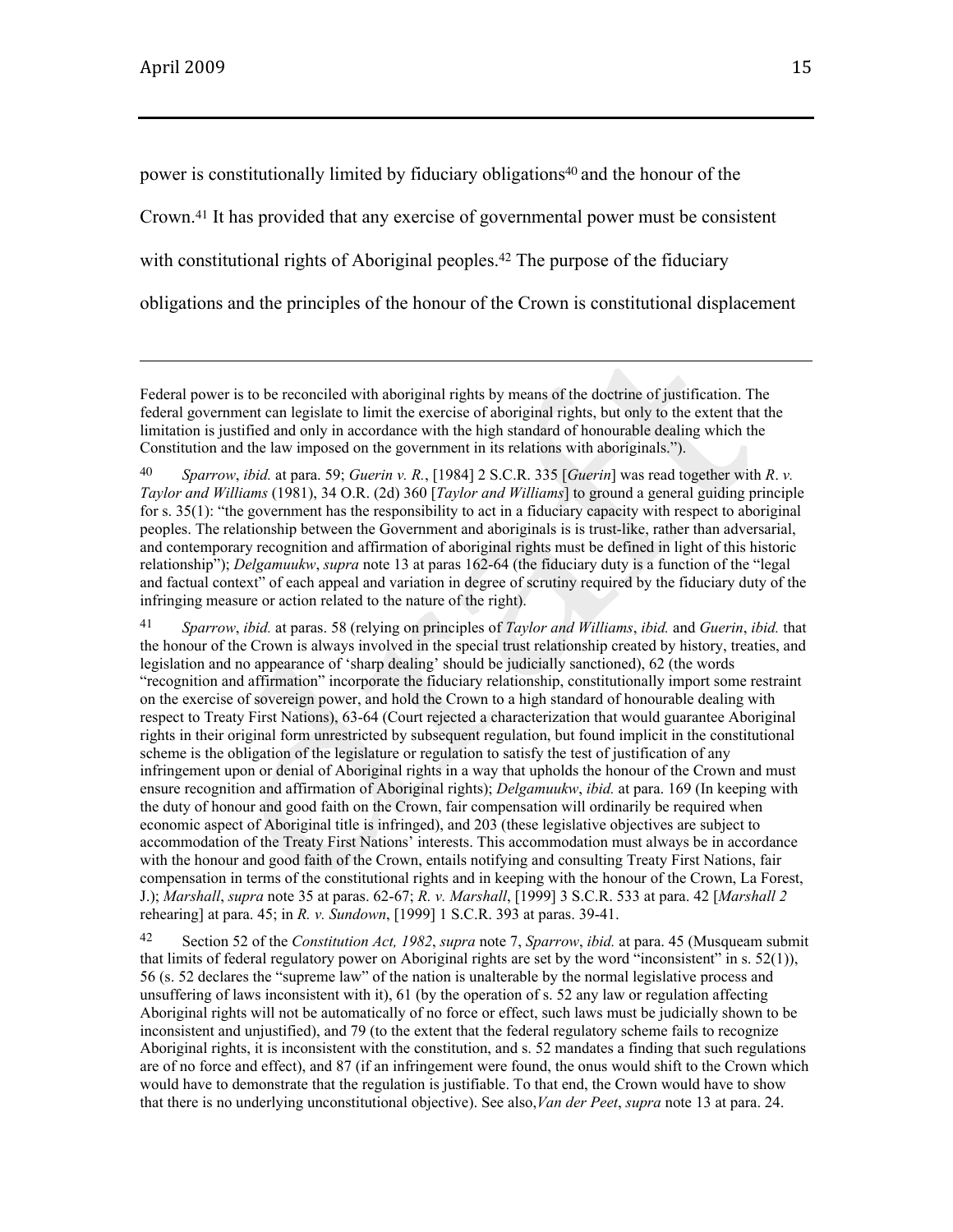of the indignities and humiliations of prior legislation and practices of colonization and racism, involving discrimination against First Nations and their legal traditions, with innovative, constitutionally-required honourable governance. This purpose includes a dialogical process of governance that requires respect, consultation, accommodation, justification, and accounting for their actions toward First Nations.43 These constitutional doctrines bring a restoration of dignity to First Nations. The courts must scrutinize any lack of fairness and decency, or whiff of injustice, in governmental actions toward the constitutional rights of First Nations. These doctrines apply especially to the rules of the courts and evidence law.

<sup>43</sup> For judicial displacement of colonial indignities, see Henderson, Benson, and Findlay, *Aboriginal Tenure in the Constitution of Canada* (Scarborough: Carswell, 2000) at 247-329. That the Court requires the government to consult and explain its actions to Treaty First Nations is part of the constitutional fiduciary relationship between the federal Crown and Aboriginal people that was expounded originally as a federal fiduciary obligation in the leading case of *Guerin, supra* note 69 at 376, 383-5, 387, 389; *Blueberry River Indian Band v. Canada (Department of Indian Affairs and Northern Development)*, [1995] 4 S.C.R. 344 [*Blueberry River*] (determining how statutory fiduciary principle applies in relation to the sale of mineral rights on reserve). The duty to consult sustains their inherent dignity as a constitutional category against the harmful effects of legislative powers, *Sparrow*, *supra* note 14 at paras. 53-55 and 62-65 (the Court stated the fiduciary obligation and the honour of the Crown required examining "… whether the Aboriginal group in question has been *consulted* with respect to the conservation measures being implemented," and noted that "… at the least…" the Aboriginal people would surely be expected to be "… informed regarding the determination of an appropriate scheme for the regulation of fisheries."); *R. v. Nikal*, [1996] 1 S.C.R. 1013 [*Nikal*] at para. 110 *(*where the Court suggested that the concept of reasonableness is integral to the justification test, in the "aspects of information and consultation", and "… the need for the dissemination of information and a request for consultations cannot simply be denied"); *Delgamuukw*, *supra* note 13 at para. 168 (the fiduciary relationship between the Crown and Treaty First Nations may be satisfied by the involvement of Treaty First Nations in decisions taken with respect to their lands. There is always a duty of consultation and good faith with the intention of substantially addressing the concerns of the Treaty First Nations, but the nature and scope of the duty will vary with the circumstances. Some cases may even require the full consent of an Aboriginal nation, particularly when provinces enact hunting and fishing regulations in relation to Aboriginal lands.); W. Kymlicka, *Multicultural Citizenship: A Liberal Theory of Minority Rights* (Oxford: Clarendon Press, 1995) at 173-95 (arguing that national life can accommodate multiple allegiances with attention paid to equality within and among groups); A. Margalit, *The Decent Society*, trans. N. Goldblum (Cambridge: Harvard University Press, 1996) at 173-76, and 180-86 (discussing the presence of subgroups within a polity with their own forms of life and the obligations of "a decent society" not to denigrate them, and to encompass groups with "competing and not merely incompatible forms of life").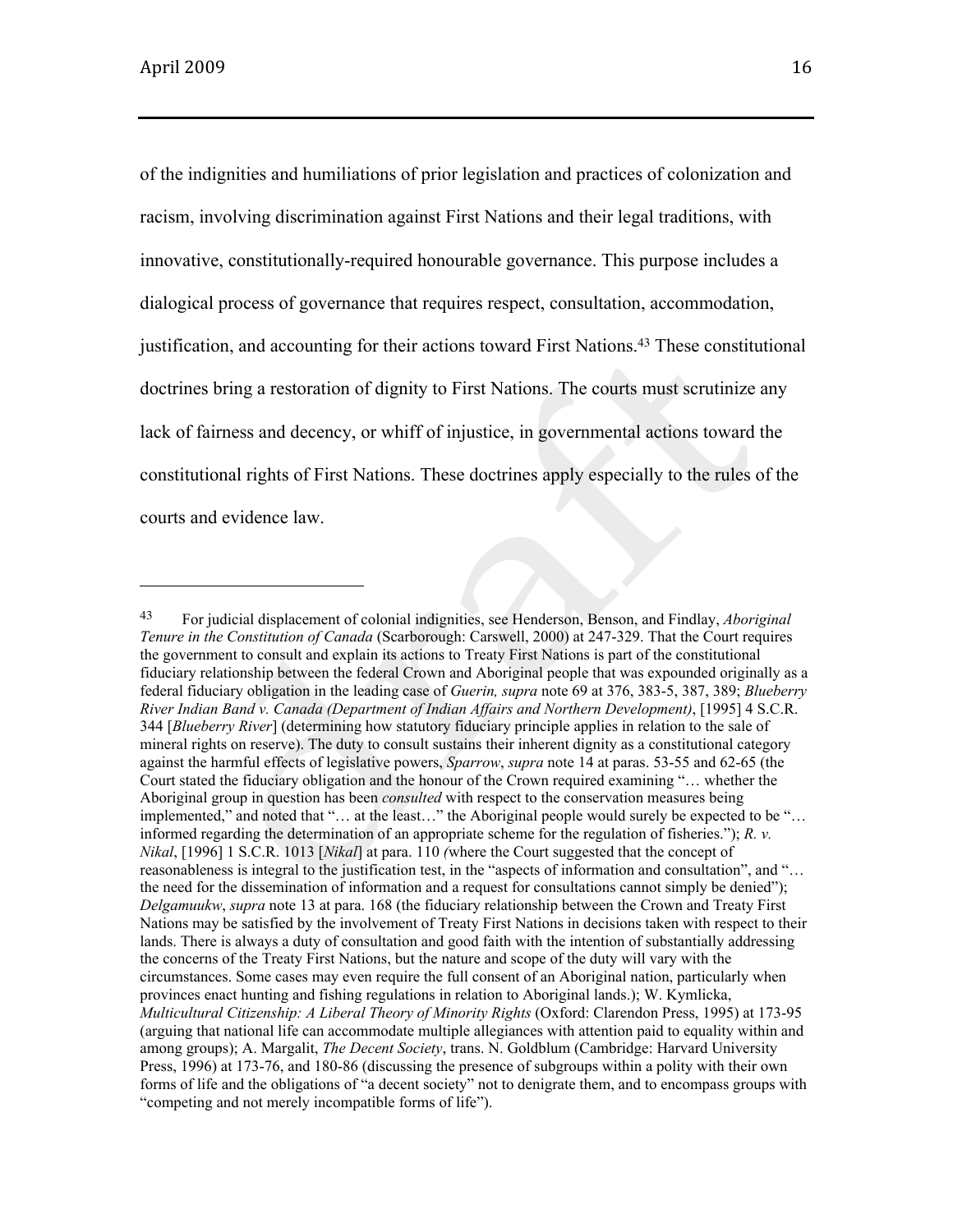The framers of the *Constitution Act, 1982* did not include a legislative override for aboriginal or treaty rights. Distinct from *Charter* rights, which may be overrode by operation of ss. 1 and 33, aboriginal and treaty rights of First Nations remain protected from majoritarian policies and expediencies of parliaments or legislative assemblies. Section 52(1) of the *Constitution Act, 1982* requires that the application of legitimate constitutional powers, either by federal or provincial legislation and regulations, must achieve convergence consistently with both imperial constitutional law44 and Treaty rights.<sup>45</sup> The Supreme Court has held that constitutional supremacy requires judicial review.46 The Supreme Court has held of s. 52(1) that "this does not mean that any law or regulation affecting aboriginal rights will automatically be of no force or effect by the operation of s. 52".47 Legislation that affects the exercise of rights of Aboriginal peoples may be valid, if it meets the consistency test, if it meets the honour of the Crown standard,<sup>48</sup> if the government can justify an interference, and if there is fair compensation the First Nations for the interference with the Treaty rights.<sup>49</sup>

<sup>44</sup> *Constitution Act, 1867*, s. 9, *supra* note 14.

<sup>45</sup> *Marshall*, *supra* note 35 at para. 45; *Sundown*, *supra* note 41 at paras. 39-41.

<sup>46</sup> *Ibid. Nikal*, *supra* note 43 (The mandatory conditions affixed to the 1986 licence under s. 4(1) of the British Columbia Fishery (General) Regulations infringe the appellant's Aboriginal rights and are not severable and the licence is therefore invalid by virtue of s. 52 of the *Constitution Act, 1982*, by reason of the aboriginal rights within the meaning of s. 35 of the *Constitution Act, 1982*.) See also, *Schachter v. Canada*, [1992] 2 S.C.R. 679 at 697; *Air Canada v. British Columbia*, [1989] 1 S.C.R. 1161 at p 1195; *Attorney-General for Alberta v. Attorney-General for Canada*, [1947] A.C. 503 at 518.

<sup>47</sup> *Sparrow*, *supra* note 14 at para. 61 ("This does not mean that any law or regulation affecting aboriginal rights will automatically be of no force or effect by the operation of s. 52").

<sup>48</sup> *Mikisew Cree First Nation v. Canada (Minister of Canadian Heritage)*, [2005] 3 S.C.R. 388 [*Mikisew Nation*] at paras. 51, 54, and 57 (Treaty 8)

<sup>49</sup> *Constitution Act, 1982*, s. 52(1), *supra* note 7.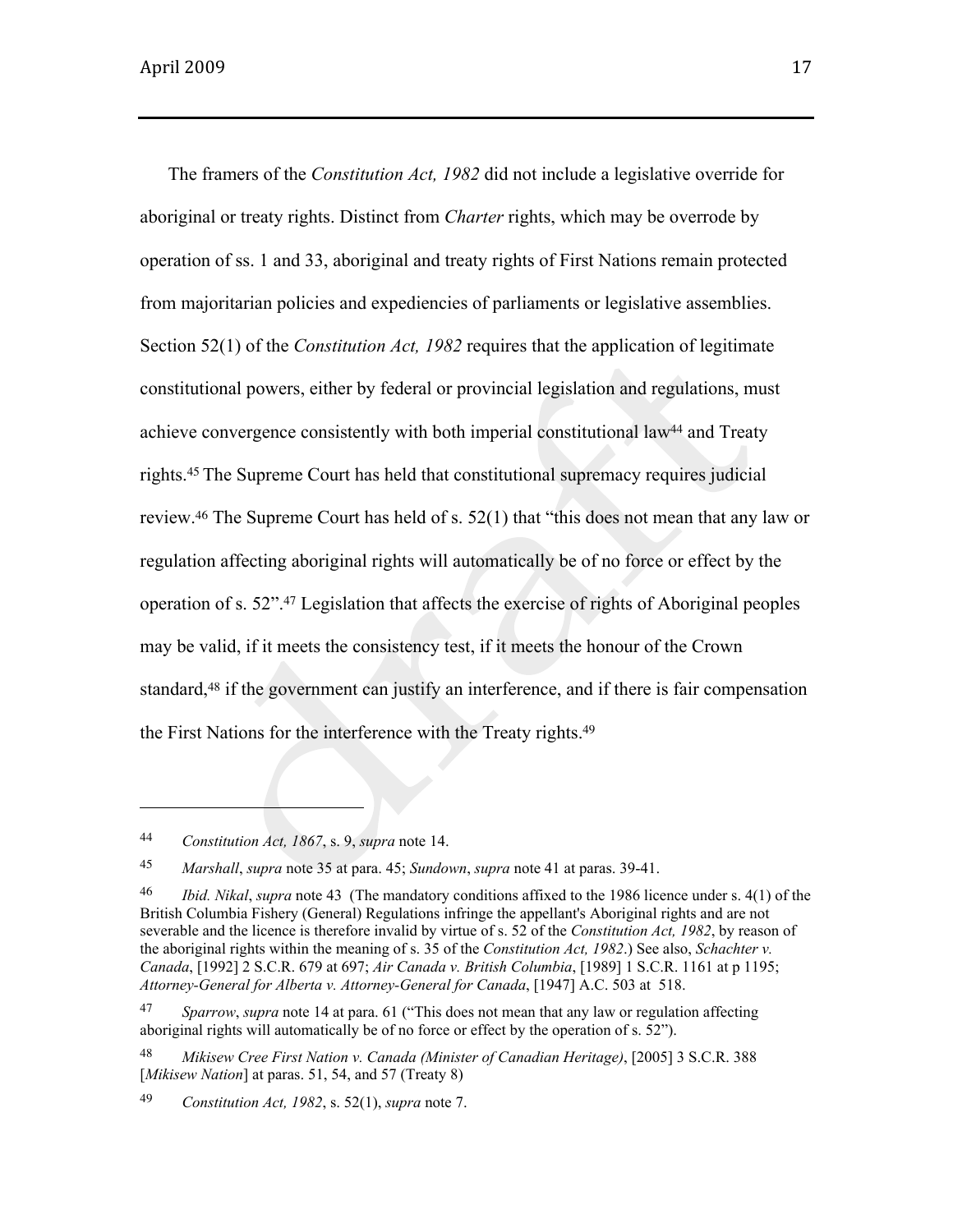### **II. Distinct Aboriginal legal traditions are integral parts of aboriginal and treaty rights and should be constitutionally respected by the Federal Courts rules and the Evidence Act.**

At the dawn of the twenty-first century, the recovery of Indigenous knowledge and legal traditions involves a conscious and systematic effort to revalue that which has been denigrated by Crown laws and educational policy, and revive that which has been destroyed by Eurocentrism.50 In *Sparrow*, the first case on interpreting s. 35(1), the Dickson Court emphasized the importance of the internal vision of aboriginal and treaty rights. He stated that when analyzing aboriginal rights under s. 35(1), "[i]t is [...] crucial to be sensitive to the Aboriginal perspective itself on the meaning of the rights at stake.<sup>"51</sup> In *Delgamuukw*, Justice Lamer, writing for the majority, clarified that these perspectives can be "gleaned, in part, but not exclusively, from their traditional laws, because those laws were elements of the practices, customs and traditions of Aboriginal peoples.<sup>552</sup> The traditional law or legal traditions and oral histories are manifested by performance and orality; they are transmitted by creation stories, stories, songs, protocols, ceremonies, and

<sup>50</sup> Angla Wilson, "Introduction: Indigenous Knowledge Recovery is Indigenous Empowerment" 2004 28 (3 & 4) *American Indian Quarterly* at 359

<sup>51</sup> *Sparrow, supra* note 14 at para. 69; for application in treaties see *Badger*, *supra* note 37.

<sup>52</sup> *Delgamuukw*, *supra* note 13 at paras. 147-48 (The Court stated "As a result, if, at the time of sovereignty, an Aboriginal society had laws in relation to land, those laws would be relevant to establishing the occupation of lands which are the subject of a claim for Aboriginal title. Relevant laws might include, but are not limited to, a land tenure system or laws governing land use"). In *Van der Peet, supra* note 1 at para. 41 (Aboriginal perspective on the occupation of their lands can be gleaned, in part, but not exclusively, from their traditional laws, because those laws were elements of the practices, customs, and traditions of Aboriginal peoples); and *ibid.* at para. 255, McLachlin J. (as she then was), dissenting on other issues. The reliance on the Aboriginal jurisprudence and perspective by the judiciary is consistent with s. 27 of the *Charter, supra* note 16, which provides: "This *Charter* shall be interpreted in a manner consistent with the preservation and enhancement of the multicultural heritage of Canadians."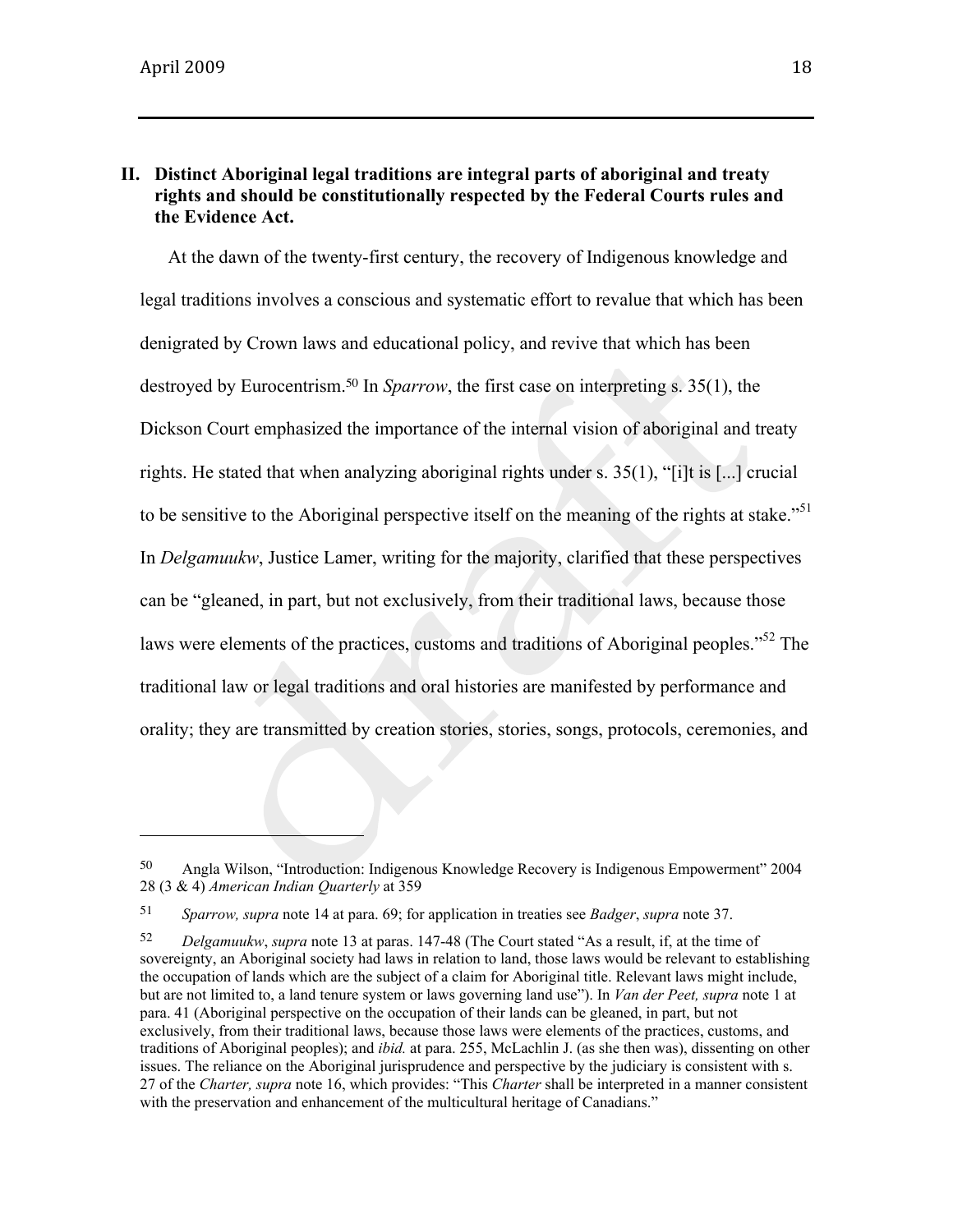prayers.<sup>53</sup> Thus, these legal traditions of the Aboriginal peoples operate at a constitutional level as part of constitutional supremacy; they challenge every federal or provincial statute to be consistent with them. This generates a trans-systemic analysis of legal traditions that seek convergence with the constitution to forge a fair and more just legal system.

Also in *Delgamuukw* the Supreme Court found that the "traditional values of evidence law" were not necessarily conducive or appropriate to a culturally sensitive consideration of Aboriginal knowledge, legal traditions or oral histories. The Court urged that the law of evidence should be adapted to accommodate traditional law and oral evidence.54 Until these rules are changed to be consistent with constitutional rights of Aboriginal peoples, judges should apply the existing rules of evidence broadly, flexibly, and commensurate with Aboriginal knowledge, legal traditions or oral histories on a case by case basis.<sup>55</sup>

<sup>53</sup> For a discussion see, J.Y. Henderson, *First Nations Jurisprudence and Aboriginal Rights* (Saskatoon, SK: Native Law Centre, 2007) ch. 4.

<sup>54</sup> *Delgamuukw*, *supra* note 13 at paras. 84-87; *R. v. Mitchell* [2002], 1 S.C.R. 911 [*Mitchell*] at paras. 29- 34 (acknowledges that existing rules of evidence should not be abandoned, but warn against a Eurocentric approach to Aboriginal knowledge and traditions).

<sup>55</sup> *Delgamuukw*, *ibid*. at 84 (This appeal requires us to apply not only the first principle in *Van de Peet* but the second principle as well, and adapt the laws of evidence so that the aboriginal perspective on their practices, traditions and on their relationship with the land are given due weight by the courts. In practical terms, this requires the courts to come to terms with the oral histories of aboriginal societies, which, for many aboriginal nations are the only record of their past. Given that the aboriginal rights recognized and affirmed by s.35(1) are defined by reference to pre-contact practices or, as I will develop below, in the case of title, pre-sovereignty occupation, those histories play a crucial role in the litigation of aboriginal rights"); *Van der Peet*, *supra* note 13at para. 62.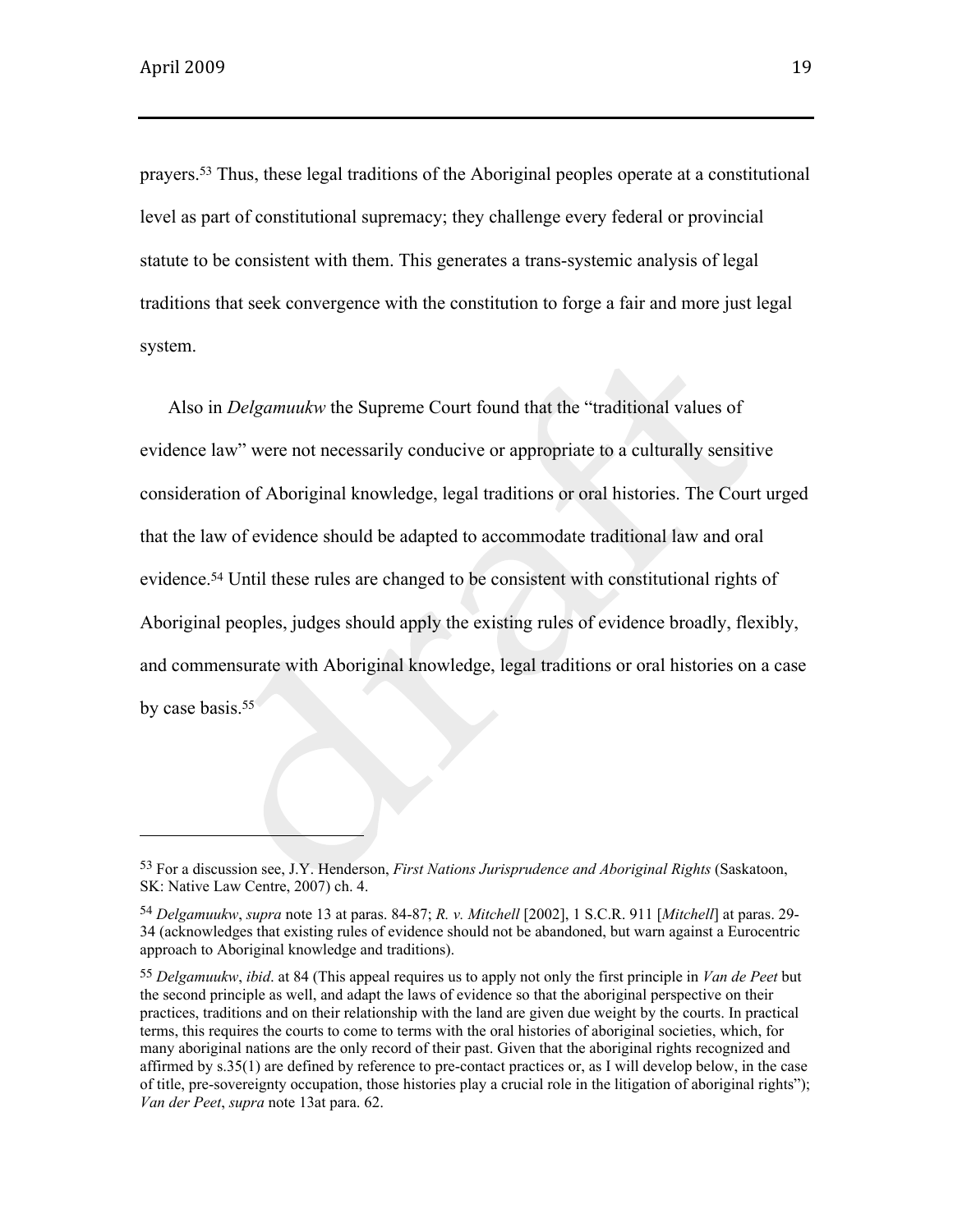In Eurocentric legal thought, a legal tradition is usually conceptualized as "a set of deeply rooted, historically conditioned attitudes about the nature of law, about the role of law in society and the polity, about the proper organization and operation of a legal system, and about the way law is or should be made, applied, studied, perfected, and taught."<sup>56</sup> Law professor Robert Cover described the operations of Eurocentric<sup>57</sup> constitutional traditions:

A legal tradition […] includes not only a *corpus juris*, but also a language and a *mythos*—narratives in which the *corpus juris* is located by those whose wills act upon it. These myths establish the paradigms for behavior. They build relations between the normative and the material universe, between the constraints of reality and the demands of an ethic. These myths establish a repertoire of moves—a lexicon of normative action—that may be combined into meaningful patterns culled from meaningful patterns of the past.<sup>58</sup>

European languages structure European approaches to law. For example, Eurocentric

law is structured on the noun-verb-subject syntax of its languages. This is translated

<sup>56</sup> John Henry Merryman, *The Civil Law Tradition: An Introduction to the Legal Systems of Western Europe and Latin America* (2d ed.), (Stanford, CA: Stanford University Press, 1985) at 2.

<sup>57</sup> Eurocentrism is the manifestation of ethnocentrism by Europeans. E. Kallen, *Ethnicity and Human Rights in Canada* (Toronto: Gage, 1982), described ethnocentrism as "the ubiquitous tendency to view all peoples and cultures of the world from the central vantage point of one's own particular ethnic group and, consequently, to evaluate and rank all outsiders in terms of one's own particular cultural standards and values." See N. Duclos*, "*Lessons of Difference: Feminist Theory on Cultural Diversity," (1990) 38 Buffalo L. Rev. 325 at 333 ("Ethnocentrism is what draws people together, making ethnic identities and cultural pluralism possible. Ethnocentrism is also what diminishes people by calling them outsiders, making discrimination and racism possible.") See also: J. O'Manique, "Universal and Inalienable Rights: A Search for Foundations", (1990) 12 Human Rts. Q. 465 at 485 ("...all forms of reductionism deny the human spirit and its future. But perhaps more insidious is the ethnocentrism that locks humanity and human development into a repressive mode").

<sup>58</sup> R.M. Cover, "*Nomos* and Narrative" (1983) 97 Harv*.* L. Rev*.* 4 at 9. See also A.T. Kronman, "Precedent and Tradition" (1990) 99:4 Yale L. J. 1029 at 1066 ("we must respect the past because the world of culture that we inherit from it makes use of who we are. The past is not something that we, as already constituted human beings, choose for one reason or another to respect, it is such respect that establishes our humanity in the first place").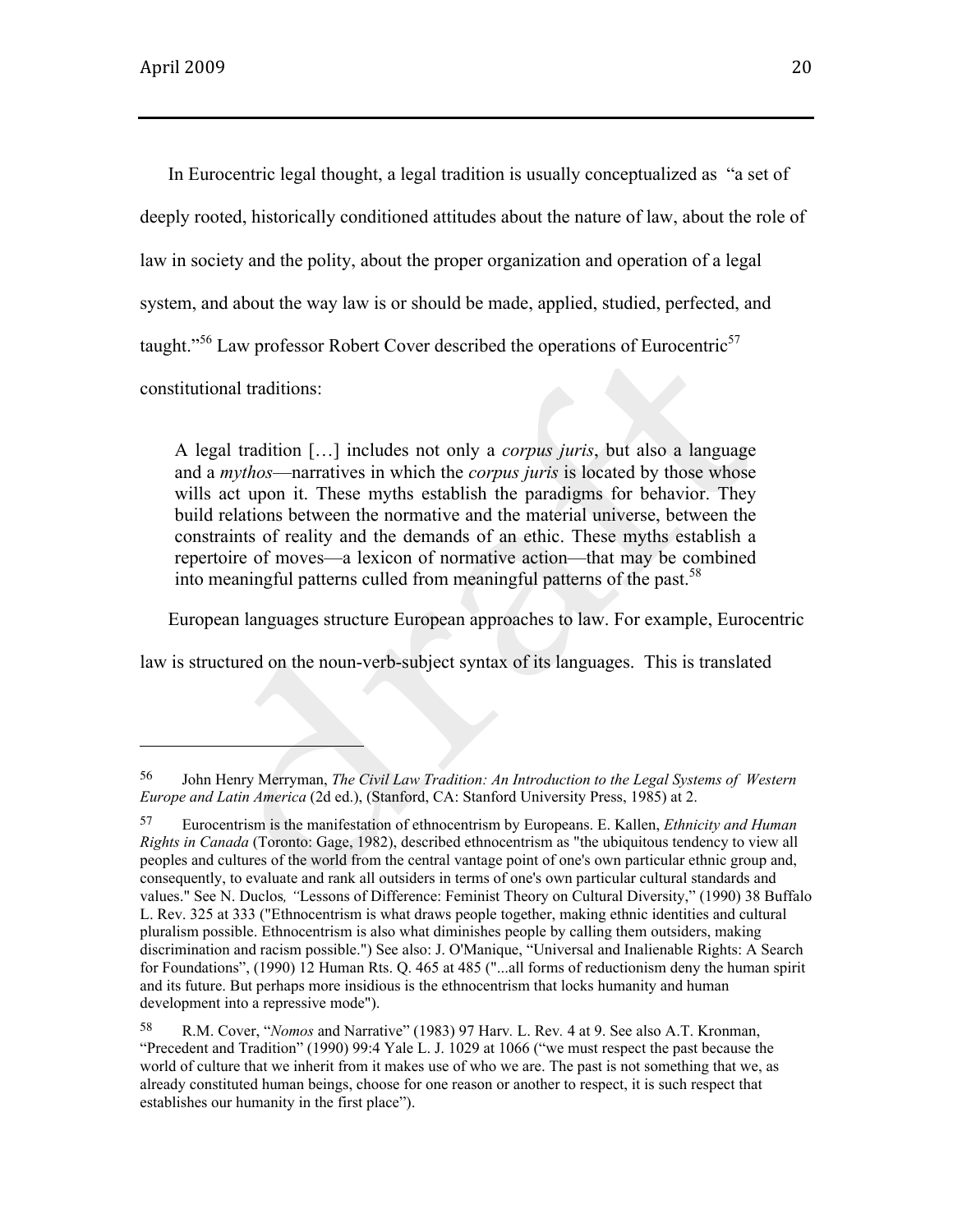according to the language into persons-actions-things.<sup>59</sup> However, in the civil law tradition the proper order has been questioned over the centuries.<sup>60</sup> Language is a fundamental aspect of systems of knowing, a process of communication of knowledge, doctrine or technique. Each language has a system of oral "evidentials" to locate how knowledge is obtained.

Aboriginal civilization, confederacies, and societies developed their concepts of communal authority and legal traditions without any knowledge of European languages, *mythos*, or legal traditions. Aboriginal legal traditions existed prior to contact with European societies and laws and prior to the assertion and protection of sovereignty by the imperial British sovereign. $61$  This fact, under the constitutional grundnorm of Aboriginal sovereignty,<sup>62</sup> makes Aboriginal legal traditions distinct from other legal traditions,<sup>63</sup> integral to their society or culture,<sup>64</sup> and thus *sui generis*. The grundnorm

<sup>&</sup>lt;sup>59</sup> The trichotomy of the linguistic approach is grounded in reflection of the sacred and secular trinity of person-thing-action. As the *L'Interpre'tation des Institutes de Justinain,* ed. M. le duc Pasquier (Paris, 1847) [*Justinain Institutes*] at 1.2.12 articulates: "All of our laws is related either to persons or to things or actions." See also Gaius, *The Institutes of Gaius*, ed. Francis de Zulueta (Oxford: Clarendon Press, 1953) at 1.8. See, H. Goudy, *Trichotomy in Roman Law* (Oxford: Oxford University, 1910) and the tripartite scheme of the Napoleonic Code of France. In contrast, Aboriginal legal traditions begin with actions, with the cosmology of creation, rather than persons or things.

<sup>60</sup> Some argued that the act of creation created things, person: Gregoire, *Syntagma iuris universi* (Cologne, 1623). Others argued that action is power and obligations are law, which derive from facts, both person and things, Gttfried Wilhem Leibniz, *Nova Methodsus discendae docenaeque iurisprudentiae* (Frankfurt, 1667).

<sup>61</sup> *Van der Peet*, *supra* note 13 at paras. 56, 59-61.

<sup>62</sup> *Haida Nation v. British Columbia (Minister of Forests)*, [2004] 3 S.C.R. 511 [*Haida Nation*] at para. 20.

<sup>63</sup> *Van der Peet, supra* note 13 at para. 71. ("A tradition or custom that is distinct is one that is unique - - "different in kind or quality; unlike" (*Concise Oxford Dictionary*, *supra*). A culture with a distinct tradition must claim that in having such a tradition it is different from other cultures; a claim of distinctness is, by its very nature, a claim relative to other cultures or traditions*"*). It is difficult to distinguish distinct from the concept of *sui generis*.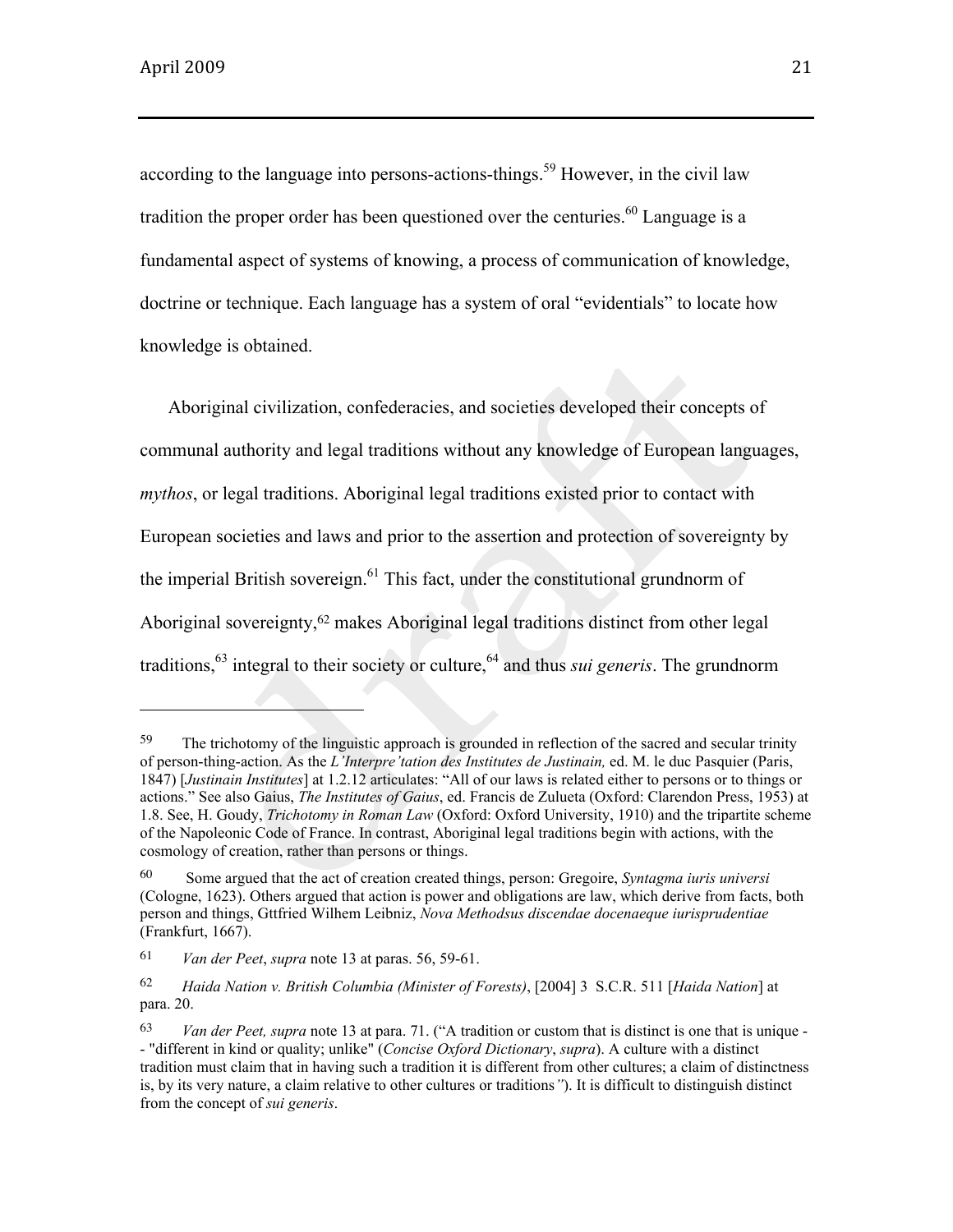affirmed that neither the British sovereign<sup>65</sup> nor imperial law<sup>66</sup> nor the common law of colonization<sup>67</sup> nor the constitution of Canada<sup>68</sup> created the distinct Aboriginal rights or

<u> 1989 - Andrea Santa Andrea Andrea Andrea Andrea Andrea Andrea Andrea Andrea Andrea Andrea Andrea Andrea Andr</u>

65 *Delgamuukw*, *supra* note 13 at paras. 114 (Aboriginal title arises from the prior occupation of Canada by Aboriginal peoples *before* the assertion of British sovereignty); *Roberts* v. *Canada,* [1989] 1 S.C.R. 322 at 340 ("aboriginal title pre-dated colonization by the British and survived British claims to sovereignty"); *Guerin, supra* note 40 at 378.

66 *Delgamuukw*, *ibid.* at para. 114 (although Aboriginal title was recognized by the *Proclamation*, it arises from the prior occupation of Canada by Aboriginal peoples. The *sui generis* nature of Aboriginal title arises from the physical fact of occupation in British common law and the relationship between common law and pre-existing systems of Aboriginal law). For a development of and a description of imperial constitutional law, see M.K. Walters, "British Imperial Constitutional Law and Aboriginal Rights: A Comment on *Delgamuukw v. British Columbia*" (1992), 17 Queen's L.J. 350; "Mohegan Indians *v.* Connecticut (1705-1773) and the Legal Status of Aboriginal Customary Laws and Government in British North America," (1995) 33 Osgoode Hall L. J. 785 at 789-803; and "The 'Golden Thread' of Continuity: Aboriginal Customs at Common law and Under the Constitution Act, 1982" (1999) 44 McGill L. J. 711.

67 For common law of colonization see P.W. Hogg, *Constitutional Law in Canada*, 3rd ed. (Toronto: Carswell, 1992) [*Constitution Law*] at 21. *Van der Peet*, *supra* note 13 at paras. 125 (the content of Aboriginal title " is a *sui generis* interest that is distinct from "normal" proprietary interests"); *Delgamuukw*, *ibid.* at para. 112.

68 *Delgamuukw*, *ibid.* at paras. 114, 133-34 (Aboriginal title at common law is protected in its full form by s.35(1), however s.35(1) did not create aboriginal rights; rather, it accorded constitutional status to those rights which were "existing" in 1982), para. 136 (the constitutionalization of common law aboriginal rights by s.35(1) does not mean that those rights exhaust the content of s.35(1)) *Van der Peet*, *ibid.* at para. 28 (s.35(1) did not create the legal doctrine of aboriginal rights; aboriginal rights existed and were recognized under the common law"). In *R. v. Mitchell* [2002], 1 S.C.R. 911 [*Mitchell*] at para. 70*,* Binnie J.'s concurring opinion asserts an opposite position ("Counsel for the respondent [Mitchell] does not challenge the reality of Canadian sovereignty, but he seeks for the Mohawk people of the Iroquois Confederacy the maximum degree of legal autonomy to which he believes they are entitled because of their long history at Akwesasne and elsewhere in eastern North America. This asserted autonomy, to be sure, does not presently flow from the ancient Iroquois legal order that is said to have created it, but from the *Constitution Act, 1982*. Section 35(1), adopted by the elected representatives of Canadians, recognizes and affirms existing aboriginal and treaty rights. If the respondent's claimed aboriginal right is to prevail, it does so not because of its own inherent strength, but because the *Constitution Act, 1982* brings about that result"). Binnie has flipped the concept of pre-existing Aboriginal sovereignty to a theory of delegated authority from the

<sup>64</sup> *Van der Peet, ibid.* at para. 70. L'Heureux-Dubé J., dissenting *ibid.* at para. 206 ("it is my view that the nature and extent of aboriginal rights protected under s. 35(1) of the *Constitution Act, 1982* must be defined by referring to the notion of 'integral part of a distinctive aboriginal culture', i.e., whether an aboriginal practice, tradition or custom has been sufficiently significant and fundamental to the culture and social organization of the particular group of aboriginal people for a substantial continuous period of time."); McLachlin, J. dissenting *ibid.* at paras. 254-59 (suggesting that concept of "integral" was indeterminate and overbroad to be workable as a category); *R. v. Sappier; R. v. Gray*, [2006] 2 S.C.R. 686 [*Sappier-Gray*] at para. 45 accepted the dissenting justices arguments and emphasized the focus on the precontract nature of the Aboriginal communities, not their "practices" *per se* or their culture. Examining the pre-contract nature of the Aboriginal society or communities is "really an inquiry into the pre-contact way of life of a particular aboriginal community, including their means of survival, their socialization methods, their legal systems, and potentially their trading habits").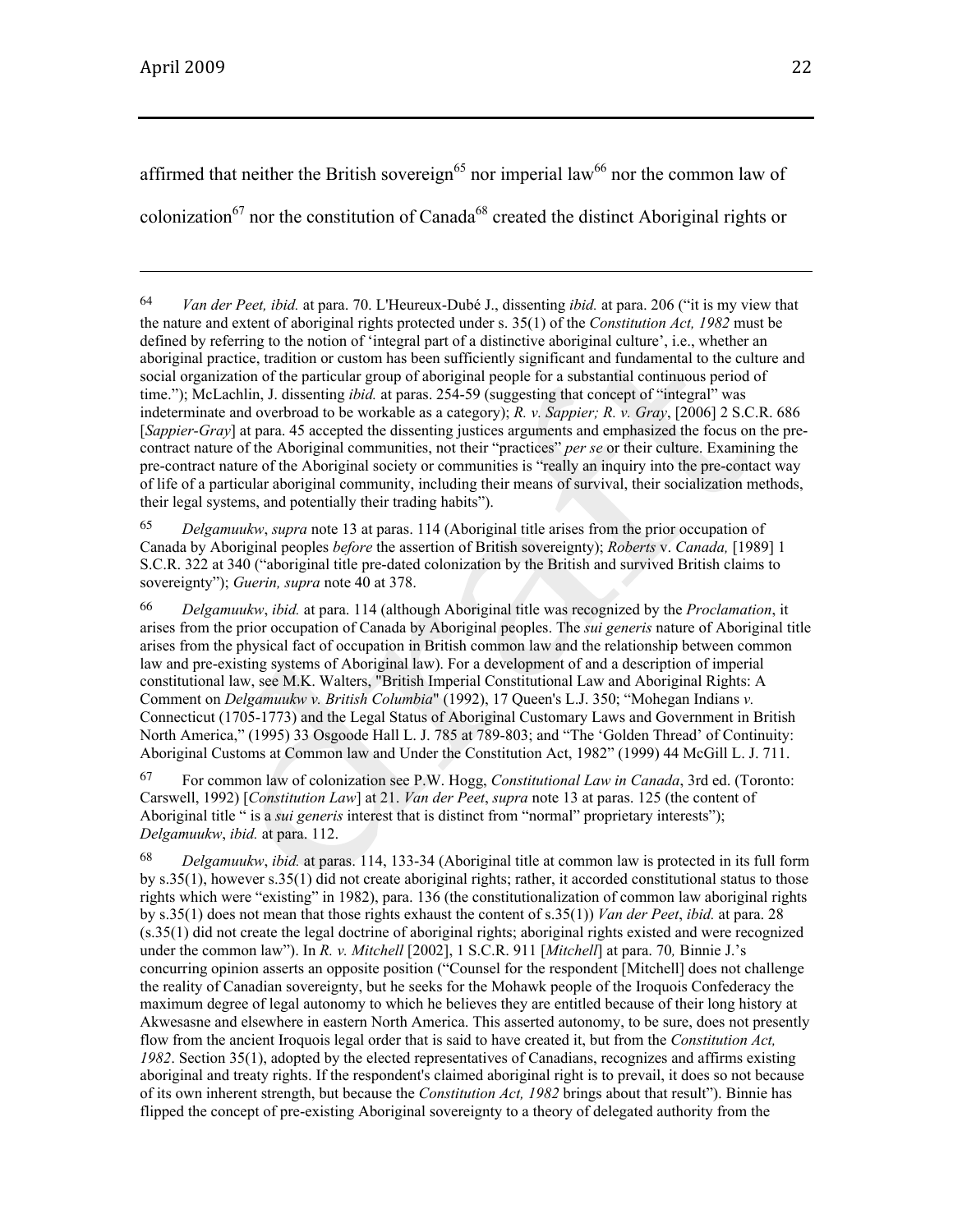constituted the source of them. It has stressed that aboriginal and treaty rights are neither derived nor delegated from the British sovereign or law.<sup>69</sup> Aboriginal rights flow from the knowledge, customs and traditions of the Aboriginal peoples.<sup>70</sup> As Chief Justice McLachlin stated: "Treaties serve to reconcile pre-existing Aboriginal sovereignty with assumed Crown sovereignty and to define Aboriginal rights guaranteed by s. 35 of the *Constitution Act, 1982*"*.*<sup>71</sup>

According to these Supreme Court decisions, it is important to understand that Aboriginal knowledge and its languages are distinct from European knowledge and languages. Aboriginal knowledge systems do not fragment the holistic unity into separate parts. They do not distinguish between philosophy and law. The Elders and teachers resist separating knowledge into these European categories as it undermines the interrelationship integral to Aboriginal knowledge. Aboriginal knowledge stresses the principle of totality or holistic thought and shares the importance of using diverse modes to unfold these teachings and describe its sovereignty and legal traditions. Aboriginal legal traditions and perspectives are stored in Aboriginal knowledge: in languages,

70 *Badger, supra* note 37 at para. 76.

71 *Haida Nation*, *supra* note 62.

imperial Parliament of UK, which is inconsistent with the grundnorm of Aboriginal sovereign, but he avoids the issue that the Mohawks were sovereign in a trans-national confederation, long before the European sovereigns asserted jurisdiction over their territory. By treaties the Dutch, French, British monarchies, and the United States recognized their sovereignty.

<sup>69</sup> McLachlin J. (as she then was), dissenting on other grounds, in *Van der Peet*, *supra* note 13 at para. 253 ("aboriginal rights under s.35(1) are not confined to rights formally recognized by treaty or the courts before 1982. As noted above, this Court has held that s. 35(1) 'is not just a codification of the case law on aboriginal rights that had accumulated by 1982"). L'Heureux-Dubé J. dissenting on other grounds in *Van der Peet*, *ibid.* at para. 112 (it has become accepted in Canadian law that aboriginal title, and aboriginal rights in general, derive from historic occupation and use of ancestral lands by the natives and do not depend on any treaty, executive order or legislative enactment).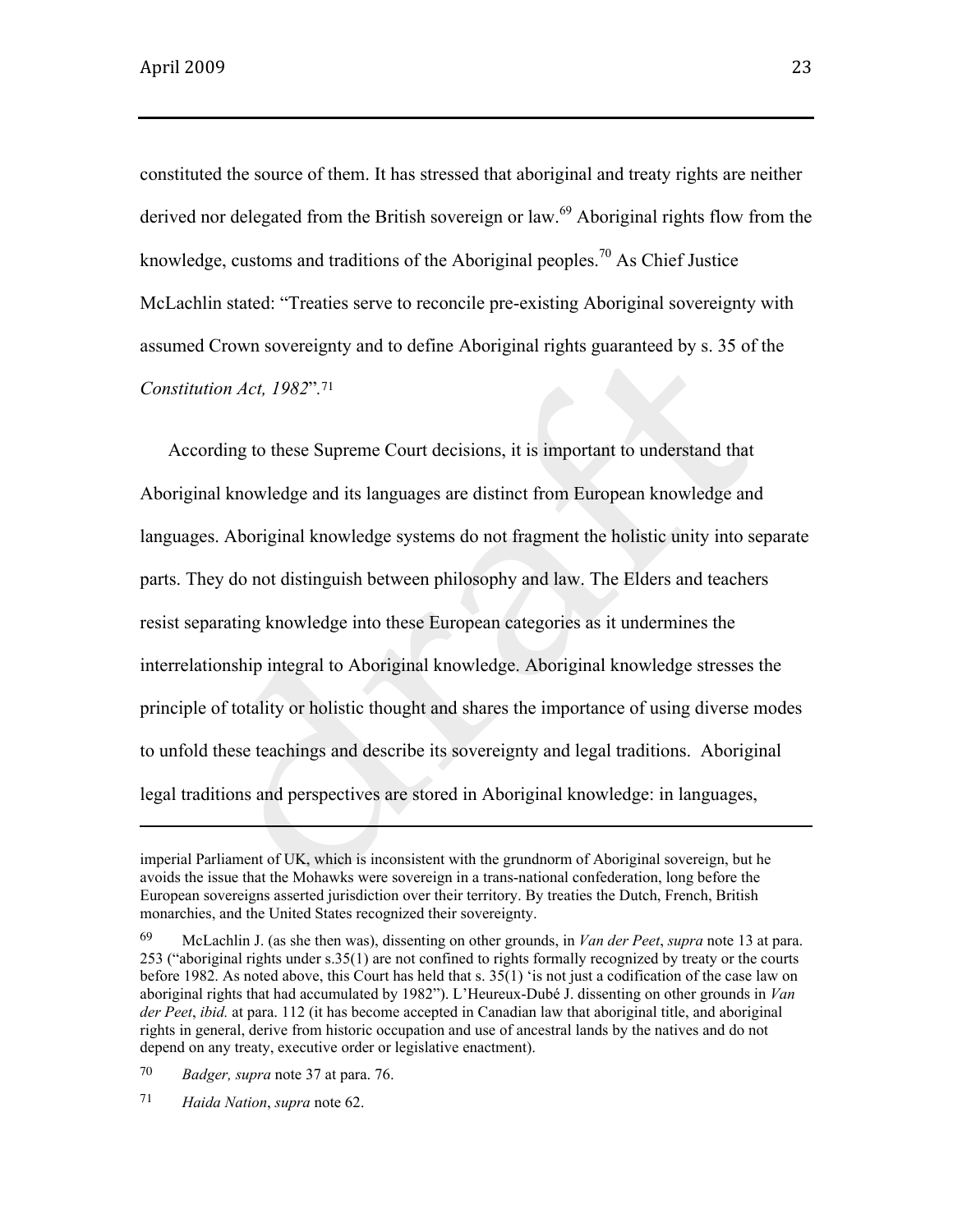$\overline{\phantom{a}}$  and  $\overline{\phantom{a}}$  and  $\overline{\phantom{a}}$  and  $\overline{\phantom{a}}$  and  $\overline{\phantom{a}}$  and  $\overline{\phantom{a}}$  and  $\overline{\phantom{a}}$  and  $\overline{\phantom{a}}$  and  $\overline{\phantom{a}}$  and  $\overline{\phantom{a}}$  and  $\overline{\phantom{a}}$  and  $\overline{\phantom{a}}$  and  $\overline{\phantom{a}}$  and  $\overline{\phantom{a}}$  a

visions, and ceremonies. They comprise the distinct Aboriginal legal traditions, which the Elders, faith keepers, and knowledge keepers maintain. Aboriginal legal traditions are derived from relationships, experiences, and reflections with families and ecosystems. They are conceptually self-sustaining and dynamically self-generating aspects of the knowledge system; they have never required an absolute sovereign, the will of a political state, or affirmation or enactment by a foreign government to be legitimate.<sup>72</sup>

In general, Aboriginal knowledges have been described as "a cumulative body of knowledge and beliefs, handed down through generations by cultural transmission, about the relationship of living beings (including humans) with one another and their environment."<sup>73</sup> They form "a complete knowledge system with its own concepts of epistemology, philosophy, and scientific and logical validity<sup> $n^{74}$ </sup> that "can only be fully learned or understood by means of the pedagogy traditionally employed by these peoples themselves, including apprenticeship, ceremonies and practices."75 Aboriginal legal

<sup>72</sup> *Campbell v. British Columbia*, [2000] B.C.J. No. 1524 (S.C.) [*Campbell*] at para. 85 (Aboriginal laws did not emanate from a central print-oriented law-making authority similar to a legislative assembly, but took unwritten form).

<sup>73</sup> *Final Report of the Royal Commission on Aboriginal Peoples*, vol. 1., Looking Forward, Looking Back (Ottawa: Minister of Supply and Services Canada, 1996) [*Final Report of RCAP*,] vol. 4 at 454.

<sup>74</sup> Sub-Commission on Prevention of Discrimination and Protection of Minorities, Commission on Human Rights, United Nations Economic and Social Council, *Preliminary Report of the Special Rapporteur, Protection of the Heritage of Indigenous Peoples,* UN ESC, UN Doc. E/CN.4/Sub.2/1994/31 (1994) at para. 8. For a more comprehensive analysis, see M. Battiste and J.Y. Henderson, *Protecting Indigenous Knowledge and Heritage* (Saskatoon: Purich, 2000).

<sup>75</sup> *Ibid.* These insights were codified in the *Principles and Guidelines for the Protection of the Heritage of Indigenous Peoples* (1995) that merged the concepts of Indigenous knowledge and heritage, see G.A. Res. 95-12808 (E), UN GAOR, 40th Sess., UN Doc. E/CN.4/Sub. 2/1995/3, (1995) at paras. 12-13 at 6. For examples of Indigenous knowledge as philosophy, see Willie Ermine, "Aboriginal Epistemology" in Marie Battiste and Jean Barman, *First Nations Education in Canada: The Circle Unfolds*. (Vancouver. BC: UBC Press, 1995) at 103; Manu alui Meyer, *Ho `Our Time of Becoming, Hawawiian Epistemology and Early Writings* (Honolulu, Hawawi: Ai Pohaku Press, 203); Betty Bastien, *Blackfoot Ways of Knowing: The*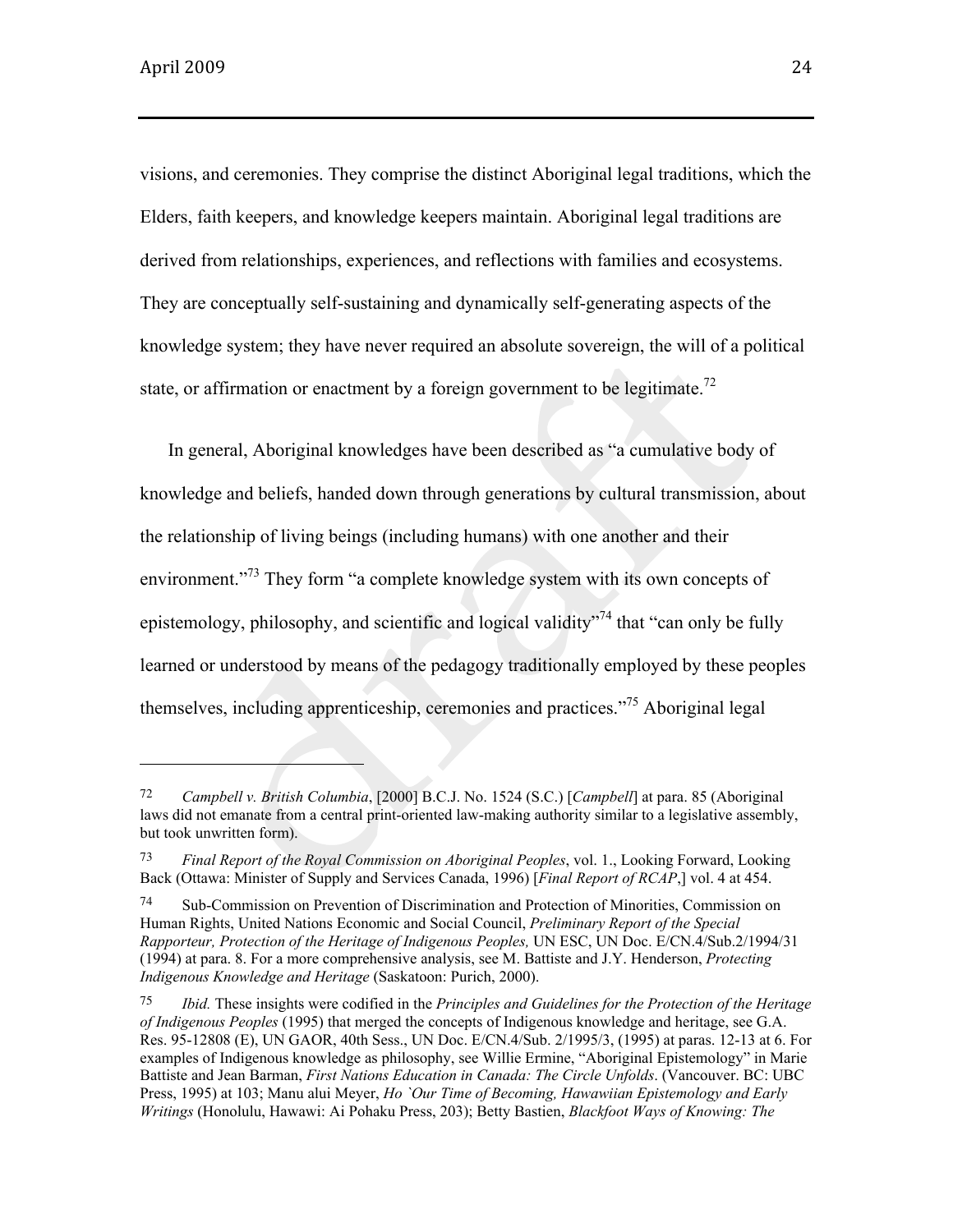traditions, both implicit and explicit, reflect a normative vision of Aboriginal sovereignty and how to live well with the land and with other peoples.<sup>76</sup> They reveal who Aboriginal peoples are, what they believe, what their experiences have been, and how they act. They reveal Aboriginal humanity's belief in responsible freedoms and order.

The Supreme Court's approach to Aboriginal sovereignty, traditions, and rights

means looking at the manner in which the society lived<sup> $77$ </sup> and its traditional way of life.<sup>78</sup>

This is consistent with the interrelated view of knowledge in some Aboriginal

languages.<sup>79</sup> This approach has recognized and affirmed the interrelatedness of parts of

*World View of the Siksikaitsitapi* (Calgary, AB: University of Calgary Press, 2004); Richard E. Atleo, *Tsawalk: Nuu-chah-nulth Worldview* (Vancouver, BC: UBC Press, 2005).

<sup>76</sup> McLachlin J. (as she then was), dissenting in *Van der Peet*, *supra* note 13 at para. 262 (described the majority's test for the definition of aboriginal rights as "reasoning from first principles" rather than following imperial British common law and its historical and judicial methodology to the *sui generis*  orders).

<sup>77</sup> *Sparrow*, *supra* note 14 at para. 68. ("The best description of 'Aboriginal title', as set out above, is a broad and general one derived from the fact the Indians were there, organized in societies and occupying the land as their forefathers had done for centuries", Judson, J. in *Calder v. Attorney-General of British Columbia*, [1973] S.C.R. 313 at 328 and *Van der Peet*, *ibid.* at para. 30; *Delgamuukw*, *supra* note 13 at para. 126 and 145 ("Aboriginal title arises out of prior occupation of the land by Aboriginal peoples and out of the relationship between the common law and pre-existing systems of Aboriginal law"); *Sappier-Gray*, *supra* note 64 at para. 45 (culture is "really an inquiry into the pre-contact way of life of a particular aboriginal community, including their means of survival, their socialization methods, their legal systems, and potentially their trading habits").

<sup>78</sup> *Delgammuukw*, *ibid.* at para. 149 ("In considering whether occupation sufficient to ground title is established, 'one must take into account the group's size, manner of life, material resources, and technological abilities, and the character of the lands claimed'") and La Forest, *ibid.* para. 194 ("the court will focus on the occupation and use of the land as part of the aboriginal society's traditional way of life. In pragmatic terms, this means looking at the manner in which the society used the land to live, namely to establish villages, to work, to get to work, to hunt, to travel to hunting grounds, to fish, to get to fishing pools, to conduct religious rites, etc."); *R. v. Marshall; R. v. Bernard*, [2005] 2 S.C.R. 220 [*Marshall-Bernard*] at para. 49; and *Sappier-Gray*, *ibid.* at para. 45.

 $79$  By virtue of our humanity and the clarification of experiences, Aboriginal peoples generate an ideal of our place in nature in thought and the bond between the self and others. This bond and reflective experiences of consciousness and language, which remains the foremost object of Aboriginal knowledge, we give the name of way or life or meaning of life. The Anishinâbê speak often of their way of life as *bemodezewan*, which is a holistic philosophy, of spiritual, social, cultural, political, and legal existence that is viewed as inseparable. Nêhiyawak (Cree) use *wîtaskêwin*, (living together on the land).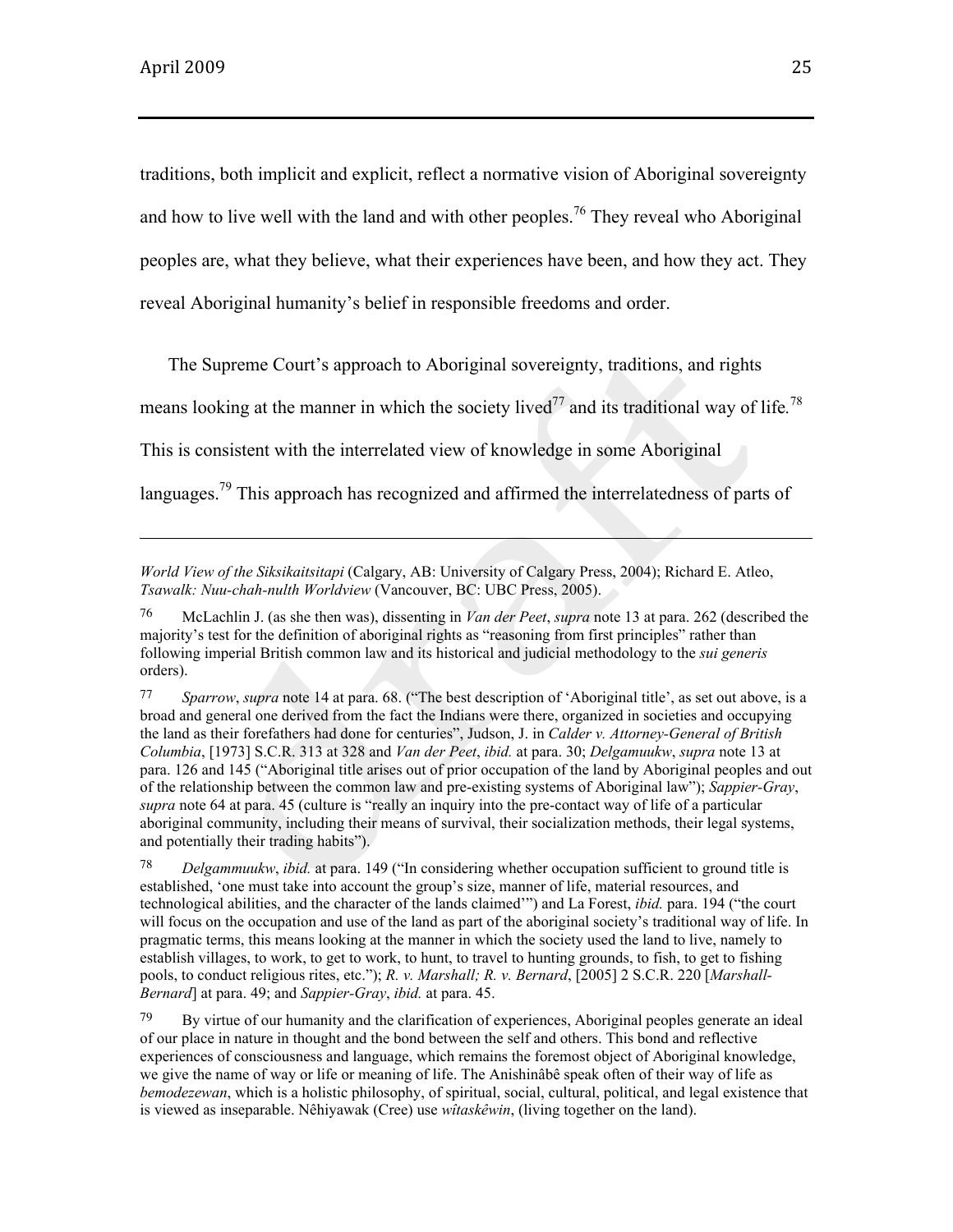Aboriginal knowledge and law. $80$  It affirms that the constitutional framework contains a spectrum of aboriginal and treaty rights. $81$ 

A fundamental issue of trans-systemic or *sui generis* constitutional analysis requires non-Aboriginal scholars to be taught Aboriginal languages and knowledge. In general, the courts and most of its non-Aboriginal expert witness are unaware of the nature or scope of the distinct Aboriginal knowledge and legal traditions embedded in the languages and performances. Aboriginal lawyers and lawyers for Aboriginal peoples have sought to introduce facile linguistic categories of Aboriginal knowledge, but the judiciary have been cautious about using them.

The Supreme Court has firmly acknowledged that aboriginal rights are distinct from European law and societies. $82$  It acknowledges that Aboriginal peoples have generated a distinct structure, medium, and content of Aboriginal sovereignty, knowledge and jurisprudences that underlie their constitutional rights.<sup>83</sup> Significantly, it has also affirmed that each substantive Aboriginal right would normally include the incidental right of the

<sup>80</sup> *Delgamuukw*, *supra* note 13 at para. 148.

<sup>81</sup> *Delgamuukw*, *ibid.* at para. 138.

<sup>82</sup> *Delgamuukw*, *ibid.* at paras. 82 (although the doctrine of aboriginal rights is a common law doctrine, aboriginal rights are truly *sui generis*), para. 114 (Aboriginal title arises from the prior occupation of Canada by Aboriginal peoples *before* the assertion of British sovereignty); *Van der Peet*, *supra* note 13 at paras. 17, (the rights s. 35(1) recognizes and affirms are aboriginal), para. 20 (courts define aboriginal rights in a manner which recognizes that aboriginal rights are rights held by aboriginal people because they are aboriginal; courts must define the scope of s. 35(1) in a way which captures both the aboriginal and the rights in aboriginal rights).

<sup>83</sup> *Ibid.;* McLachlin J. (as she then was), dissenting in *Van der Peet*, *ibid.* at para. 230 stated that implicit in the *Sparrow* decision on s. 35(1) was the recognition of "a prior legal regime giving rise to aboriginal rights".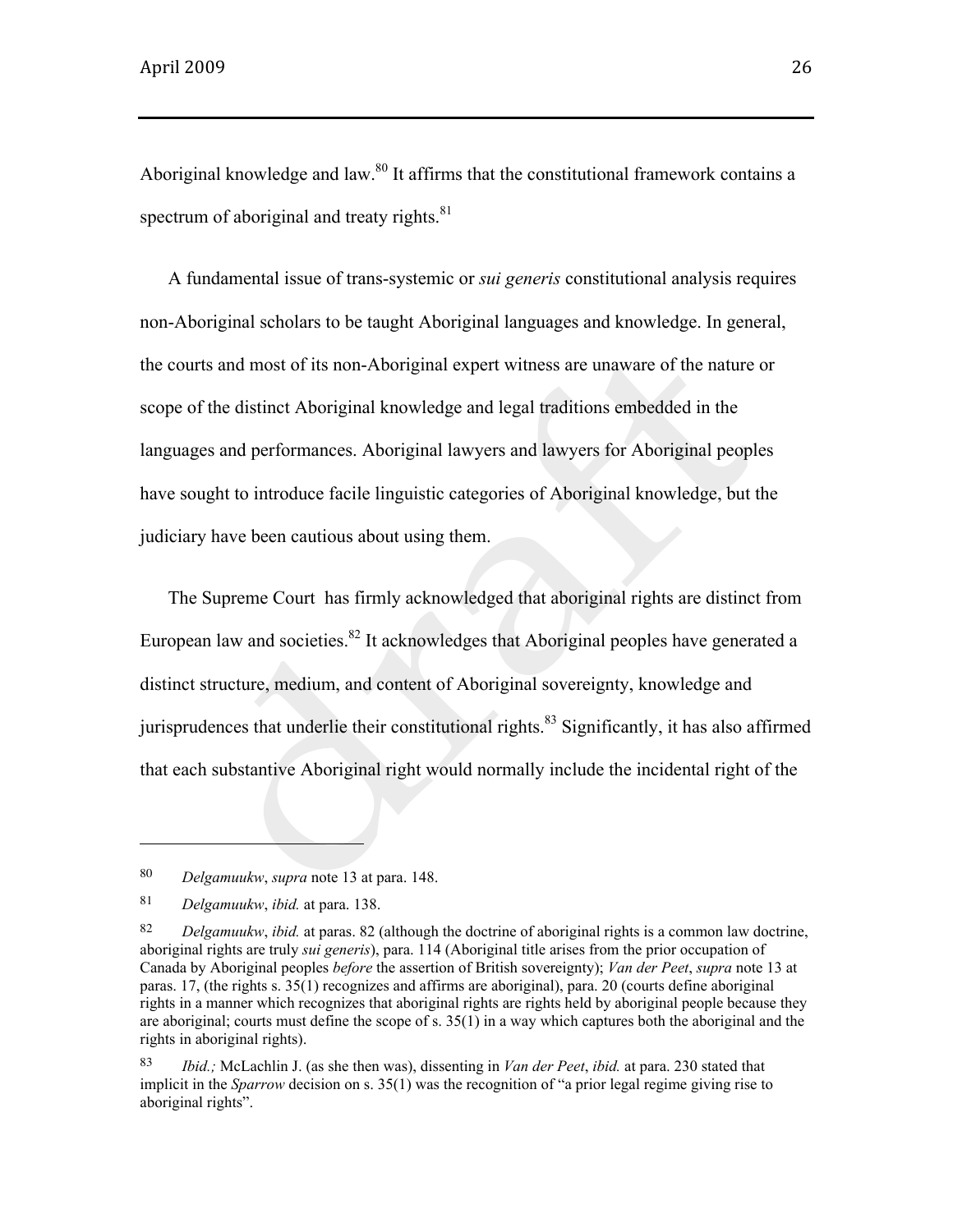$\overline{\phantom{a}}$  . The contract of  $\overline{\phantom{a}}$  and  $\overline{\phantom{a}}$  and  $\overline{\phantom{a}}$  and  $\overline{\phantom{a}}$  and  $\overline{\phantom{a}}$  and  $\overline{\phantom{a}}$  and  $\overline{\phantom{a}}$  and  $\overline{\phantom{a}}$  and  $\overline{\phantom{a}}$  and  $\overline{\phantom{a}}$  and  $\overline{\phantom{a}}$  and  $\overline{\phantom{a}}$  and

Aboriginal peoples to teach such a custom and tradition to ensure the continuity of Aboriginal customs and traditions.<sup>84</sup>

Since Aboriginal legal traditions are distinct from European legal traditions, the Supreme Court has cautioned the judiciary to be careful to avoid the application of traditional common law concepts to Aboriginal peoples.<sup>85</sup> It has also cautioned the judiciary that it should generally not be concerned with federal or provincial statutory provisions and regulations dealing with these constitutional topics.<sup>86</sup>

Canadian courts have often used a questionable analogy to European legal theory to discuss the distinct Aboriginal legal traditions. This approach contradicts its *sui generis*  analysis and continues to fragment Aboriginal knowledge into Eurocentric categories, which creates methodological problems and should be used with caution. This analogy

<sup>84</sup> *R*. *v. Côté*, [1996] 3 S.C.R. 136 [*Côté*] at para. 27 (invoking the test set out in *Sparrow*, Baudouin J.A. for the Court of Appeal "had no difficulty in concluding that the aboriginal right to fish for subsistence included a right to teach traditional fishing techniques to a younger generation"), para. 31 ("I find that the appellants have indeed established the existence of an aboriginal right to fish for food within the Bras-Coupe-Desert Z.E.C. in accordance with the principles recently articulated by this Court in the *Van der Peet* trilogy. I also find that the appellants were exercising this right in accessing the Z.E.C. for the purpose of teaching younger band members traditional Algonquin fishing practices) and para. 56 ("The actions of the appellant Côté in this instance, of course, did not represent an act of fishing for food *per se*; rather, he was fishing to illustrate and teach younger aboriginal students the traditional Algonquin practices of fishing for food. But this fact should not change the nature of the appellant's claim. In the aboriginal tradition, societal practices and customs are passed from one generation to the next by means of oral description and actual demonstration. As such, to ensure the continuity of aboriginal customs and traditions, a substantive aboriginal right will normally include the incidental right to teach such a practice, custom and tradition to a younger generation").

<sup>85</sup> *Sparrow*, *supra* note 14 at para. 68. For examples, see *Bernard, supra* note 75 the majority of the Supreme Court attempted to considered both the Aboriginal and European common law perspectives of Aboriginal title at paras. 45-70 compare to the dissenting opinion at paras. 126-141.

<sup>86</sup> *Sparrow*, *ibid.* at para. 24 ("an existing aboriginal right cannot be read so as to incorporate the specific manner in which it was regulated before 1982"); *Delgamuukw*, *supra* note 13 at para. 192 ("in defining the nature of "Aboriginal title", one should generally not be concerned with statutory provisions and regulations dealing with reserve lands").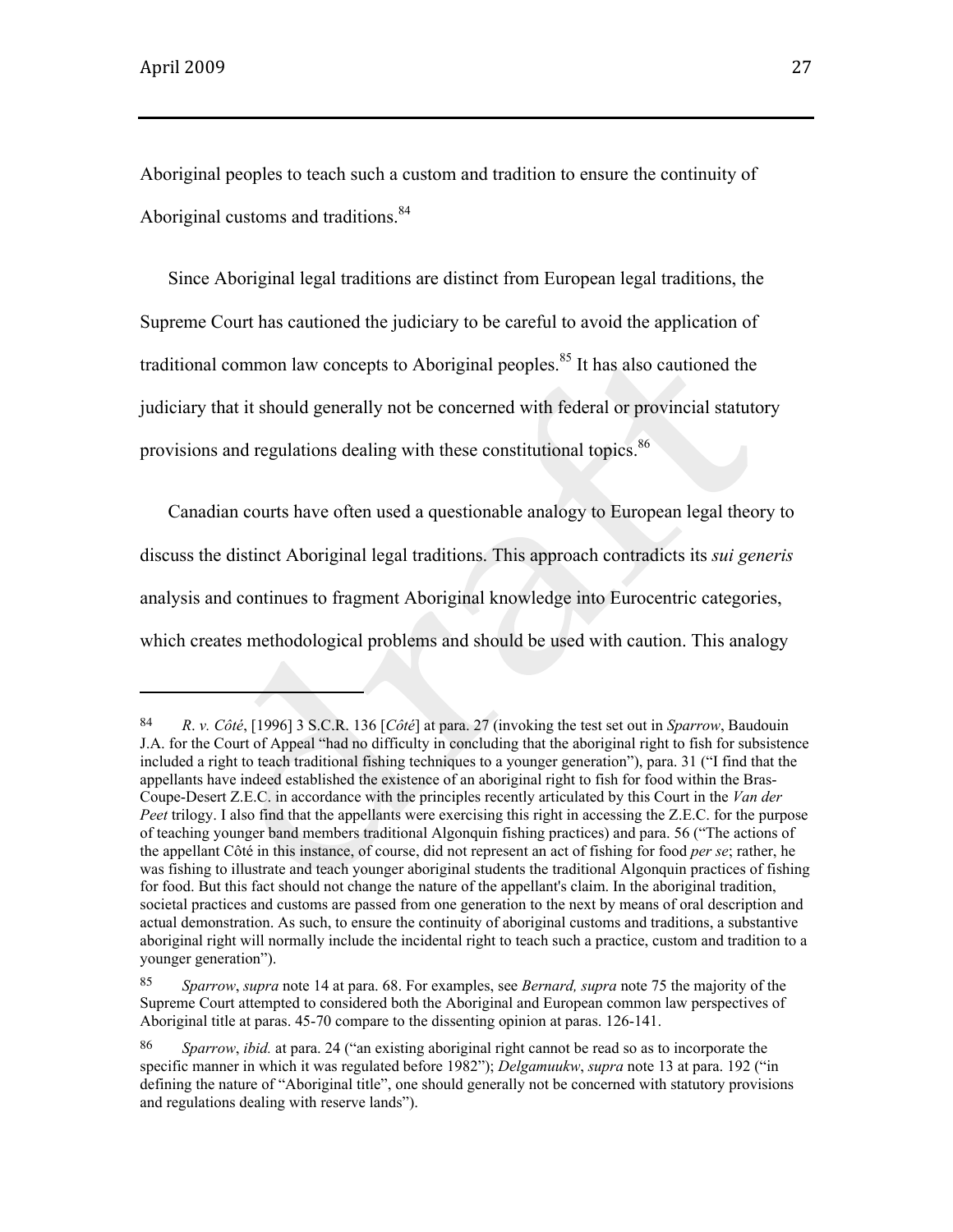makes the incommensurability of the alterity and epistemology behind distinct Aboriginal knowledge systems and sovereignty appear to be comprehensible and reconcilable. It is a judicial attempt to master the knowledge and discursive disconnect. This attempts anticipates a legal tradition that the existing evidence law and pleadings prevent from being achieved.

Similar analogous approaches have not been successful in philosophy, anthropology, or linguistics. Aboriginal concepts have been distorted and severed from their holistic foundation. Non-Aboriginal scholars have studied Aboriginal worldviews, legal traditions, and languages from Eurocentric perspectives, and have generated facile understanding under labels such as an ideational order of reality, $\frac{87}{3}$  cognitive orientations, or ethno-metaphysical and primitive laws.<sup>88</sup> This analogous approach has deluded the scholars into thinking they are masters of a methods or a legal tradition that is in fact still more than a mystery. They never realize analogy approach is an artificial crutch that would need to be cast off as soon as they could walk the talk.

However, only those who have been taught within the Aboriginal knowledge system itself and in its language can really comprehend the knowledge and how it operates as sovereignty and legal traditions. This is the role of Elders, sacred societies, bundle holders, faith keepers, and knowledge keepers. These roles are is distinct from the

<sup>87</sup> W.H. Goodenough, *Cooperation in Change* (New York: Russell Sage Foundation, 1963) at 7.

<sup>88</sup> A.I. Hallowell, *Culture and Experience* (Philadelphia: University of Pennsylvania Press, 1955) and "Ojibwa Ontology, Behavior and World View" in S. Diamond, ed., *Primitive Views of the World* (New York: Columbia University Press, 1960), reissued as *Culture in History: Essays in Honour of Paul Radin* (New York: Columbia University Press, 1969) at 49.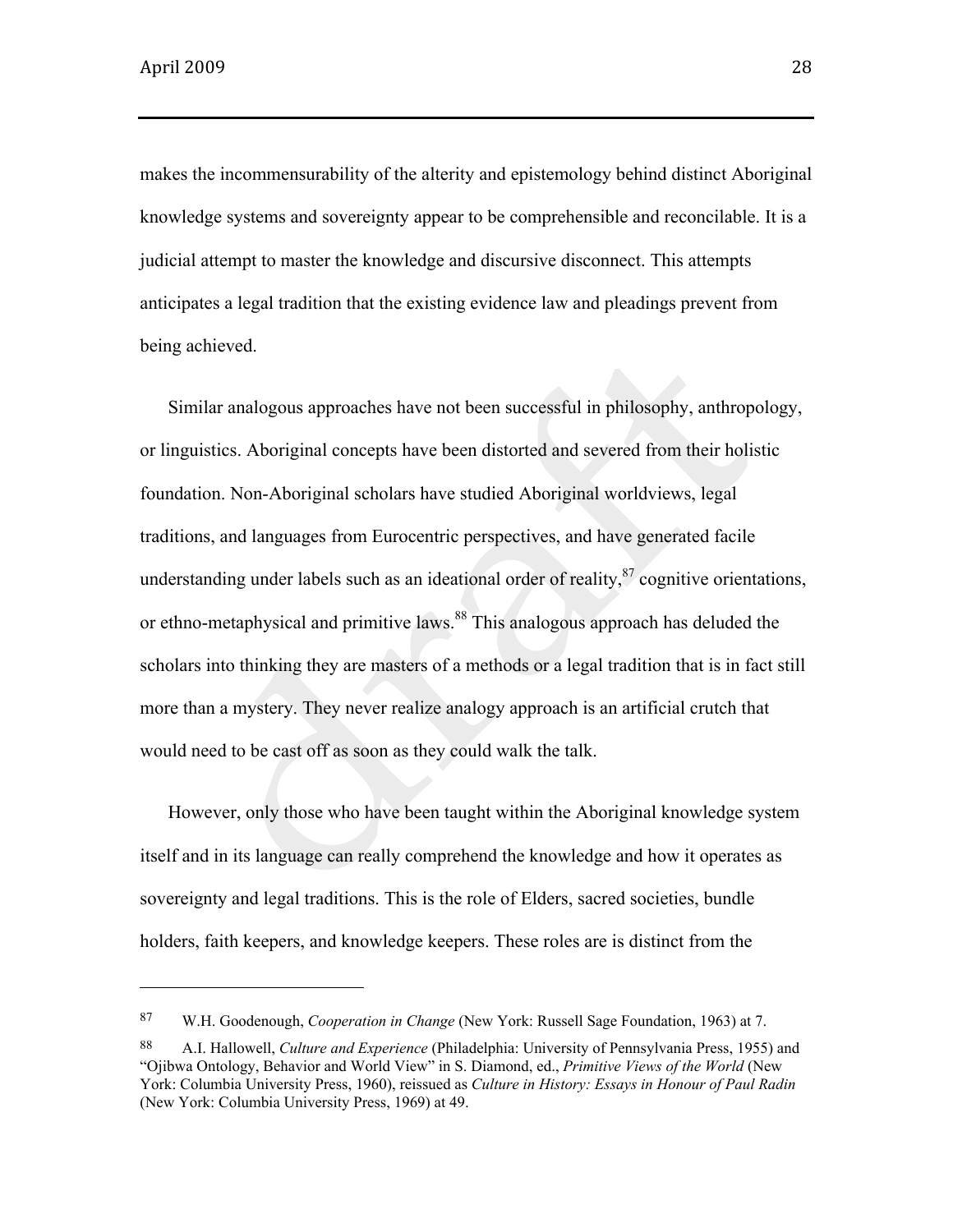Eurocentric legal traditions, its universities and college of law. Until 1982, these roles have been under attack by the federal Crown under its legislation and its policy on coercive assimilation.

The Aboriginal legal traditions have to be recognized and affirmed. There must be convergence in litigation. They also have to be reconciled by the parties in constitutional negotiations outside of the litigation.

# **III. Is the Canada Evidence Act consistent with Aboriginal and Treaty Rights?**

Constitutional supremacy protects aboriginal and treaty rights protected under s. 35(1).89 Legislation and regulations enacted under s. 101 of the *Constitution Act 1867,* including the federal rules and evidence act, have to be consistent with the aboriginal and treaty rights.90 These rights of Aboriginal peoples of Canada cannot be extinguished by legislative power; such action would be *ultra vires*. 91

In the spirit of *Manitoba Language Rights*, in *Delgamuukw* the Supreme Court has stated that the traditional values of evidence law in a provincial court were not conducive or appropriated to a culturally sensitive consideration of Aboriginal knowledge, legal traditions or oral history. It found the provincial evidence laws were not commensurate with the need to prove aboriginal and treaty rights, they were not equal to the task of proving aboriginal and treaty rights. In *Mitchell*, the Supreme Court has stressed that

<sup>89</sup> *Sparrow*, *ibid.* at para. 56.

<sup>90</sup> See generally, *Marshall*, *supra* note 35 at paras. 62-66, 107.

<sup>91</sup> *Delgamuukw*, *supra* note 13 at para. 173.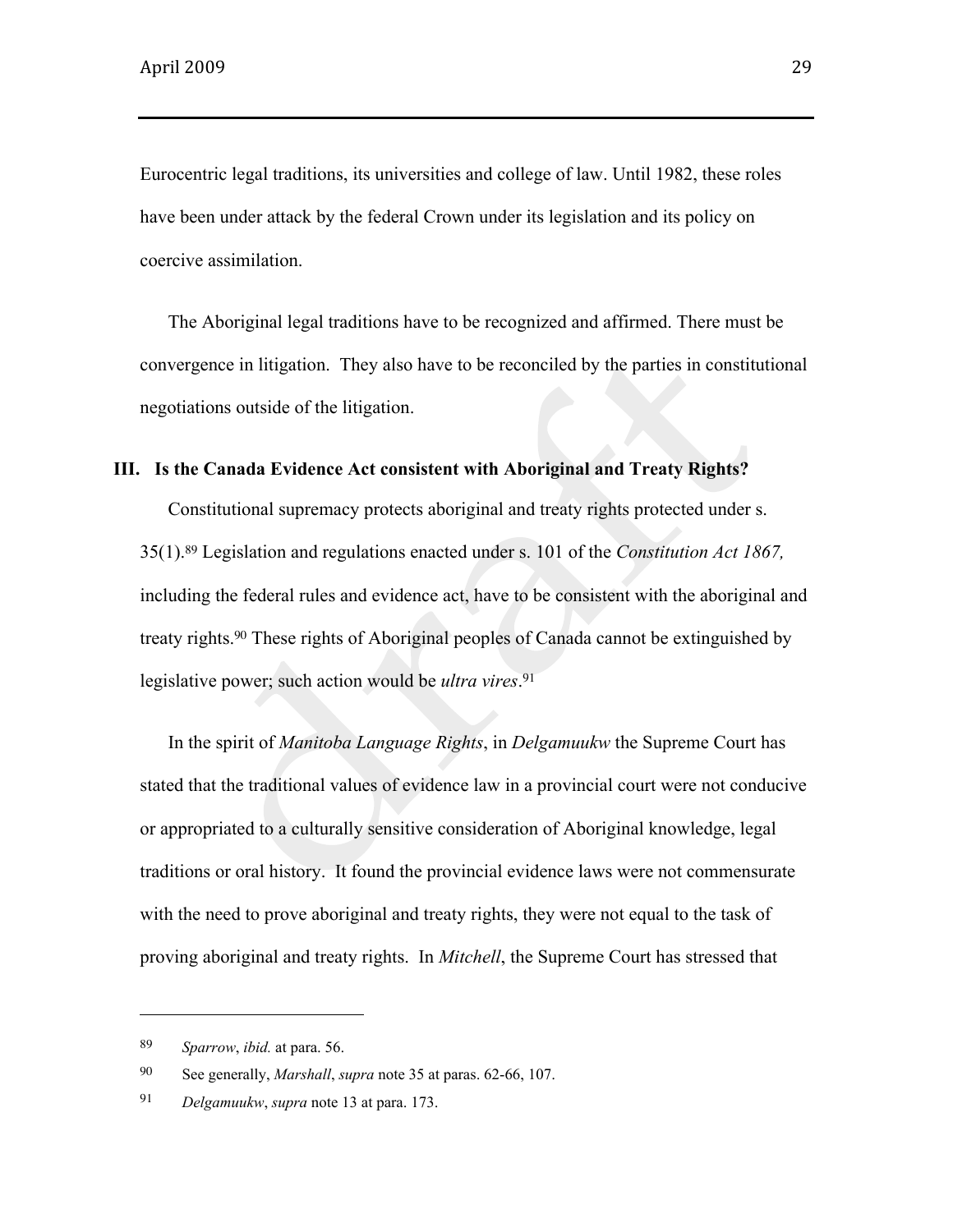traditional rules of evidence are neither "cast in stone, nor are they enacted in a vacuum".<sup>92</sup> It affirms that the purpose of the existing rules of evidence should be to facilitate justice, not to stand in its way. In both cases, the Supreme Court stopped short of declaring that the evidence law was inconsistent with aboriginal and treaty rights.

To facilitate justice in each aboriginal and treaty right case, the Supreme Court has urged that existing evidence law be change to become consistent with constitutional rights of Aboriginal peoples. It urged that the law of evidence should be judicial adapted to accommodate traditional law and oral evidence.<sup>93</sup> Until these rules are changed to be consistent with constitutional rights of Aboriginal peoples, it stated that judges should apply the existing rules of evidence broadly, flexibly, and commensurate with Aboriginal knowledge, legal traditions or oral histories on a case by case basis.<sup>94</sup>

Parliament, provincial legislative assemblies, and the rule makers, however, have ignored to the Court's decisions with respect to changing the evidence code. These legislative bodies are been content to allow judges to adapt the rule of evidence in a case by case basis. This approach is arguably inconsistent with the Supreme Court holdings,

<sup>92</sup> *Mitchell*, *supra* note 68 at para. 30 relying on *R. v. Levogiannis*, [1993] 4 S.C.R. 475, at p. 487).

<sup>93</sup> *Delgamuukw*, *supra* note 13 at paras. 84-87; *Mitchell*, *ibid.* at paras. 29-34 (acknowledges that existing rules of evidence should not be abandoned, but warn against a Eurocentric approach to Aboriginal knowledge and traditions).

<sup>94</sup> *Delgamuukw*, *ibid*. at para. 84 (This appeal requires us to apply not only the first principle in *Van de Peet* but the second principle as well, and adapt the laws of evidence so that the aboriginal perspective on their practices, traditions and on their relationship with the land are given due weight by the courts. In practical terms, this requires the courts to come to terms with the oral histories of aboriginal societies, which, for many aboriginal nations are the only record of their past. Given that the aboriginal rights recognized and affirmed by s.35(1) are defined by reference to pre-contact practices or, as I will develop below, in the case of title, pre-sovereignty occupation, those histories play a crucial role in the litigation of aboriginal rights"); *Van der Peet*, *supra* note 13 at para. 62.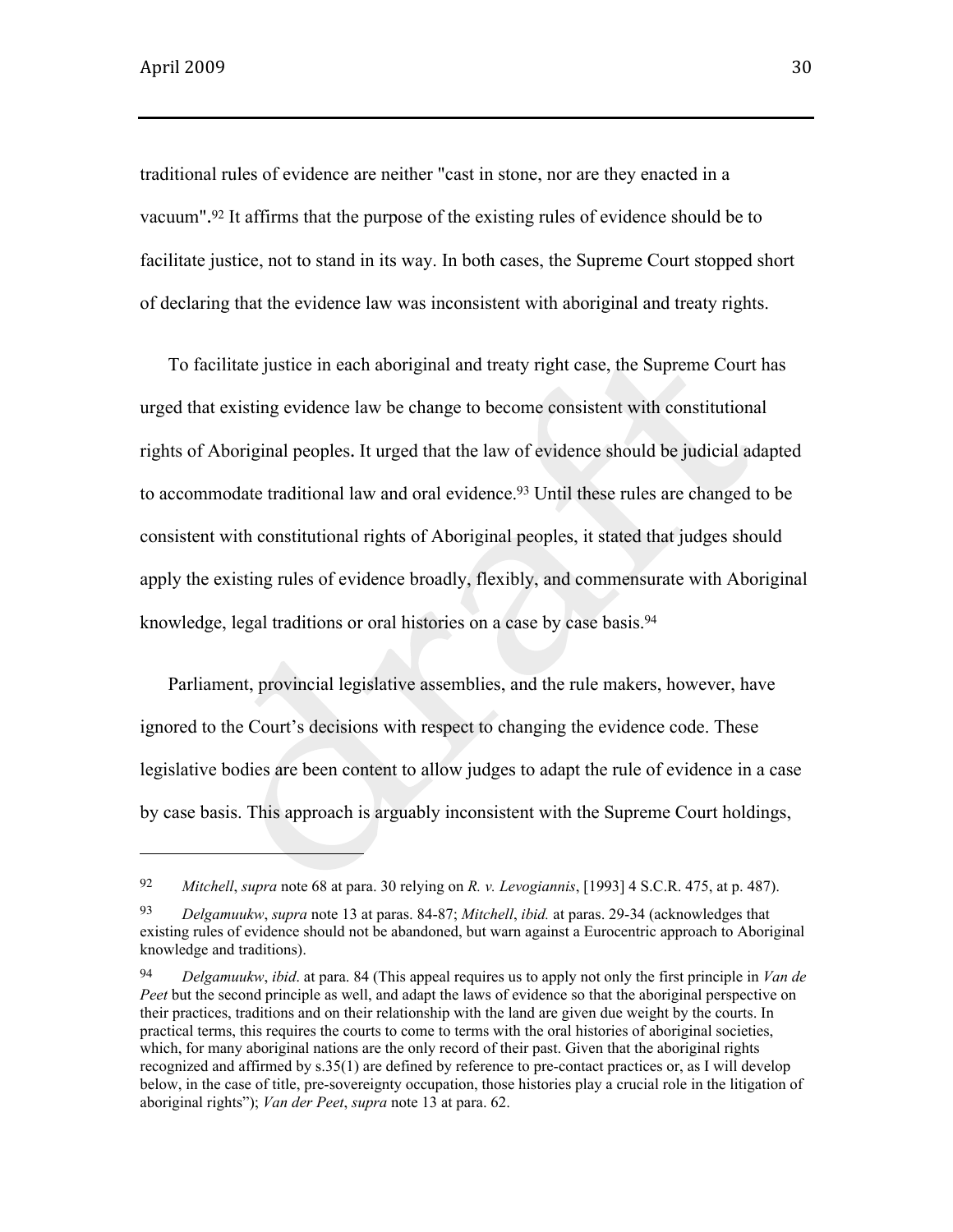which has rejected discretionary in regulation of aboriginal and treaty rights. It has stated that governmental legislation and regulations must explain how public servants should exercise their discretionary authority in a manner that would respect the constitutionalized aboriginal and treaty rights.95 Explain how judges in the Federal Court should constitutionally and impartially exercise their discretion in adapting the rules of evidence to Aboriginal knowledges and legal traditions is part of our current initiative.

Several issues are involved in answering this question of consistency and force of certain sections of the existing rules of evidence (which I will not attempt). A few issues that I will address are the protected core of Indianness in s. 35(1), the concept of *sui generis* evidence, discrimination against Imperial proclamations and treaties, the avoidance of provisions in Imperial treaties for judicial review, the avoidance of the constitutional right of Elders to aid and assist the Court in bringing a Treaty Indian to justice or punishment, and the handling of sacred evidence. These issues affirm the constitutional authority of Indigenous knowledge and legal traditions in sec. 35 and the need for constitutional consistency in the federal rules and evidence acts.

### *A. Protected Core of Indianness*

The evidence act does not recognize or affirm the distinctive core of Indianness that the Supreme Court has established as embedded in aboriginal and treaty rights. Inherent in the core of Indianness is Aboriginal knowledge, sovereignty, legal traditions and oral histories that are involved in an Elder's testimony. This involves ways of knowing,

<sup>95</sup> *Ibid.* at para. 64.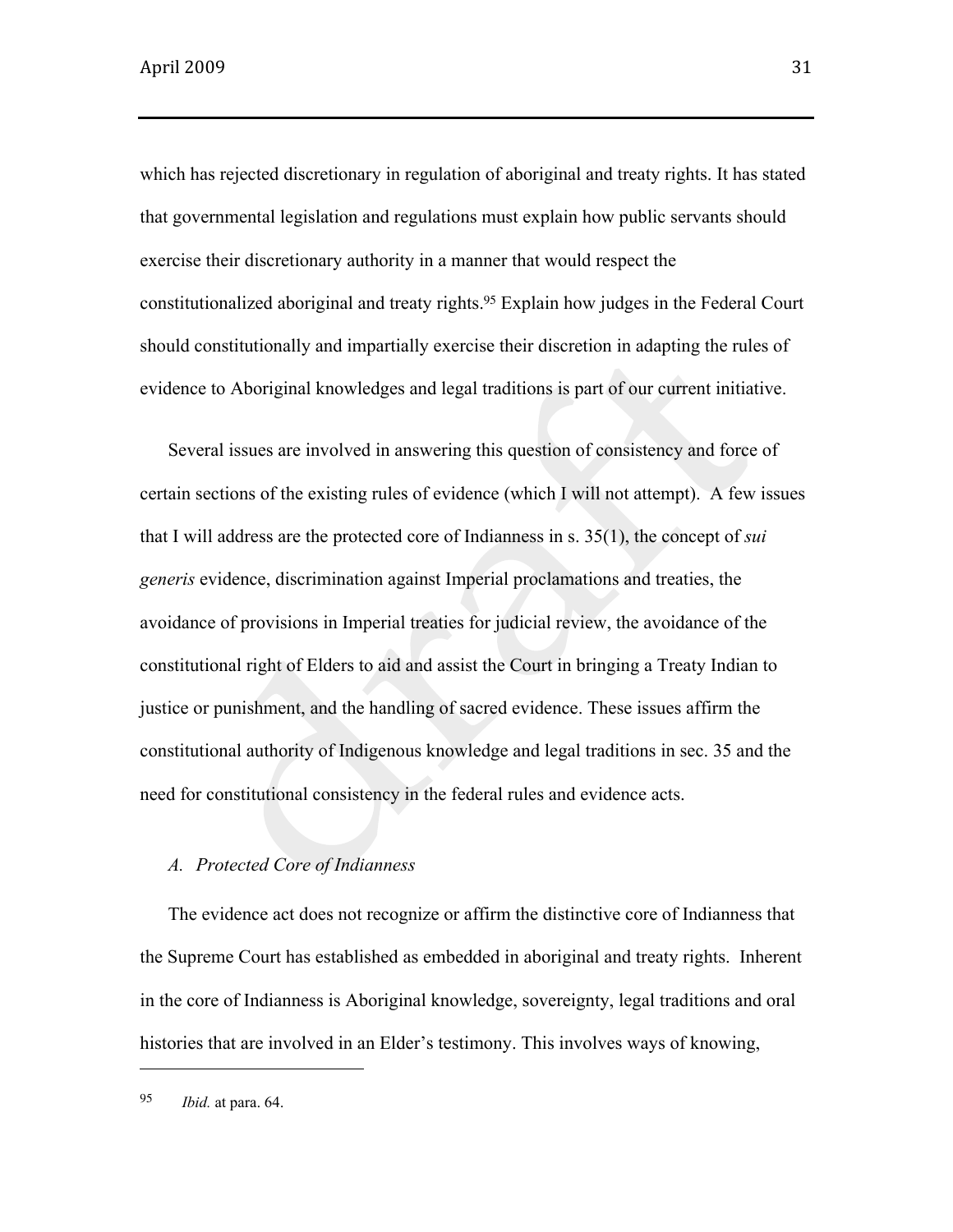transmission, and performance, and appropriate style of delivery. This constitutional core

of Indianness exists in Aboriginal languages and oral traditions rather than in written

form in libraries and thus raises many related issues of constitutional consistency.

In *Delgamuukw*, the Supreme Court relied on the core of Indianness in its

constitutional analysis that read together s. 91(24) of the *Constitution Act, 1867*<sup>96</sup> with

Aboriginal rights in s. 35(1) to prevent any provincial intrusion. <sup>97</sup> It stated:

the Court has held that s.91(24) protects a "core" of Indianness from provincial intrusion, through the doctrine of interjurisdictional immunity. … That core, for reasons I will develop, encompasses Aboriginal rights, including the rights that are recognized and affirmed by s.35(1). Laws which purport to extinguish those rights therefore touch the core of Indianness which lies at the heart of s.91(24), and are beyond the legislative competence of the provinces to enact. The core of Indianness encompasses the whole range of Aboriginal rights that are protected by s.35(1). Those rights include rights in relation to land; that part of the core derives from s.91(24)'s reference to "Lands reserved for the Indians". But those rights also encompass practices, customs and traditions which are not tied to land as well; that part of the core can be traced to federal jurisdiction over "Indians".<sup>98</sup>

Under the doctrine of interjurisdictional immunity, s. 35(1) protects the core of

Indianness from federal intrusion under s. 91(24) or s. 101 in conflicts with aboriginal

and treaty rights.

Part of the constitutionalized core of Indianness is its distinctive *mythos*—Aboriginal

creation stories and narratives in which the Aboriginal legal tradition or *corpus juris* is

<sup>96</sup> Section 91(24) *Constitution Act, 1867*, *supra* note 5. .

<sup>97</sup> Section 35(1) of the *Constitution Act, 1982*, *supra* note 7.

<sup>98</sup> *Delgamuukw*, *supra* note 13 at paras. 177-78.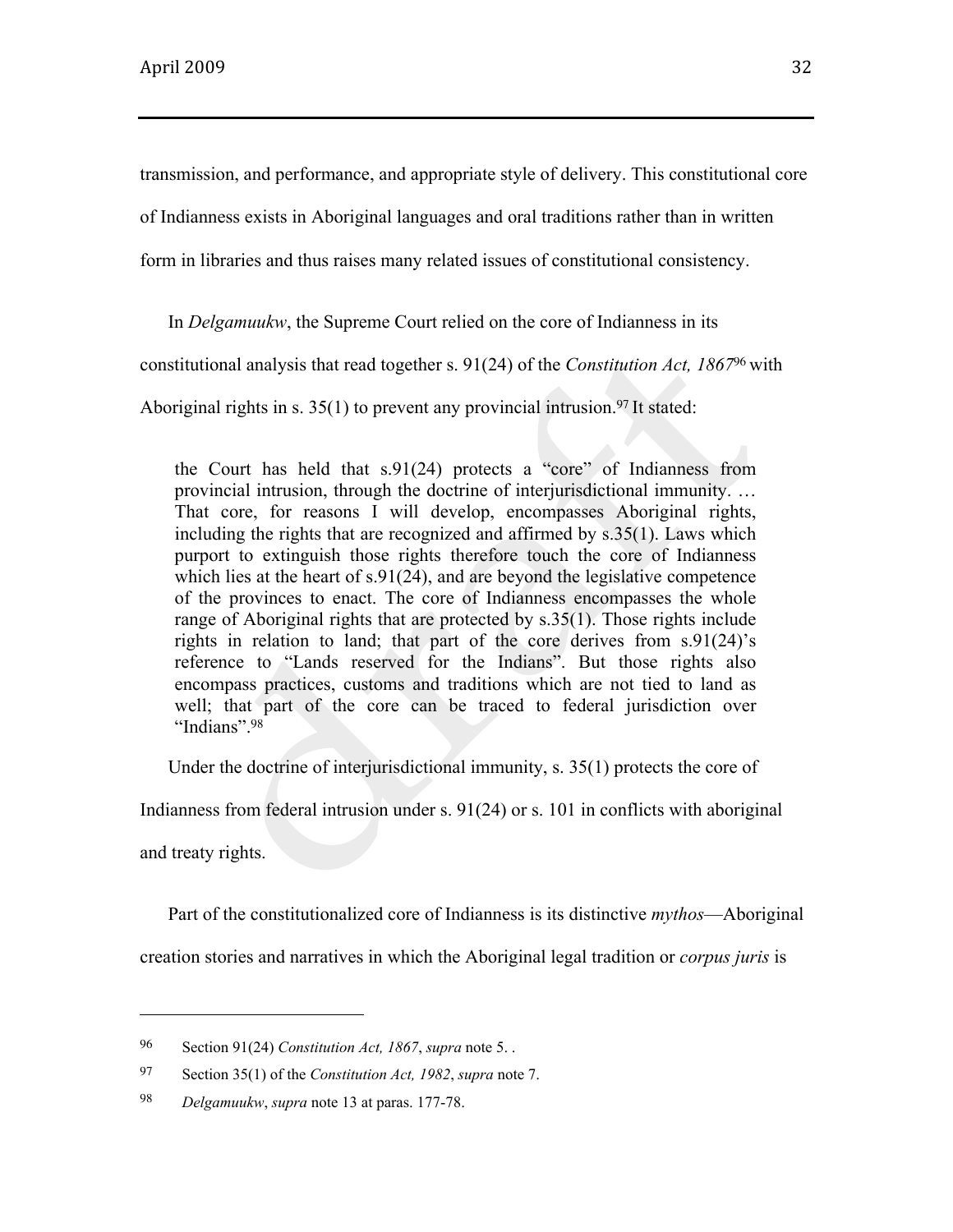located. These Creation stories and narratives reveal the Aboriginal legal tradition. It is also revealed in the narratives that surround the formation of the treaties with the Imperial crown. Many of these stories are part of the constitutional law of the Aboriginal nations and tribes. Yet, they were never transmitted with the purpose of informing other nations or tribes. This creates the need for *sui generis* translations and evidence of these distinct knowledges and legal traditions of the various Aboriginal nations and tribes that is distinct from the ordinary rules of evidence.

#### *B. Concept of Sui Generis Evidence*

The Supreme Court has linked the convergent doctrine to its *sui generis* analysis of existing aboriginal and treaty rights. As Chief Justice Lamer stated in *Delgamuukw*:

[A]boriginal rights are truly *sui generis*, and demand a unique approach to the treatment of evidence which accords due weight to the perspective of aboriginal peoples. However, that accommodation must be done in a manner which does not strain "the Canadian legal and constitutional structure" [*Van der Peet* at para. 49]. Both the principles laid down in *Van der Peet* -- first, that trial courts must approach the rules of evidence in light of the evidentiary difficulties inherent in adjudicating aboriginal claims, and second, that trial courts must interpret that evidence in the same spirit -- must be understood against this background. <sup>99</sup>

The statements that the unique approach to *sui generis* rights and judicial accommodation

must be done in a manner that does not strain the Canadian legal or constitutional

structure is somewhat confusing. Aboriginal and treaty rights are part of the constitution

<sup>99</sup> *Delgamuukw*, *ibid* at para. 82. In *Mitchell*, *supra* note 68 the Court stated at para, 32 "There is a boundary that must not be crossed between a sensitive application and a complete abandonment of the rules of evidence. As Binnie J. observed in the context of treaty rights, "[g]enerous rules of interpretation should not be confused with a vague sense of after-the-fact largesse" (*R. v. Marshall*, [1999] 3 S.C.R. 456, at para.  $14$ ".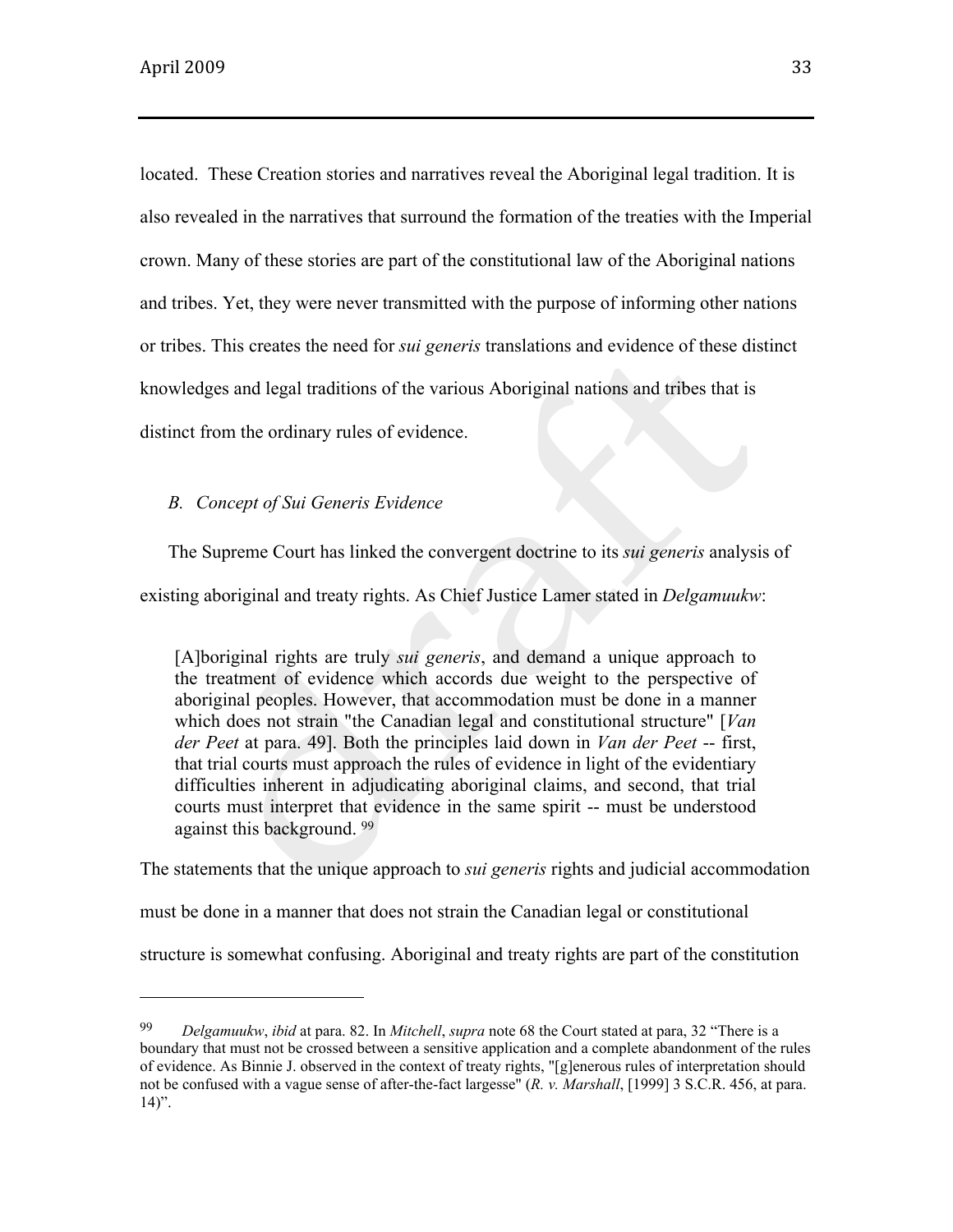under s.  $35(1)$ , and under constitutional supremacy in s.  $52(1)$ , existing evidence law must be consistent with these rights in order to be valid. The Supreme Court has stated there is no principled basis for distinguishing s. 35 rights from other constitutional questions.100 No persuasive basis exists for distinguishing the judicial power to determine s. 35 questions from the power to determine other constitutional questions*.*<sup>101</sup> Thus accommodations for *sui generis* rights of Aboriginal people cannot strain the constitutional or legal structure.

The *sui generis* approach to aboriginal and treaty rights forces courts and administrative tribunals to reason beyond common and civil legal traditions to Aboriginal legal traditions. They have to consider the distinct constitutionally protected Aboriginal legal traditions as supreme over common law and positive legislation and regulations and seek convergence with civil law traditions that are protected by constitutional acts. This approach has been developed from general principles of constitutional interpretation, *sui generis* principles relating to First Nations jurisprudence, and the purposes behind s. 35 itself.<sup>102</sup>

<sup>100</sup> *Paul v. British Columbia (Forest Appeals Commission),* (2003), 2 S.C.R. 585 at para. 36-38.

<sup>101</sup> *Ibid.* at para. 36.

<sup>102</sup> *Sparrow*, *supra* note 14 at paras. 56-57. McLachlin J. (as she then was) summarized some of the *sui generis* approach in *Van der Peet*, *supra* note 13, dissenting on other points, at para. 232: ((1) recognizes the dual purposes of s. 35(1) (to preclude extinguishment and to provide a firm foundation for settlement of Aboriginal claims); (2) is liberal and generous toward Aboriginal interests; (3) considers the Aboriginal claim in the context of the historic way of life of the people asserting it; and (4) above all, is true to the position of the Crown throughout Canadian history as trustee or fiduciary for the first peoples of this country.)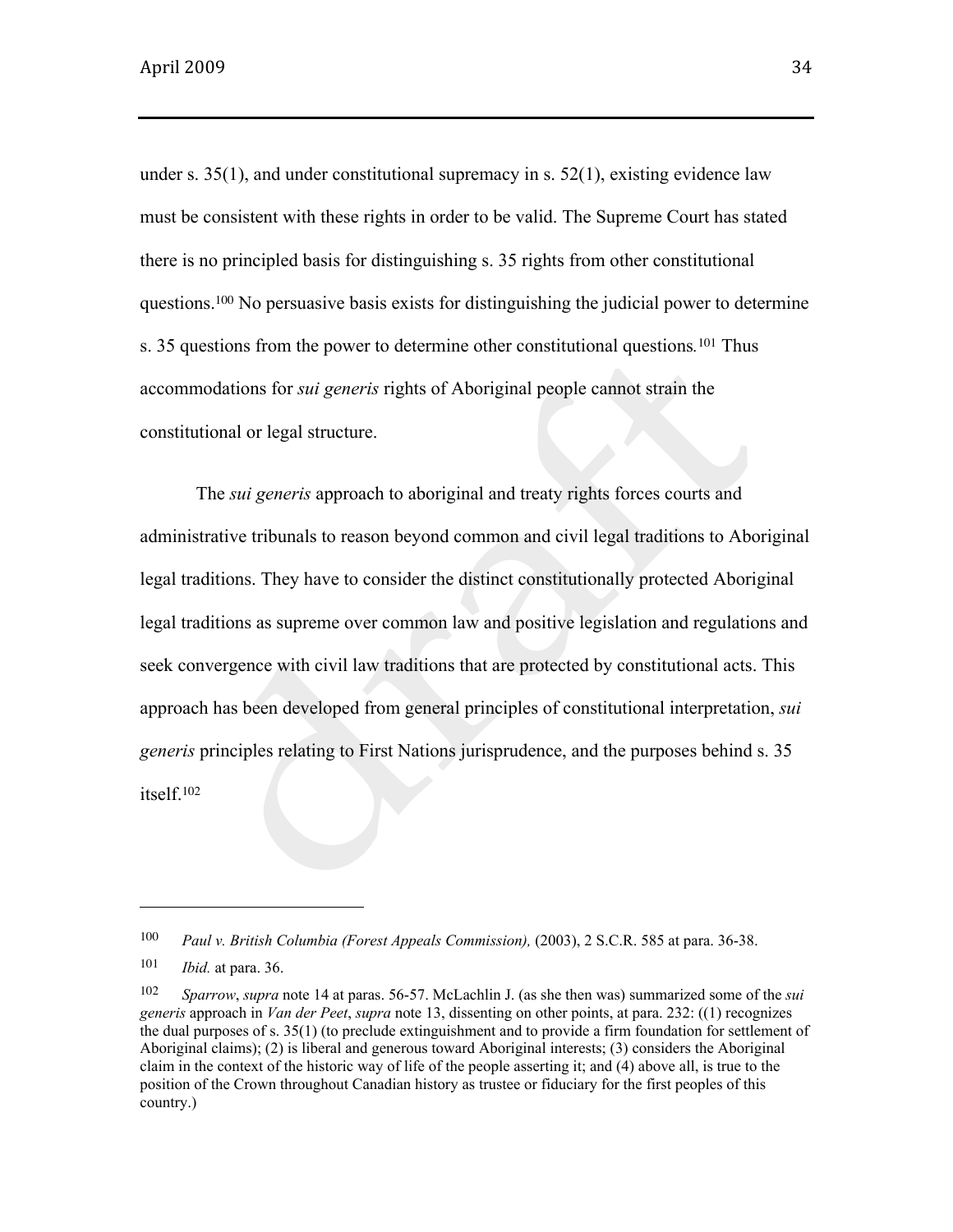### *C. Discrimination against Imperial Proclamations and Treaties*

While s. 17 of the *Canada Evidence Act* provides for judicial notice to be taken of all acts of the Imperial Parliament that may form part of Canada and acts of federal, provincial, and territorial legislatures, it does not provide for similar judicial notice of Imperial treaties with First Nation that form part of Canada. Section 20 of the *Act* provides that Imperial proclamations, orders in council, treaties, orders, or other Imperial official records, Acts or documents have to be proved by documentary evidence.103 This reflects a bias for Parliamentary supremacy rather than constitutional supremacy. This lack of judicial notice for Imperial treaties creates the need to use Elder's testimony to prove the existence of a treaty or treaty rights and to give testimony about the oral promises of the treaty in the negotiations, or evidence about First Nation purpose and interpretation of the English terms of the treaties.

The federal Crown has the exclusive authority to implement Imperial treaties under s. 132 of the *Constitution Act, 1867*, such as treaties with Indians and the United States. This section provides:

The Parliament and Government of Canada shall have all Powers necessary or proper for performing the Obligations of Canada or of any Province thereof, as Part of the British Empire, towards Foreign Countries, arising under Treaties between the Empire and such Foreign Countries.<sup>104</sup>

<sup>&</sup>lt;sup>103</sup> These imperial documents may be proved by (a) in the same manner as they may from time to time be provable in any court in England; (b) by the production of a copy of the Canada Gazette, or a volume of the Acts of Parliament purporting to contain a copy of the same or a notice thereof; or (c) by the production of a copy of them purporting to be published by the Queen's Printer.

<sup>104</sup> *Constitution Act, 1867*, s. 132, *supra* note 5.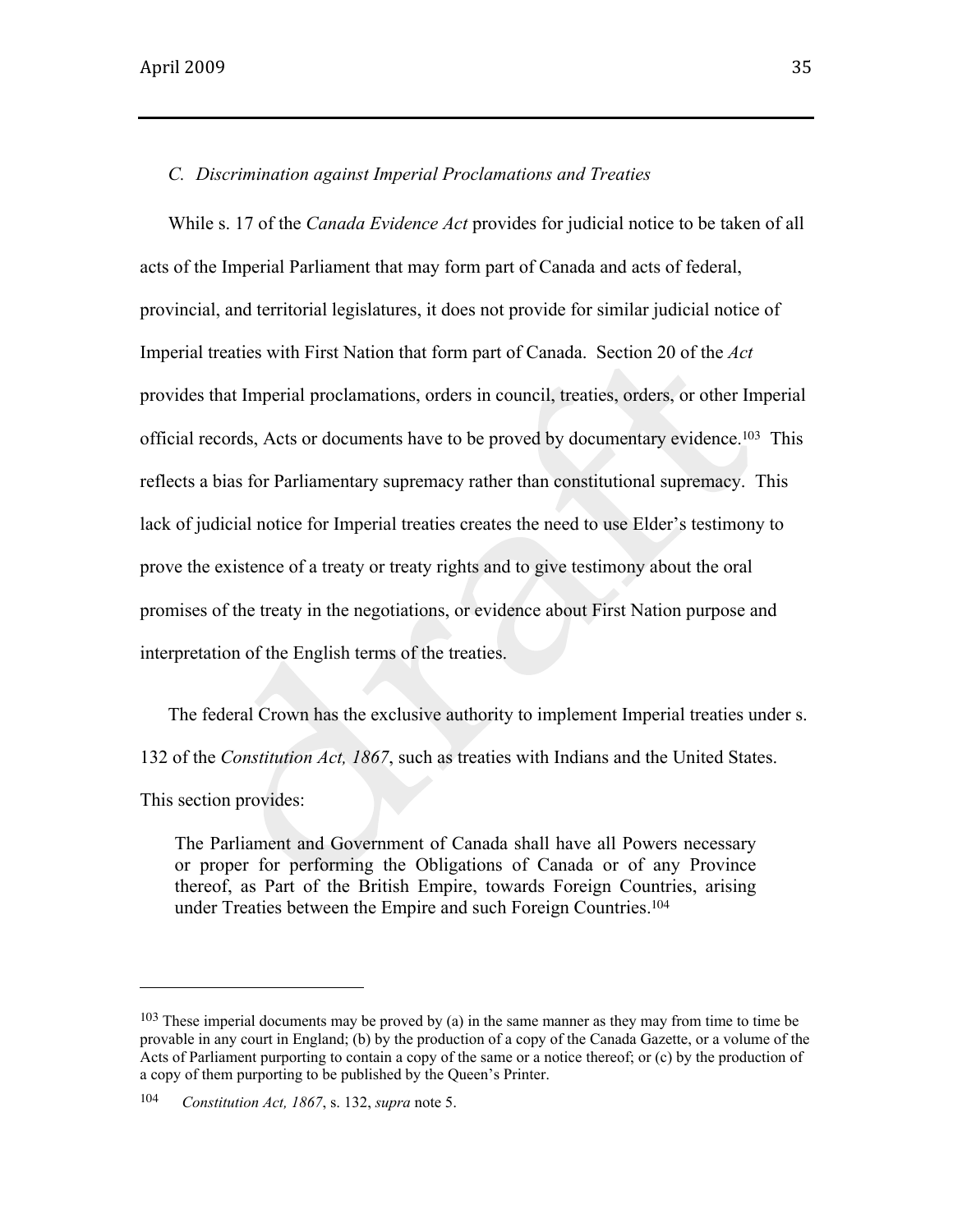This section must be read with s. 35 of *Constitution Act* 1982, and s. 91(24) and s. 101 of *Constitution Act 1867*. The powers necessary or proper for performing the obligations of imperial treaties with foreign countries to Canada have to be read together with the Treaty obligations in the Imperial *Foreign Jurisdiction Act* <sup>105</sup> and now in s. 35(1) of the *Constitution Act, 1982*. This constitutional authority is mandatory.106 It is based on the promise principle of *pacta sunt servanda*, British rule of law, constitutional supremacy, constitutional fiduciary obligations, and the honour of the Crown. It gives Canada the broad power to perform its imperial Treaty obligations with the Aboriginal nations. These Treaty obligations had to be fulfilled through executive or legislative acts by s. 91(24), s. 132, or by using the residuary power "to make laws for peace order and good government of Canada" in section 91.<sup>107</sup> The wording of this power seems to override the jurisdictional questions about the division of powers between the federal government in s. 91 and provincial governments in s. 92.

The rules of evidence of the Federal Court should reflect the constitutional authority of these Imperial treaties with First Nations and those whose sections benefit them. They

<sup>105</sup> *An Act to remove Doubts as to the Exercise of Power and Jurisdiction by Her Majesty within divers Countries and Places out of Her Majesty's Dominions, and render the same more effectual*, 1843 (U.K.), 6 and 7 Vict., c. 94. The various acts were consolidated into Foreign Jurisdiction Act, 1890 and 1913.

<sup>106</sup> *Ibid*. See *Employment of Aliens* (1922), 63 S.C.R. 293, aff'd *Att. Gen. B.C. v. Att. Gen. Canada,* [1924], A.C. 203 (s. 132 was basis of federal jurisdiction in implementing British treaty with Japan because subject matter affected the Empire and the Dominion despite being matter of civil rights and labour legislation assigned to the province); *Reference Re Water and Water Power* (1929), S.C.R. 200 (s. 132 delegated Canada full power to legislate to give effect to obligations imposed on Canada or a province by an imperial treaty); *In re the Regulation and Control of Aeronautics in Canada*, [1932], A.C. 54, reversing (1930), S.C.R. 663 (s. 132 and peace, order, and good government clause gives Canada power to legislate implementing Convention of Paris of 1919 on aerial navigation).

<sup>107</sup> *Re Regulation and Control of Radio Communication in Canada*, [1932], A.C. 304 at 312 (P.C.). A similar residual power in the Chiefs and Headmen to maintain "peace and good order" is found in most of the Victorian treaties .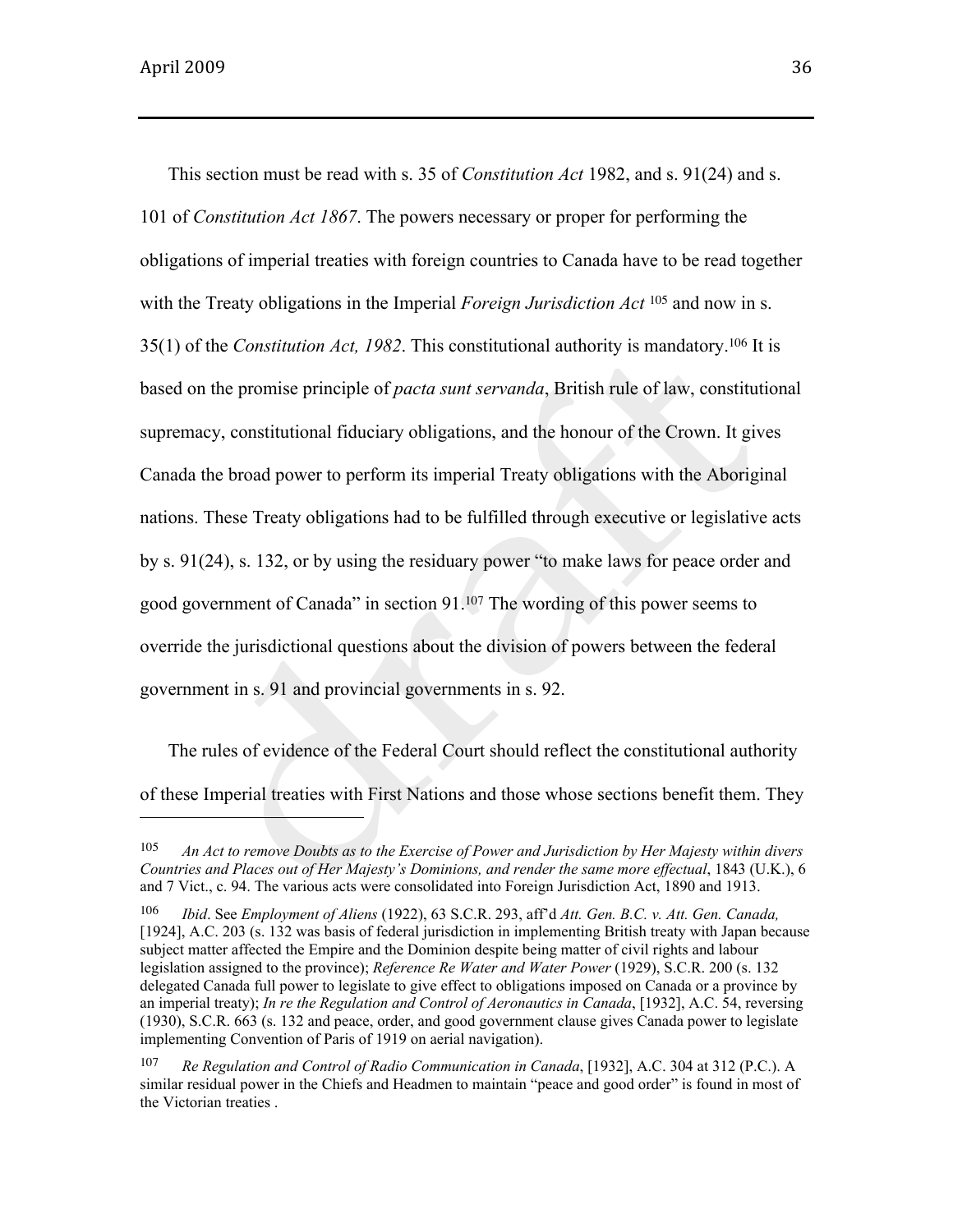should provide for judicial notice of the treaties, and allow as a priority the testimony of the Elders or designated knowledge keepers of the Treaty tribes to give the legal meanings of the treaty provisions in Aboriginal legal traditions.

*D. The avoidance of Imperial treaties that have explicit provision for judicial review of conflict among Indians and British*

The federal rules have ignored judicial review in the Imperial treaties. Judicial supremacy and civil law were integral to treaty jurisdiction.108 The *Wabanaki Compact*, 1725109 continued the 1693 and 1713-1714 judicial review provisions. In transjurisdictional cases involving the Wabanaki and English disputes:

If any Controversy or difference at any time hereafter happen to arise between any of the English and Indian for any reall or supposed wrong or injury done on either side no private Revenge shall be taken by the Indians for the same, but proper application shall be made to His Majesty's Government upon the place for Remedy thereof in a due course of Justice. We submitting ourselves to be ruled and governed by His Majesty's Laws and desiring to have the benefit of the same.<sup>110</sup>

The *Míkmaw Compact, 1752* incorporated and clarified the jurisdictional framework

of the *Wabanaki Compact, 1725* and its ratification treaties with the Mi'kmaw chiefs in

1726 and 1749.111 The Grand Chief and Delegates specifically limited the scope of

<sup>108</sup> J.Y. Henderson, "Constitutional Powers and Treaty Rights" (2000) 63 Sask. L. Rev. 719, 720-29.

<sup>109</sup> *Wabanaki Compact, 1725*, art. 6 in letter, with enclosures, of Lieutenant-Governor Dummer of New England to Duke of Newcastle, *Calendar of State Papers* [*CSP*], vol. 35 (8 January 1726); UK PRO CO 5/898 at 173-74v; P. Cumming and N. Mickenberg, *Native Rights in Canada* (Toronto: General, 1972) at 293-309. Affirmed by treaties of 1726, 1749, 1752, and 1760-62. Similar provisions suspending indigenous law and providing British justice in colonial courts were common in other British treaties with the First Nations.

<sup>110</sup> (15 December 1725) *Native Rights*, *ibid.* Appendix 3 at 301.

<sup>111</sup> *Wabanaki Compact, 1725*, Accession Treaties of 1726, 1749 are incorporated in article 1.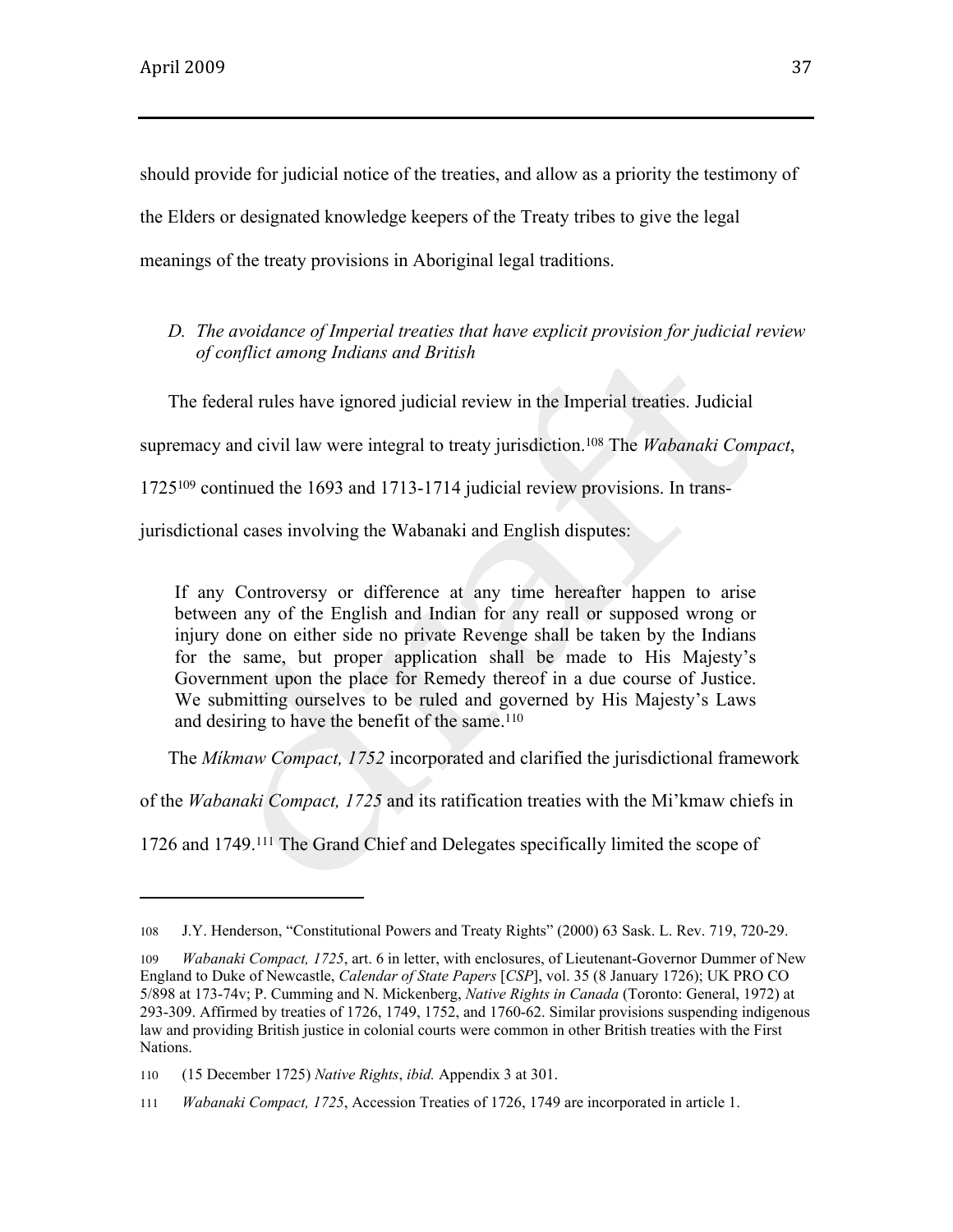English law and jurisdiction to controversies between English and Mi'kmaq to "His

Majesty's Courts of Civil Judicature":<sup>112</sup>

That all Disputes whatsoever that may happen to arise between the Indians now at Peace and others His Majesty's Subjects in this Province shall be tryed in His Majesty's Courts of Civil Judicature, where the Indians shall have the same benefits, Advantages & Priviledges as any others of His Majesty's Subjects.

This clause did not give the courts jurisdiction over controversies between Mi'kmaq, as that remained in the Mi'kmaq jurisdiction. In *Simon,* the Supreme Court of Canada referred to this clause as a "dispute-resolution process".<sup>113</sup>

On June 25, 1761, the first Chief Justice of Nova Scotia, Jonathan Belcher, who was also the acting governor, explained the British understanding of the treaties and the interrelated jurisdictions to the assembled Mi'kmaw chiefs. He said that by signing the treaties, the chiefs were accepting and implementing "English protection and Liberty".<sup>114</sup> Belcher told the chiefs that the treaties placed them on the "Field of English Liberty", which he promised would be "free from the baneful weeds of Fraud and Subtlety."<sup>115</sup> This is an early expression of the doctrine of the honour of the Crown.

<sup>112</sup> *Ibid.* Article 8. See generally B. Witkin, "26 August, 1726: A Case Study in New-New England Relations" (1993) 23.1 Acadiensis 5.

<sup>113</sup> *R. v. Simon*, [1985] 2 S.C.R. 387 at 401, 24 D.L.R. (4th) 390.

<sup>114</sup> United Kingdom [UK], Colonial Office [CO] 217/8 at 276, "Ceremonials at Concluding Peace with the several Districts of the general Mickmack Nation of Indians in His Majesty's Province of Nova Scotia, and a Copy of the Treaty" (25 June 1761); R.H. Whitehead, *The Old Man Told Us: Excerpts from Micmac History 1500-1950* (Halifax: Nimbus, 1991) at 157.

<sup>115</sup> *Ibid.* at 156.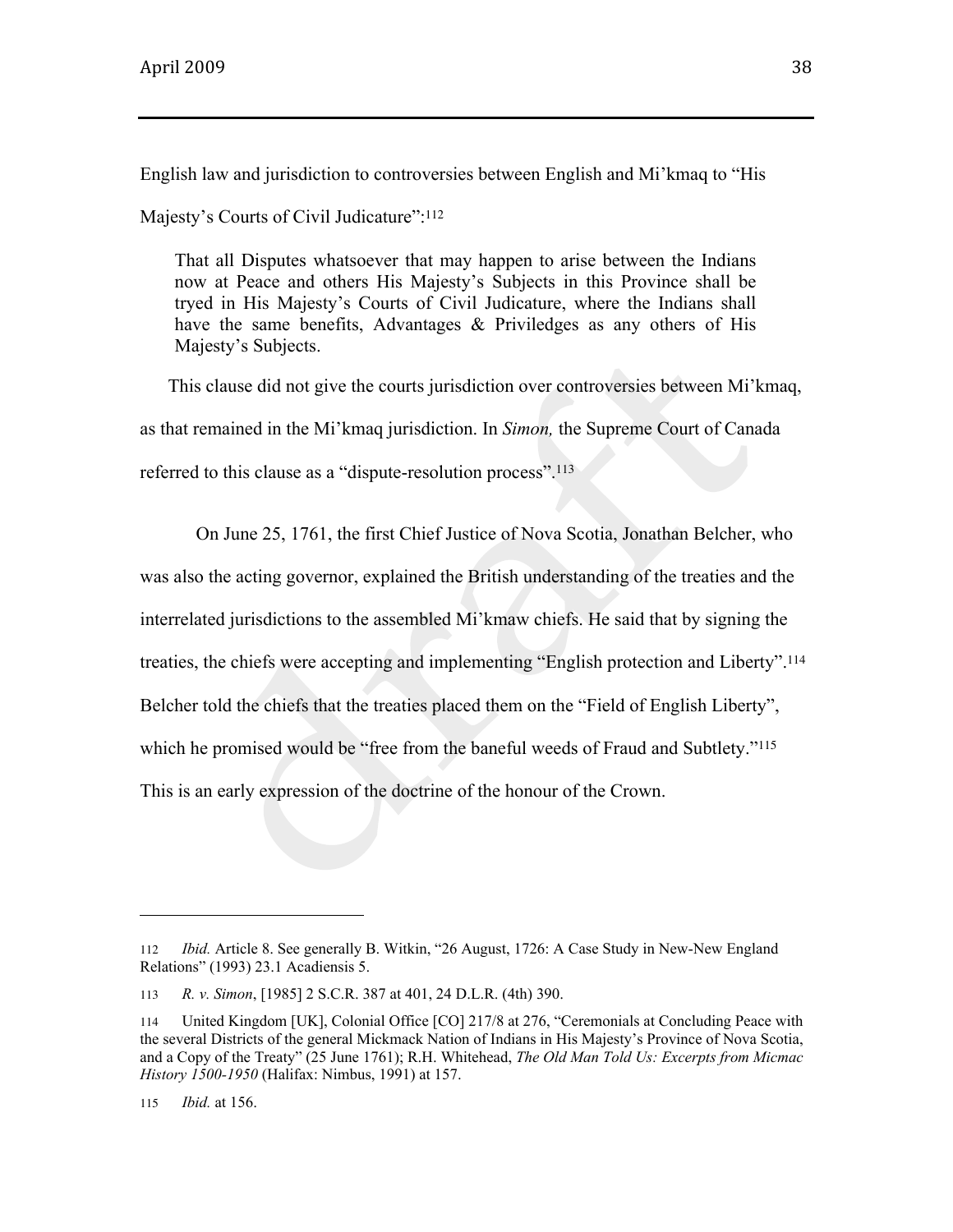Chief Justice Belcher went on to explain the meaning of imperial protection under

law enshrined in the treaties and the operation of the parallel legal systems:

The Laws will be like a great Hedge about your Rights and Properties, if any break this Hedge to hurt and injure you, the heavy weight of the Laws will fall upon them and punish their Disobedience.

In behalf of us, now your Fellow Subjects, I must demand, that you Build a Wall to secure our Rights from being troden [*sic*] down by the feet of your people. That no provocation tempt the hand of Justice against you … your cause of War and Peace may be the Same as ours under one mighty Chief and King, under the same Laws and for the same Rights and Liberties.

In this Faith I again greet you with this hand of Friendship, as a Sign of putting you in full possession of English protection and Liberty.<sup>116</sup>

The concept of the "Wall" acknowledges the difference between Mi'kmaw law and

treaty rights and British law in the settlement and in judicial review of disputes between

the Mi'kmaq and British.

In the ratification treaties of 1760 and 1761, the Malecite chiefs affirmed the existing

treaty jurisdiction. They promised not to molest any of His Majesty's subjects or their

dependents in their settlements or in carrying on "their Commerce or in any thing

whatever within the Province".<sup>117</sup> They affirmed that

if any insult, robbery or outrage shall happen to be committed by any of my tribe satisfaction and restitution shall be made to the person or persons injured. … That if any Quarrel or Misunderstanding shall happen between myself and the English or between them and any of my tribe, neither I, nor

<sup>116</sup> *Ibid.* at 157. See also *Marshall*, *supra* note 35 at para. 47.

<sup>117</sup> Treaty of Peace and Friendship concluded by [His Excellency Charles Lawrence] Esq. Govr. and Comr. in Chief in and over his Majesty's Province of Nova Scotia or Accadia with Paul Laurent chief of the LaHave tribe of Indians at Halifax in the Province of N.S. or Acadia (10 March 1760), PANS, N.S. Council Minutes at 137-40.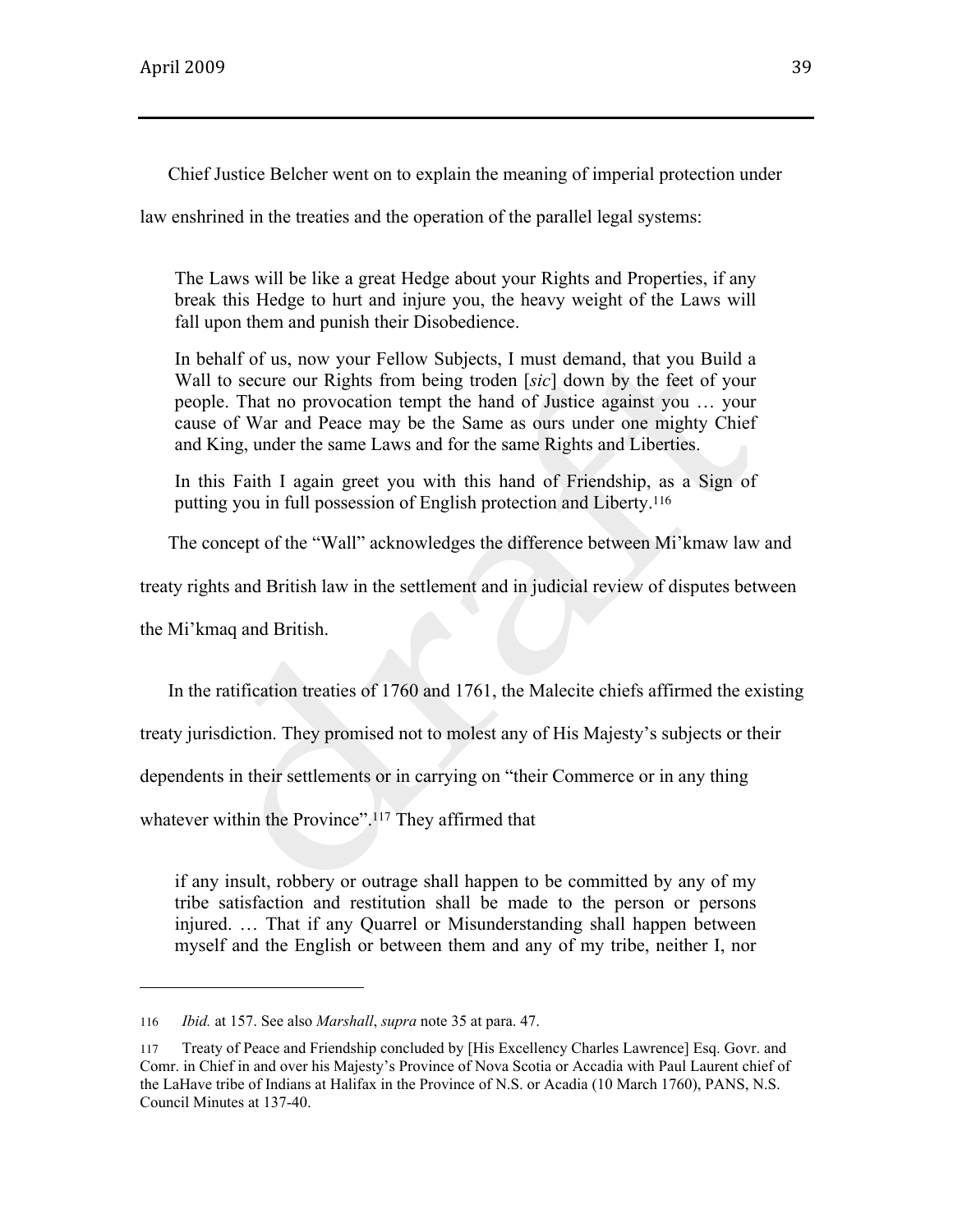they shall take any private satisfaction or Revenge, but we will apply for redress according to the Laws established in His said Majesty's Dominions.<sup>118</sup>

In 1763, the Penobscot, Passamaquoddy, and Machias Tribes renewed the 1725 compact at Boston on similar terms.<sup>119</sup>

These constitutional rights to judicial review for these Aboriginal nations and tribes are independent from the statutory rights to judicial review. The federal courts rules of judicial review should be made consistent with these specific rights to judicial review under the treaty. In addition, the treaty clauses reflect that Aboriginal knowledge and legal traditions should have the equal benefits to the rules of the court as well as evidence law as the lawmakers have accorded Eurocentric knowledge and legal traditions.

# *E. The avoidance of the constitutional right of Elders to aid and assist the Court in bringing a Treaty Indian to justice or punishment*

The Federal Court rules and decisions have failed to link up Elders' testimony with the "aid and assist" clause in most of the Victorian treaties. In these treaties, the treaty chiefs agreed to maintain peace and good order in the lands ceded to the Imperial crown as well as to "aid and assist the officers of Her Majesty in bringing to justice and punishment any Indian offending against the stipulations of this treaty, or infringing the

<sup>118</sup> *Ibid.*

<sup>119</sup> (22 August 1763) A conference held at Boston, Massachusetts with representatives of the Penobscot Tribe appearing for the "Passamaquodi [and] Machias" Indians., listed in Levi, et al., "We Should Walk in the Tract Mr. Dummer Made" a written Joint Assessment of Historical Materials Collected, Reviewed and Analysed by Treaty and Fisheries Policy Branch, Indian and Northern Affairs Canada, and the Mawiw District Council Relative to Dummer's Treaty of 1725 and all other related or relevant Maritime Treaties and Treaty Negotiations [unpublished document distributed at New Brunswick Chiefs' Forum on Treaty Issues, Saint John, New Brunswick, October 1st and 2nd 1992) at 17 .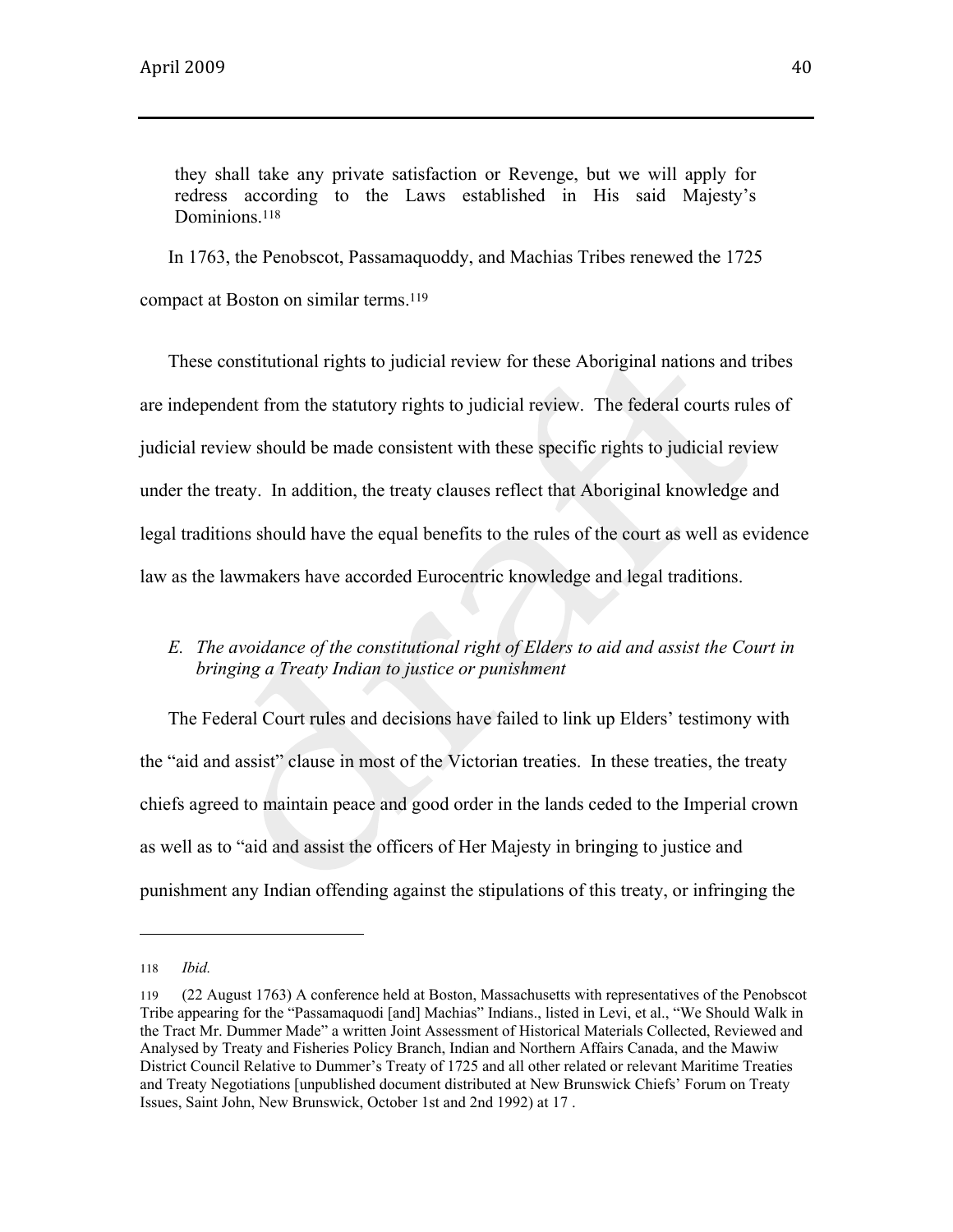laws in force in the country so ceded." In many treaty cases, where the Elders testify about such matter as their knowledge, the "natural" law of their tribe, and questions about a treaty Indian offending against it, or the law in force in the treaty territory, they are doing so under this specific constitutional rights and treaty responsibility. As noted by the Supreme Court prior, the evidence code does not recognize this constitutional treaty rights to aid and assist, and this absence has created many expression of disrespect for the Elders' testimony by both Crown and courts.

The treaty authority of Her Majesty's officers of Her Majesty to bring any Indian to justice and punishment was a shared treaty responsibility. In part, this constitutional responsibility is directed at judges who dispense justice and sentencing. The responsibility of the Elder's testimony is built on the foundation of sacred,120 inviolate Treaty rights and the full compliance with the spirit and terms of the treaties. This shared responsibility of justice and punishment directly involves the honour of the Crown. The honour of the Crown is a borrowed idea of collective responsibility of those who act on behalf of the King; the "honour of the King" has its origins in the Crown prerogative and sovereign immunity in British law.121 These Treaty rights and obligations have always

<sup>120</sup> *Badger*, *supra* note 37 at paras. 41, 47; *R. v. Sioui*, [1990] 1 S.C.R. 1025 [*Sioui*] at 1063; *Simon*, *supra* note 113 at 401.

<sup>121</sup> J.A. Chitty, *Treatise of the Law of the Prerogatives of the Crown: And the Relative Duties and Rights of the Subject* (London: Joseph Butterworths and Son, 1820) [*Law of the Prerogatives of Crown*] at 394. Justice Story of the U.S. Supreme Court invoked the concept so as to limit government interference with existing contractual rights in *Charles River Bridge v. Warren Bridge*, 36 U.S. 420 at 597(1837). See D.M. Arnot, "The Honour of the Crown" (1996) 60 Sask.L. Rev. 339 ("Appealing to 'the honour of the Crown' was an appeal, not merely to the sovereign as a person, but to a traditional bedrock of principles of fundamental justice that lay beyond persons and beyond politics", at 340)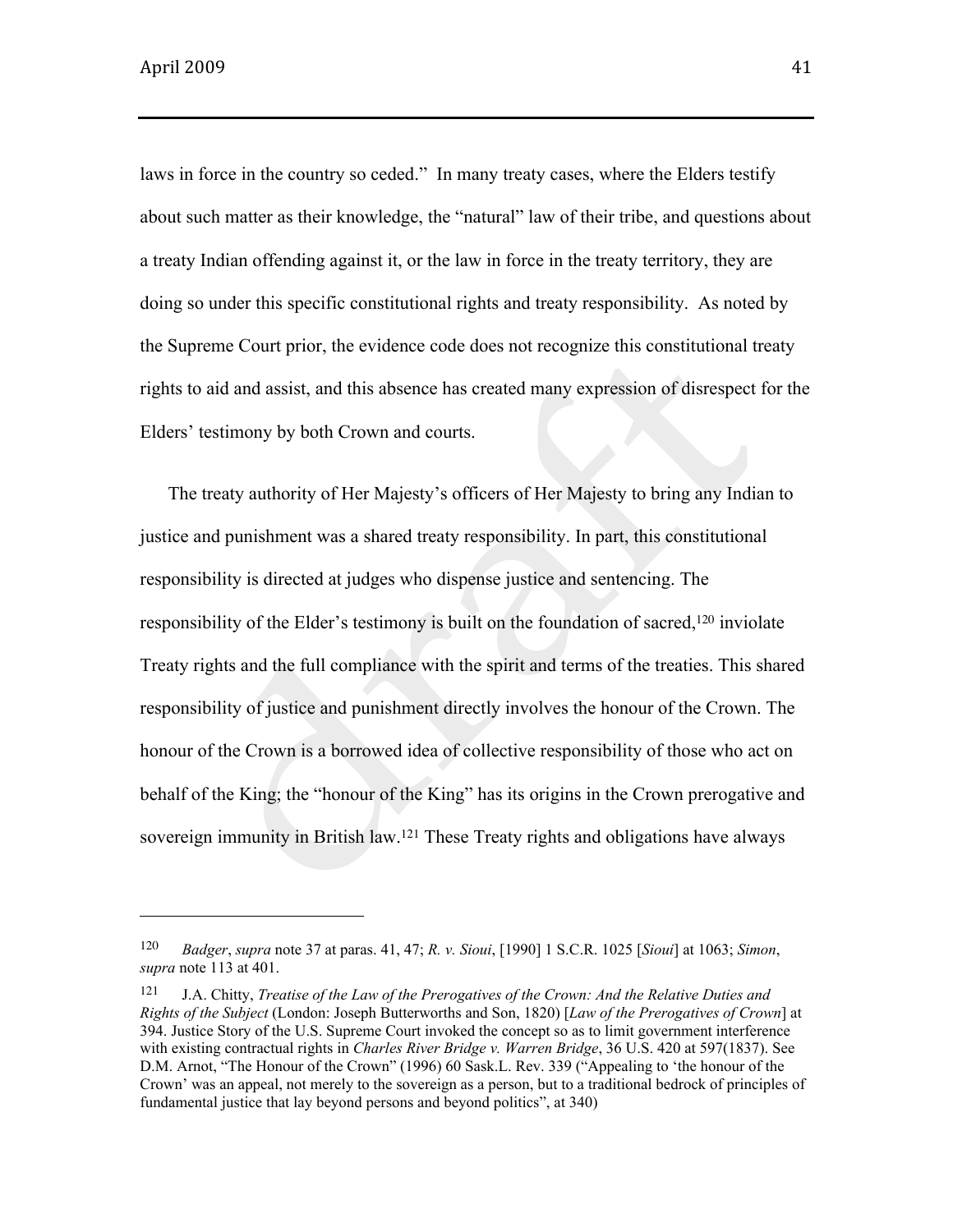been considered legally binding on the Crown.122 Under the constitutional mandate of recognizing and affirming Treaty rights in s. 35(1), the Supreme Court has judicially protected the context, purpose, intent, and mutual benefit of the First Nation treaties under the doctrine of the honour of the Crown.

To officers of the Crown, the honour of the Crown is the active and restorative part of the Federal Court's acknowledgement of Aboriginal knowledge and legal traditions. It affirms the loyal administration of constitutional obligations and commitments. It imposes the highest obligations and performance standards in law on any action in the name of the Crown that may affect constitutional rights of Aboriginal peoples.

The Supreme Court has stated that the honour of the Crown is a "core precept" that finds its application in concrete processes and practices.123 Chief Justice McLachlin stated in *Haida Nation* that in all its dealings with Aboriginal peoples, from the assertion of sovereignty to the resolution of claims and from the processes of Treaty making and Treaty interpretation, "the Crown must act with honour and integrity."124 These principles make the Treaty binding on Her Majesty's governments and establish that First Nations treaties are "sacred and inviolable".125 They affirm the master principles of Treaty application, interpretation, and enforcement.

<sup>122</sup> *Taylor and Williams, supra* note 40; *Badger*, *supra* note 37 at paras. 41 and 47; *Sioui*, *supra* note 120 at 1044; *Simon*, *supra* note 113 at 401 and 410.

<sup>123</sup> *Haida Nation, supra* note 62 at para. 16.

<sup>124</sup> *Ibid*. at para. 19.

<sup>125</sup> *Campbell v. Hall* (1774) Lofft 655, 1 Cowp. 204 (Eng. K.B.) [*Campbell*].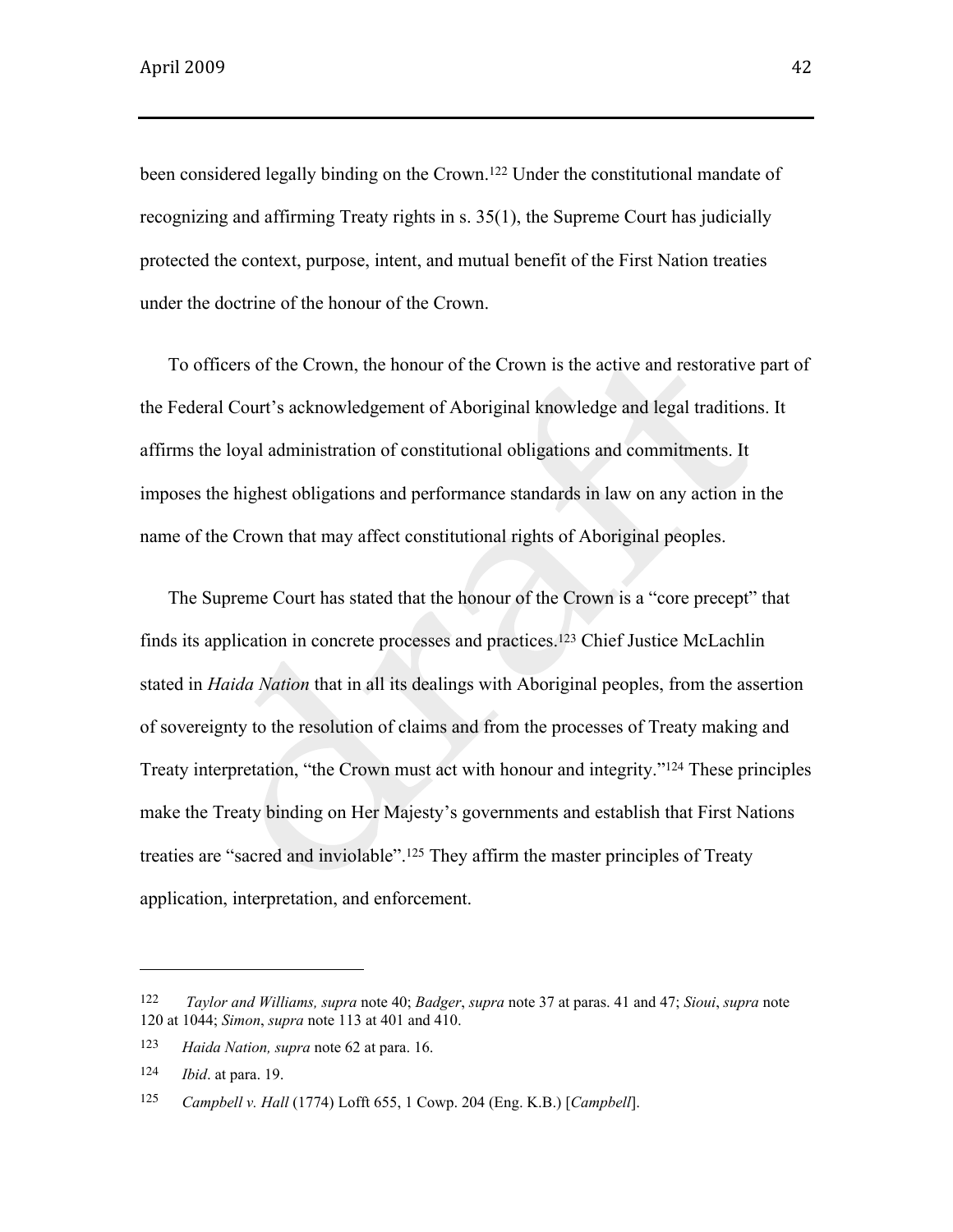A divergence, violation or infringement of a Treaty right, obligation, or delegation is a breaking of the original and sacred compact and the consensual foundation of vested constitutional obligations upon which Canada is constructed. It is not only inconsistent with constitutional rights and violates the constitutional distribution of rights to Aboriginal peoples but also violates both imperial and constitutional promises, the honour of the Crown, and constitutional fiduciary obligations.

In approaching the specific terms of the Treaty, the Supreme Court has proclaimed that the honour of the Crown is always involved.126 It declared that no appearance of delimiting the Treaty rights and obligations of the Crown should be sanctioned.127 In *Mikisew Nation*, Justice Binnie speaking for a unanimous Supreme Court stated that when dealing with Treaty rights, either procedurally or substantively, the honour of the Crown is the leading and most important analysis.128 It comes before the fiduciary obligation and the justified infringement analyses. The honour of the Crown infuses all the processes of treaty making and treaty interpretation.129 Any reviewing court must first consider whether the process involved in the Treaty right, like the Elders assisting the courts in bring Indians to justice and punishment, whether procedural or substantively, is consistent with the honour of the Crown.130 Then, the court can determine if the

<sup>126</sup> *Badger*, *supra* note 37; *Marshall*, supra note 35; *Taylor and Williams*, *supra* note 40 at 123; *R. v. George*, [1996] S.C.R. 267 at 279, Cartwright J. dissenting.

<sup>127</sup> *Badger*, *ibid*.

<sup>128</sup> *Mikisew Nation, supra* note 48 at paras. 51 and 57.

<sup>129</sup> *Mikisew Nation*, *ibid*. at paras. 33 and 57, relying on *Haida Nation, supra* note 62 at paras. 19 and 35; *Marshall*, *supra* note 35 at para. 4; and *Badger*, *supra* note 37 at paras. 41, 47, 78, and 97.

<sup>130</sup> *Mikisew Nation*, *ibid*. at paras. 33-34, 51-59.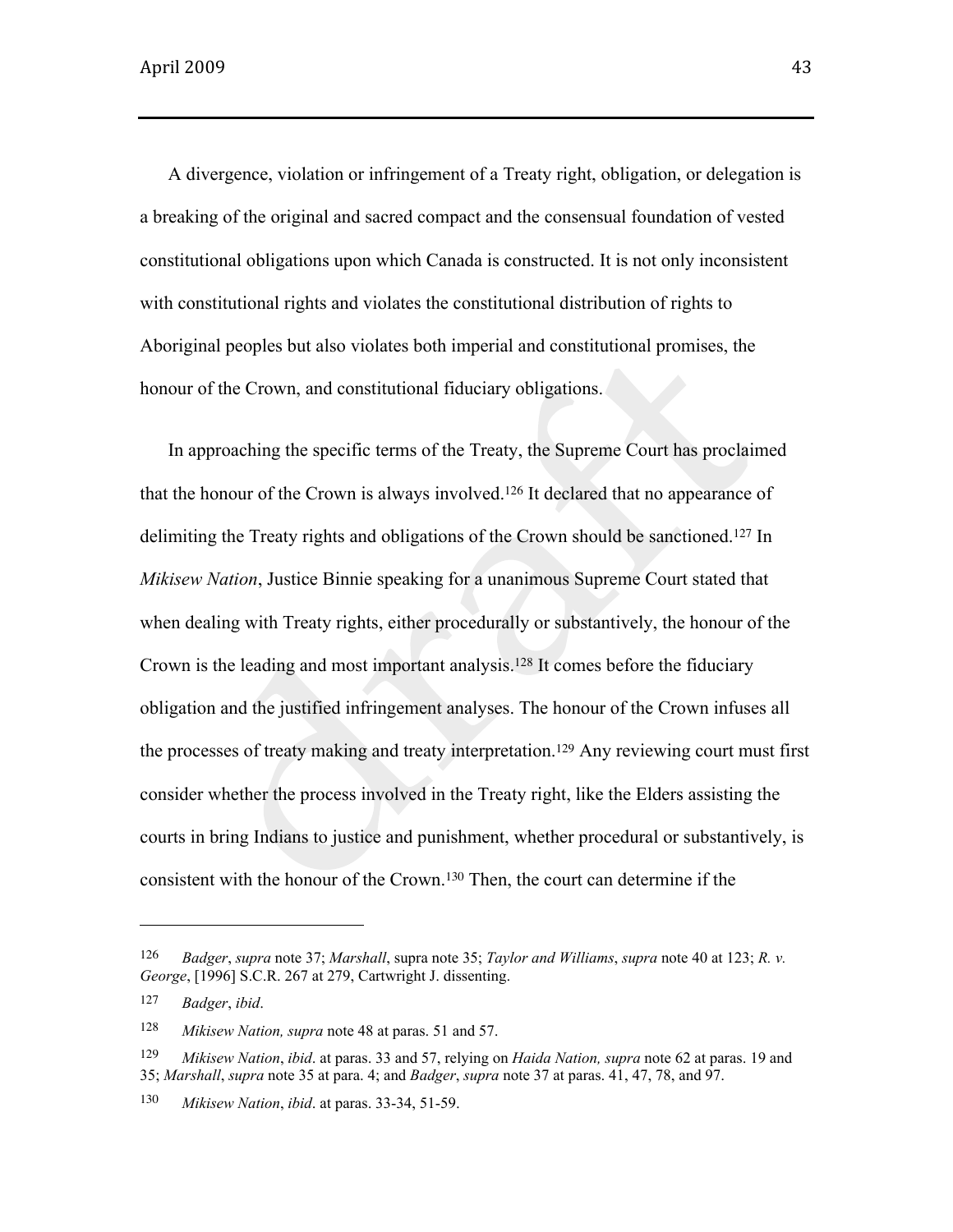legislation or regulation is consistent with the fiduciary obligations involved with a Treaty right or the Treaty rights itself. 131 If these constitutional protections are consistent with the Treaty rights, then it can consider the justification for the legislation infringing on a Treaty right. <sup>132</sup>

The shared meaning of the treaties is supposed to entitle treaty Indians to trust that the Crown will implement the Treaty rights and responsibilities, rather than unilaterally modify or infringe them. Little constitutional discretion exists for a judicial reconciliation of an existing Treaty relation or right to assist the court in the processes of justice and punishment of Indians, since they are the result of consensual reconciliation by the Treaty parties. To judicially reallocate a vested right from First Nations to legislative power would be to diminish the substance of the guaranteed constitutional right. This no court can do or justify.<sup>133</sup>

# *F. The Handling of Sacred Evidence*

The existing evidence code is enacted based on the Eurocentric view society as artificial and man-made. It reflects a Eurocentric worldview, which is reduced to individual parts. This worldview or ideology reflects the idea that humans in society are the product of an evolutionary logic, or of deep-seated economic, organizational, or

<sup>131</sup> *Mikisew Nation*, *ibid*. at paras. 51 and 59.

<sup>132</sup> *Mikisew Nation*, *ibid*.

<sup>133</sup> *Haida Nation*, *supra* note 62 at para. 20 ("Treaties serve to reconcile pre-existing Aboriginal sovereignty with assumed Crown sovereignty, and to define Aboriginal rights guaranteed by s. 35 of the Constitution Act, 1982."; *Van der Peet*, *supra* note 13 McLachlin J. (concurring and dissenting opinion).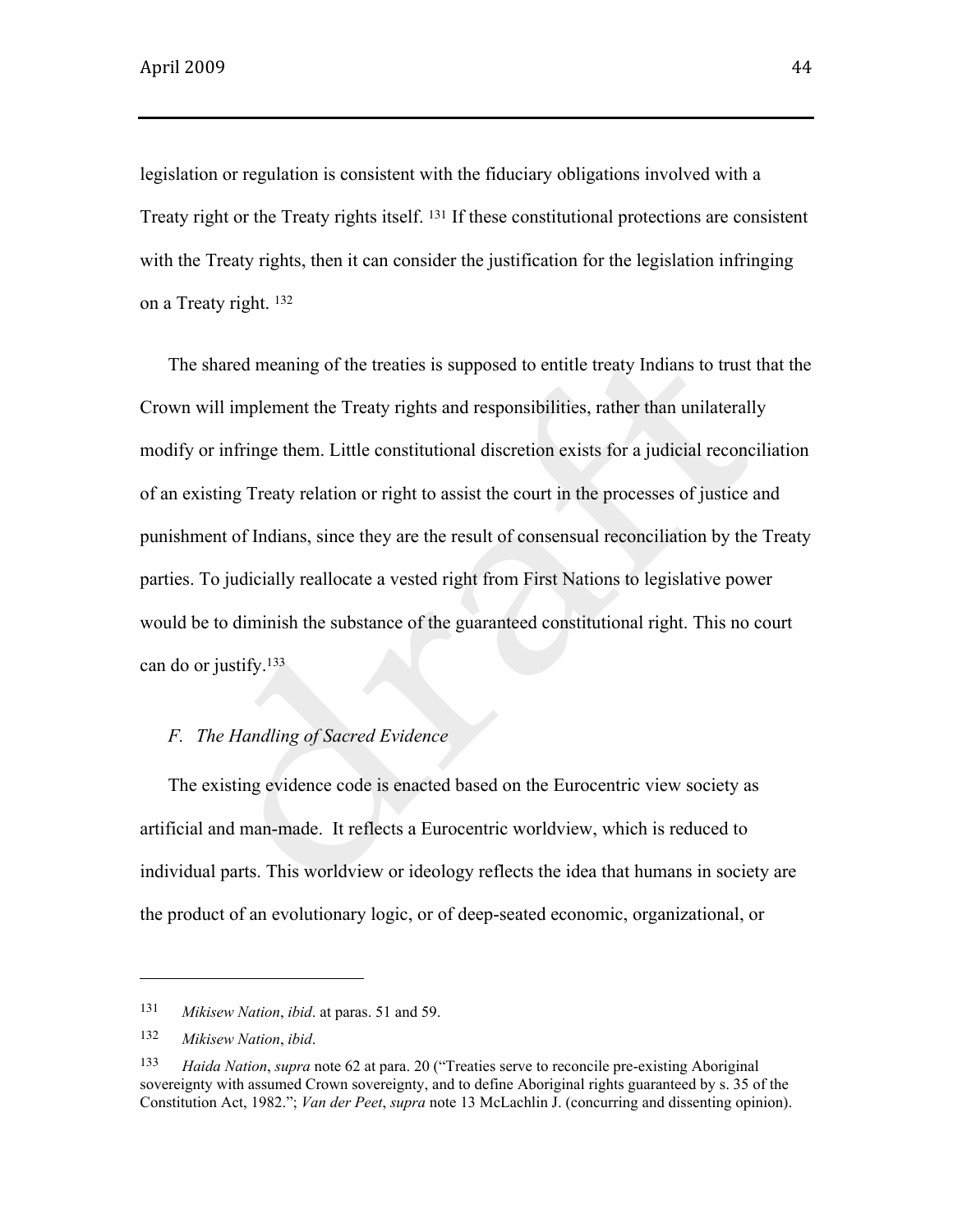psychological constraints of interest accommodation or problem solving. These outcomes are shaped by objective facts about actual interests and possible accommodations, the sequence of practical and imaginative problems and conflicts that have emerged under these arrangements.

 The rules of evidence of the Federal Court reflects this organization of social life as made and imagined rather than as in Aboriginal legal traditions as given in an eternal pattern by human nature or social harmony. These stark discontinuities among forms of legal traditions are central to the issue of capturing the sacred nature and intentions of Aboriginal legal traditions, which recognize different expressions of different ways of being human.

Part of the core of Indianness is its distinctive *mythos*—Aboriginal creation stories and narratives in which the Aboriginal legal traditions or *corpus juris* is located. These Creation stories and sacred narratives reveal the Aboriginal legal traditions.

Unique in an era of legal secularism, the Supreme Court has recognized and affirmed that Treaty rights are "sacred" rights derived from a consensual agreement with the British sovereign.134 Because Treaty rights are sacred promises, the Supreme Court has held that the Crown's honour requires the judiciary to assume that the Crown intended to fulfill its promises.<sup>135</sup> The consensual nature of the rights, expressed in negotiations and

<sup>134</sup> *Sundown*, supra note 41; *Badger*, *supra* note 37 at para. 47; *Sioui*, *supra* note 120 at 1065; *Simon*, *supra* note 113 at 401.

<sup>135</sup> *Badger*, *ibid*.; *Taku River Tlingit First Nation v. British Columbia* (*Project Assessment Director*), [2004] 3 S.C.R. 575 at para. 24 [*Taku River*].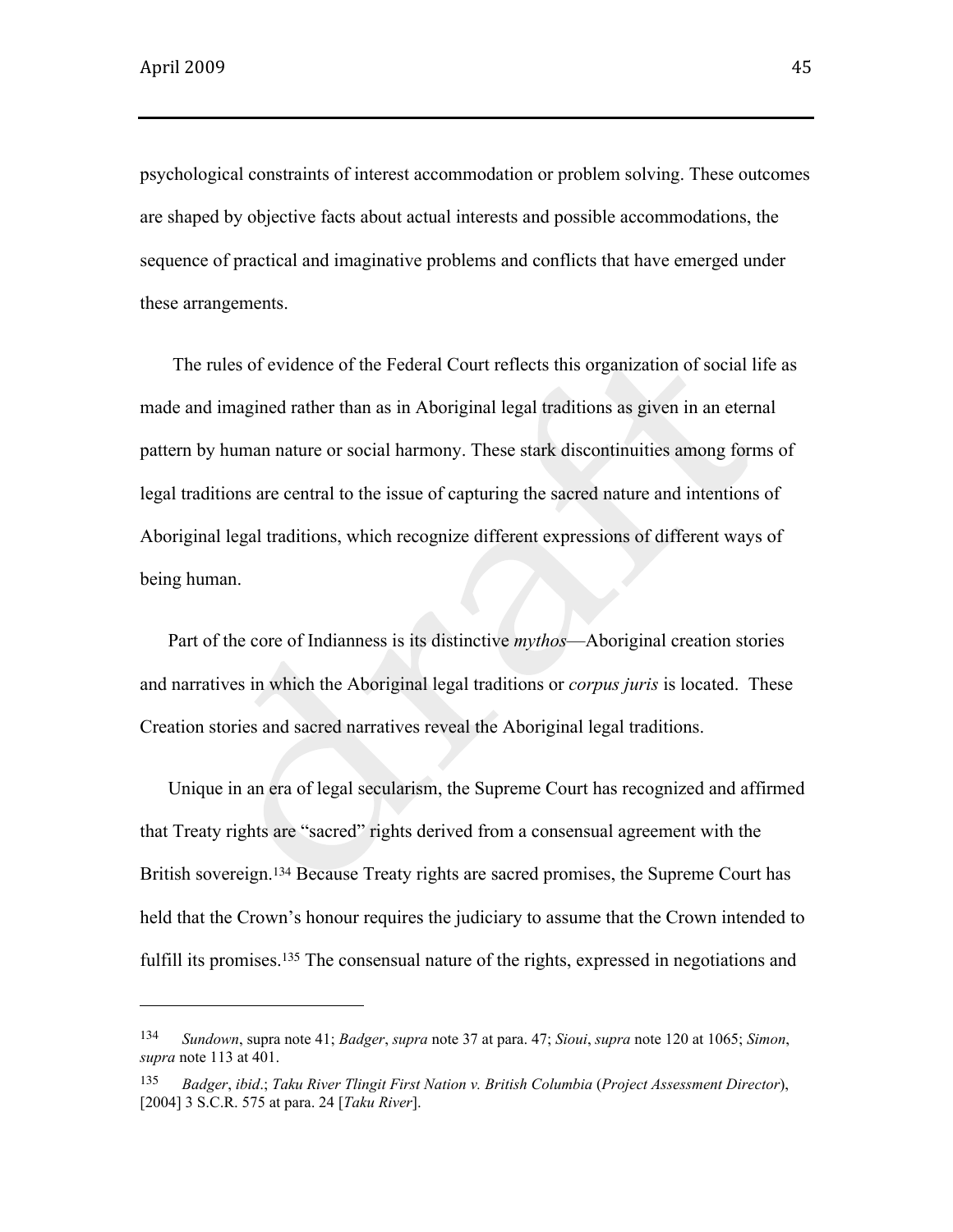the written treaties, are distinct from unwritten and unreconciled Aboriginal rights of some First Nations. In British common law protection, Aboriginal rights have never had a sanctity similar to Treaty rights.<sup>136</sup> The sanctity of Treaty rights in British and Canadian law is as extraordinary as it has been ignored.

The Supreme Court has affirmed treaties as sacred but has not addressed the inviolability principle. Imperial treaties with the First Nations are part of the United Kingdom legal regime, and were binding on the Sovereign, colonies, and subjects. They were acts of state establishing enforceable rights in the British courts. In 1774, Lord Mansfield in *Campbell v. Hall* judicially articulated the principle of the inviolability of treaties in Imperial law.137 Imperial law had characterized the treaties' terms as inviolable in the Royal Instructions and Proclamations directed to First Nations. The Royal Instructions of 1761 affirmed that the existing treaties and compacts with the First Nations were sacred and inviolable.138 The *Royal Proclamation of 1763*139 affirmed that the treaties were binding on the Sovereign, colonies, and subjects.

 $\overline{\phantom{a}}$  and  $\overline{\phantom{a}}$  and  $\overline{\phantom{a}}$  and  $\overline{\phantom{a}}$ 

<sup>136</sup> In *Sparrow*, *supra* note 14 at paras. 32 and 37, where the Crown insists that the Aboriginal right to fish at common law was extinguished by regulations under the *Fishery Act*, and paras. 37-39 where the Court established that, if the Crown failed to establish that an Aboriginal right was not existing in 1982 such that it was not "recognized and affirmed" by s. 35(1), the Crown would have to show that the intention to extinguish the Aboriginal right was clear and plain. The Court, at para. 67, declared that s. 35(1) rendered inapplicable its previous decision in *R. v. Derriksan* (1976), 71 D.L.R. (3d) 159 (S.C.C.), which held there was nothing to prevent the *Fisheries Act* and the Regulations from regulating the alleged Aboriginal right to fish in a particular area.

<sup>137</sup> *Campbell, supra* note 125; *Law of the Prerogatives of the Crown, supra* note 121 at 29.

<sup>138</sup> *Native Rights, supra* note 109 at art. 4 at 285-86; Public Archives of Nova Scotia [PANS], Record Group [RG] 1,30: "WHEREAS the peace and security of our Colonies and plantations upon the Continent of North America does greatly depend upon the Amity and Alliances of the several Nations or Tribes of Indians bordering upon the said Colonies and upon a just and faithful Observance of those Treaties and Compacts which have been heretofore solemnly entered into with the said Indians by Our Royal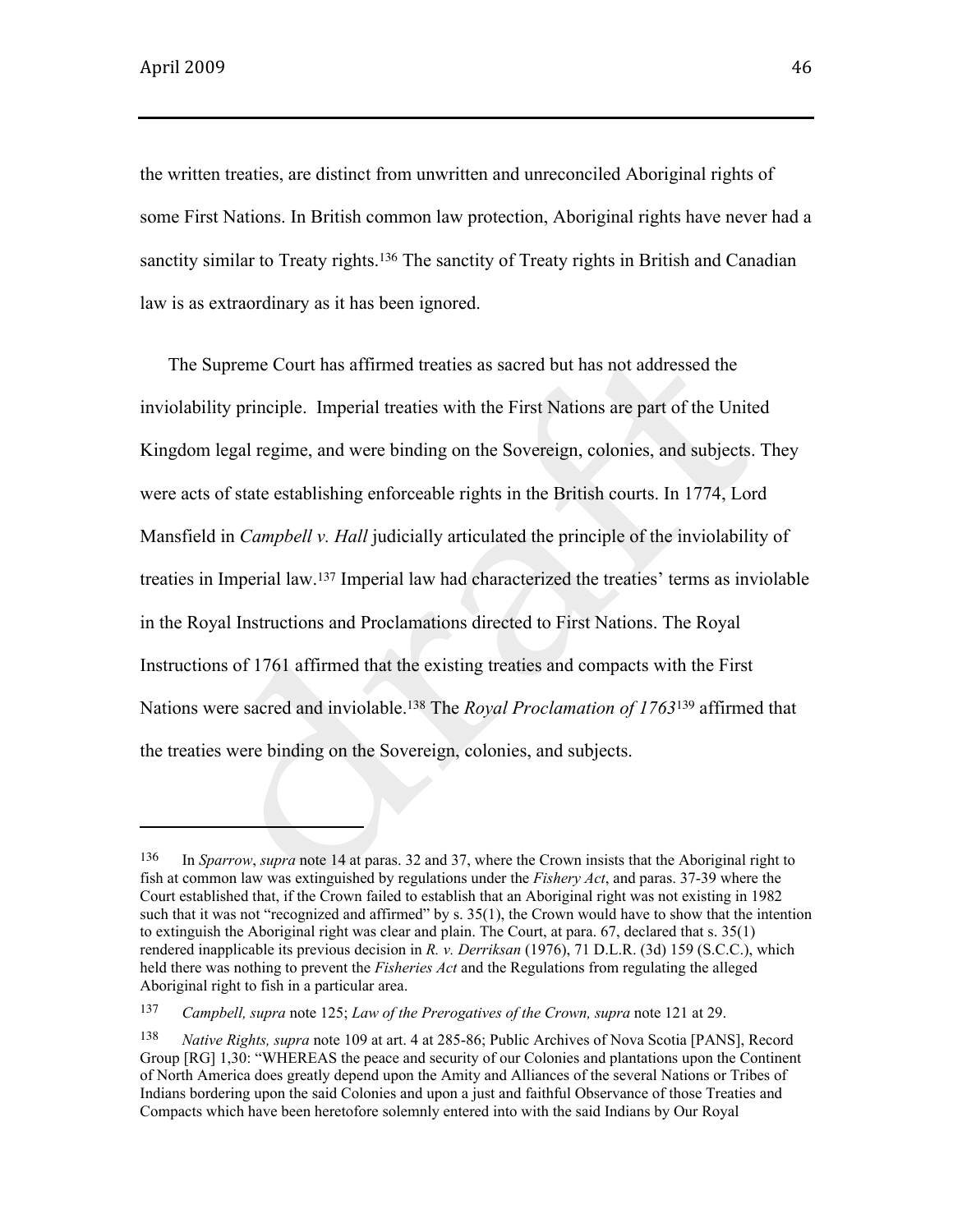An example of an earlier concept of inviolable treaties, in 1760, Governor and Chief Justice Belcher promised British protection and liberty to the assembled Mi'kmaw chiefs and he requested that the treaties and instructions "be preserved and transmitted to you with charges to your Children, never to break the Seals or Terms of this Covenant."<sup>140</sup> The responding chiefs, as interpreted by the British scribe, promised that the Georgian treaties would be "kept inviolable on both Sides."<sup>141</sup>

Given the complexity and sensitivity of constitutional convergence, it is essential for governments in any legislative or policy context that affects Treaty rights to consult and work in cooperation with Treaty First Nations to establish policies, principles, and guidelines to protect, implement, and enforce Treaty rights. On the basis of the honour of the Crown and the fiduciary obligation declared by the Supreme Court, the Supreme Court has emphasized that consensual modification of Treaty rights by dialogical governance and negotiations is the best approach.<sup>142</sup>

140 Public Archives of Nova Scotia [PANS] MS. Doc., vol. 37, No. 14.

141 PANS, *ibid.*

Predecessors Kings and Queens of this Realm, … We therefor taking this matter into Our Royal Consideration, as also the fatal Effects which would attend a discontent amongst the Indians in the present situation of affairs, and being determined upon all occasions to support and protect the said Indians in their just Rights and Possessions and to keep inviolable the Treaties and Compacts which have been entered into them".

<sup>139</sup> *Royal Proclamation 1763*, 7 October 1763; Privy Council Register, Geo. III, vol. 3 at 102; PRO, c. 6613683; R.S.C. 1970, App. at 123-29. See K.M. Harvey, "The Royal Proclamation of 7 October 1763, Common Law and Native Rights to Lands Within the Territory Granted to the Hudson Bay Company" (1973-4) Sask. L. Rev. 131.

<sup>142</sup> *Haida Nation*, *supra* note 62 at para. 20; *Delgamuukw, supra* note 13 at paras. 168 and 207; *Taku River*, *supra* note 135 at paras. 23-27.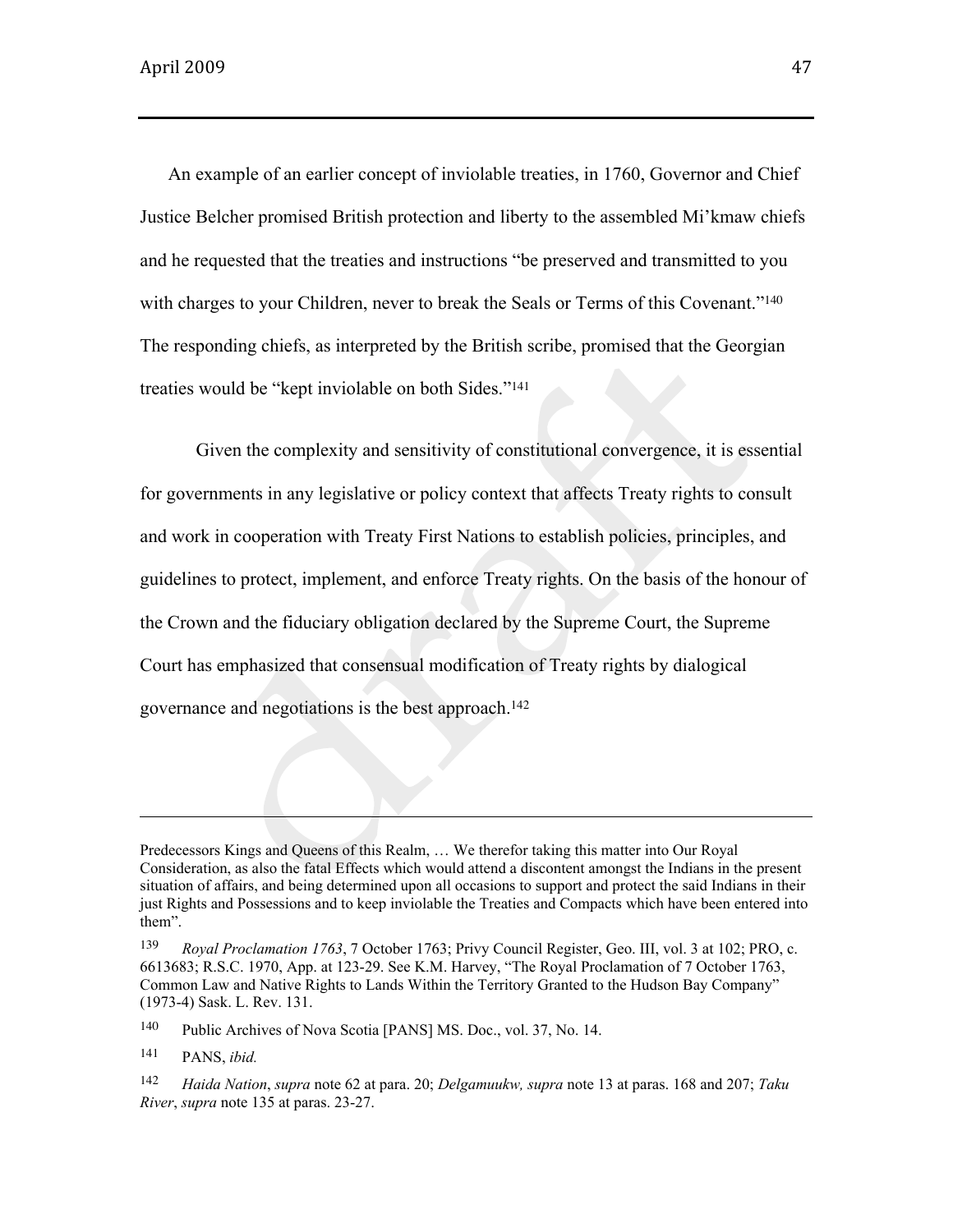## **IV. Is the Federal Evidence Act consistent with the concept of impartial rules and judicial decisions?**

In considering the consistency of the rules of the Federal Court with the constitutional rights of Aboriginal peoples, we must also consider the usefulness and reliability of admission of, as well as the interpretation and weighing of, the evidence concerning aboriginal and treaty rights. Impartiality of the judges is involved in each of these processes. In a particular case involving aboriginal and treaty rights, a presiding judge has many tricky decisions to make. Since aboriginal and treaty rights have a distinct source in Aboriginal knowledge and legal traditions, this raises challenges to the Eurocentric nature of the rules, the enlargement of the mind or cognitive ambidexterity of the judge. She or he has to balance constitutional supremacy with the traditional value of the law of evidence. He or she has to determine how to broad and flexible adapt the law of evidence to conform to these alleged constitutional rights. And she or he has to weigh the admitted Aboriginal evidence. Often these processes also raises challenges regarding the translation of Aboriginal languages into English or French.

While there are no clear standards given to a judge with respect to the proper boundary in interpreting or weighing the evidence, in some cases, judges have relied on Eurocentric premises and resisted any broad or flexible adaptation or placing due weight on the aboriginal knowledge and legal traditions in determining the usefulness, reliability, or weight of evidence.<sup>143</sup>

<sup>143</sup> *Benoit v. Canada,* [2003] 3 C.N.L.R. 20 (F.C.A) and *Newfoundland v. Drew*, (2003) NLSCTD 105Drew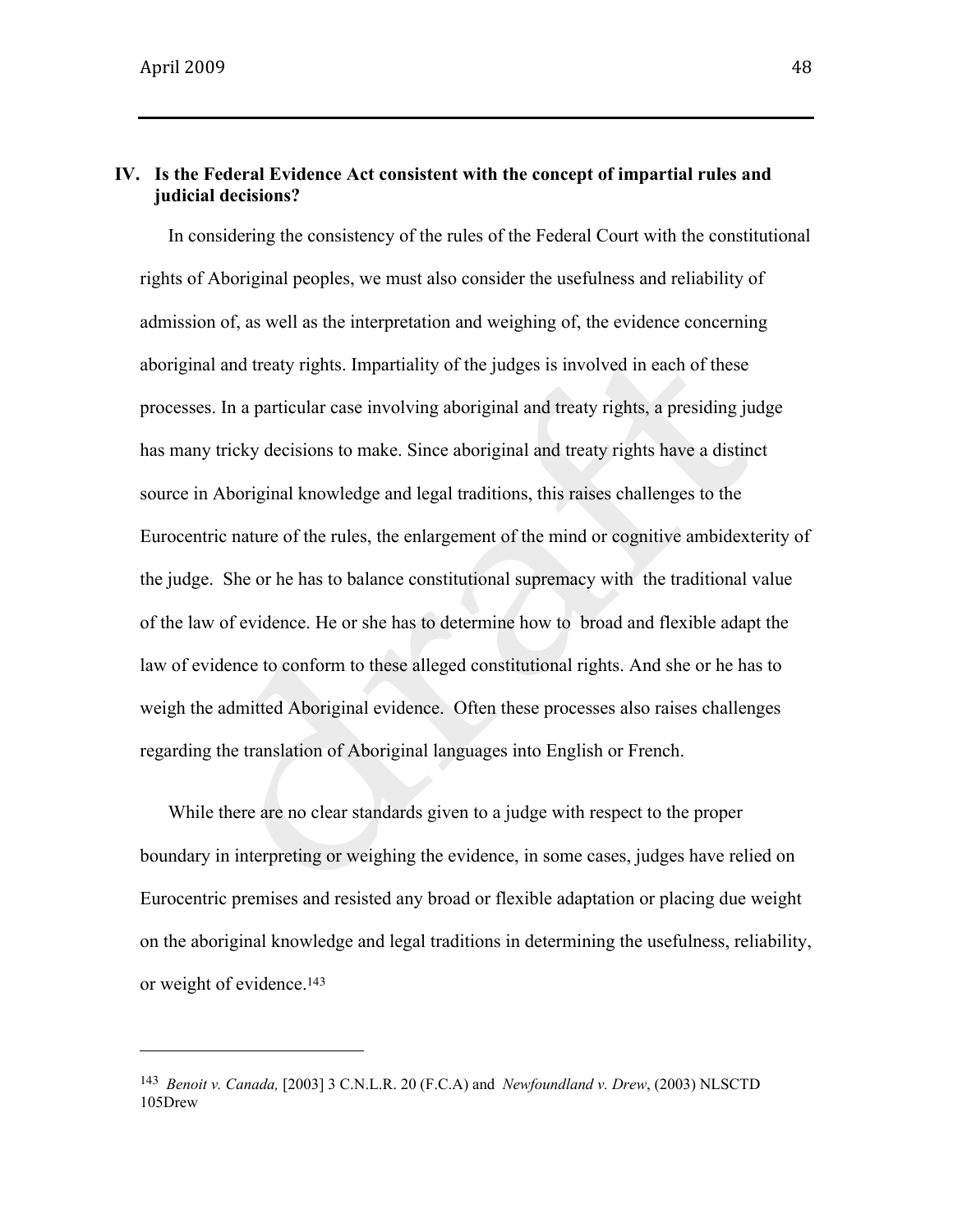#### *A. Impartiality*

Both the rules of evidence and the judicial process of weighing of evidence involve the highest standards of impartiality. In *R.D.S.* v. *Queen* [1997] Justice Cory states:

A system of justice, if it is to have the respect and confidence of its society, must ensure that trials are fair and they appear to be fair to the informed and reasonable observer. This is a fundamental goal of the justice system in any free and democratic society.<sup>144</sup>

Independent of the terms of the treaties and s. 101 of the *Constitution Act, 1867*, ss. 7 and 11(d) of the *Canadian Charter of Rights and Freedoms* have expressly anchored in the constitution of Canada the right to trial by an impartial tribunal.145 If the rules of evidence give rise to a reasonable apprehension of bias, this may render a trial unfair.

Under constitutional supremacy the rules of a court have to be impartial toward Aboriginal legal traditions and oral histories that informs aboriginal and treaty rights. The requirement of impartiality is a high standard for any adjudicator and should be apparent in formulating the *ad hoc* adaptation of the court rules, procedural or evidentiary. Under the rule of law, since adjudication is interpretation and weighing of evidence,146 judges are held to this high standard. All adjudicators owe a duty of fairness to the parties who

<sup>144</sup> *R.D.S., supra* note 2 at para. 91.

<sup>145</sup> *Ibid.* at para. 93.

<sup>146</sup> O.M. Fiss, "Objectivity and Interpretation" (1982) 14 Stan. L. Rev. 738.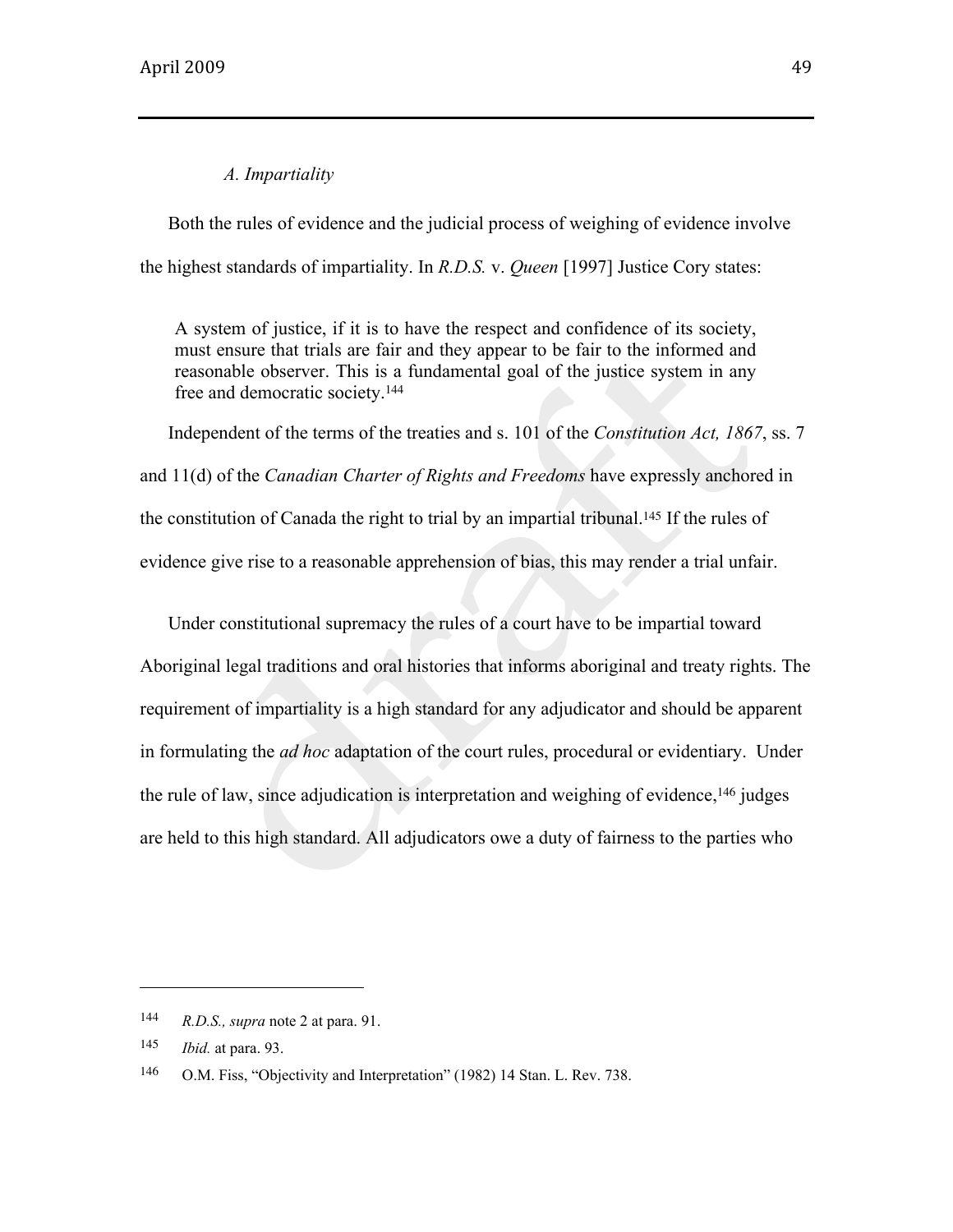must appear before them.<sup>147</sup> To fulfill this duty, both the rules of the court and the judges' adaptations must simultaneously be and appear to be unbiased.<sup>148</sup>

The Supreme Court views the requirement that justice should be seen to be done as meaning that the person alleging bias does not have to prove actual bias, only a reasonable apprehension of bias—a substantial, or real likelihood, or probability of bias. Fairness and impartiality must be both subjectively present and objectively displayed to an informed and reasonable observer. If the words or actions of a presiding judge give rise to a reasonable apprehension of bias, this will render the trial unfair.<sup>149</sup>

Reviewing courts have contrasted judicial impartiality with "bias". Judicial impartiality is "a state of mind or attitude of the tribunal in relation to the issue and the parties in a particular case."150 True impartiality requires that the judge be free to entertain and act upon different points of view with an open mind.151 The state of mind of a fair and impartial adjudicator is defined as disinterest in the outcome, meaning that she or he is open to persuasion by the evidence and submission.152 Bias has an attitudinal and behavioural component.153 A biased or partial adjudicator is one who is in some way

<sup>147</sup> *R.D.S*, *supra* note 2 at para. 92.

<sup>148</sup> *Ibid.*

<sup>149</sup> *Ibid.*

<sup>150</sup> *Ibid.*

<sup>151</sup> *Ibid.* at para. 119.

<sup>152</sup> *Ibid.* at para. 104, citing *Valente* v *The Queen*, [1985] 2 S.C.R. 673 at 685.

<sup>153</sup> *R.D.S., ibid.* at para. 107.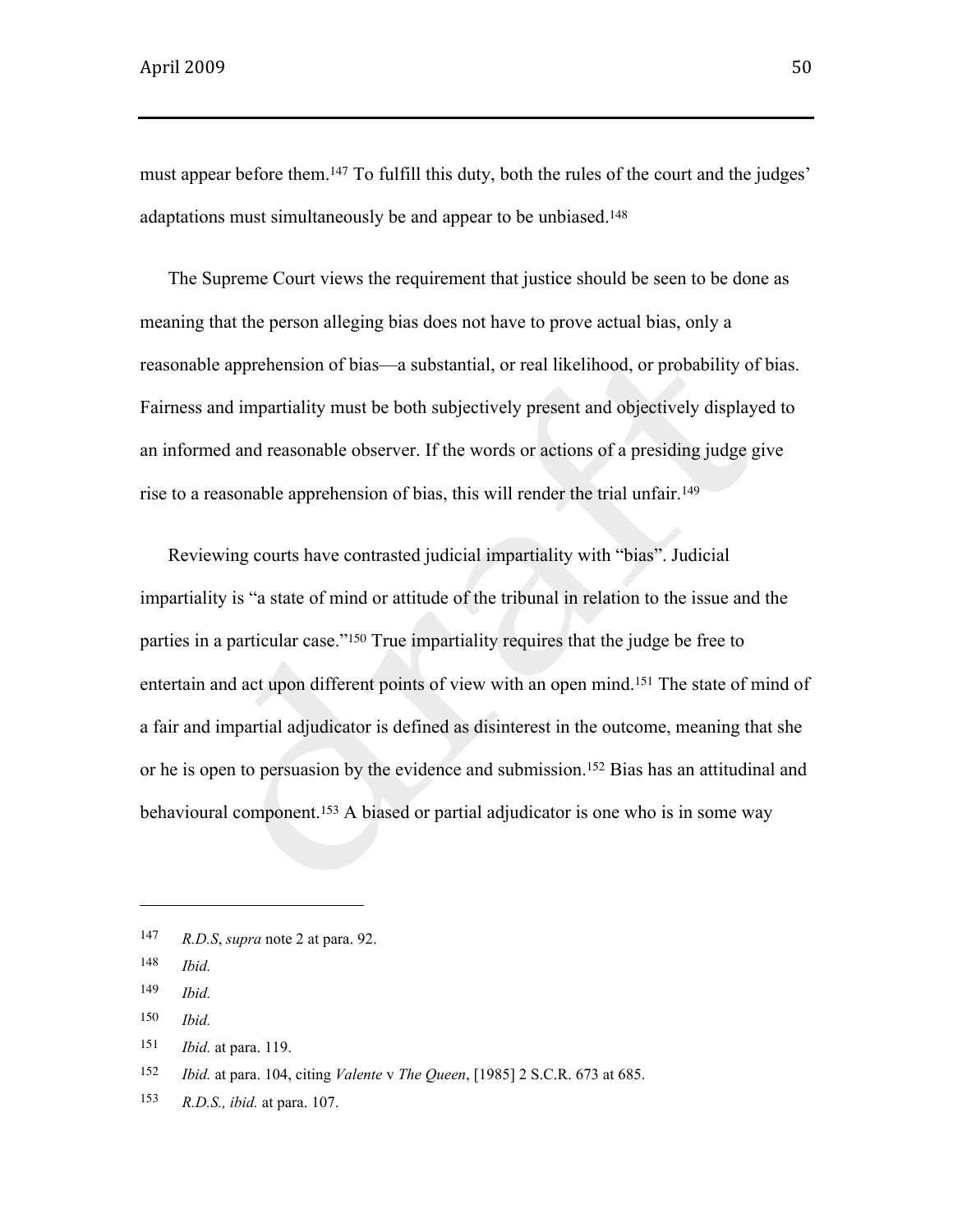predisposed to a particular result, or who is closed with regard to particular issue.154 This state of mind has been considered a "leaning inclination, bent or predisposition toward one side or another or a particular result" or "preconceived biases" that affect the decision, or a closed judicial mind.<sup>155</sup>

Judges must then strive to ensure that no word or action during trial or in weighing of the evidence or in delivering judgment might leave the reasonable, informed person with the impression that an issue was predetermined or that a judge decided a question based on stereotypical assumption or generalization or ideology. The Canadian Judicial Council*,* in *Commentaries on Judicial Conduct* (1991), has observed that the duty to be impartial:

does not mean that a judge does not or cannot bring to the bench many existing sympathies, antipathies or attitudes. […] Rather, the wisdom required of a judge is to recognize, consciously allow for, and perhaps to question, all the baggage of past attitudes and sympathies that fellow citizens are free to carry, untested, to the grave.

While judges can never be neutral, in the sense of purely objective, they can and must

strive for impartiality.156 In judicial inquiry into the factual, social, and psychological

<sup>154</sup> *Ibid. at* para. 105, citing *Liteky* v. *U.S.*, 114 S.Ct. 1147 at 1155 (U.S. 1994). L'Heureux-Dubé and McLachlin, JJ. endorsed Cory J.'s comments on judging in a multicultural society, the importance of perspective and social context in judicial decision-making, and the presumption of judicial integrity.

<sup>155</sup> *R.D.S., ibid.* at para. 106.

<sup>156</sup> *Ibid.* at para. 29. The Court followed United States Justice Cardozo's comments ("There is in each of us a stream of tendency, whether you choose to call it philosophy or not, which gives coherence and direction to thought and action. Judges cannot escape that current any more than other mortals. All their lives, forces which they do not recognize and cannot name, have been tugging at them—inherited instincts, traditional beliefs, acquired convictions; and the resultant is an outlook on life, a conception of social needs [...]. In this mental background every problem finds its setting. We may try to see things as objectively as we please. None the less, we can never see them with any eyes except our own. [...] Deep below consciousness are other forces, the likes and the dislikes, the predilections and the prejudices, the complex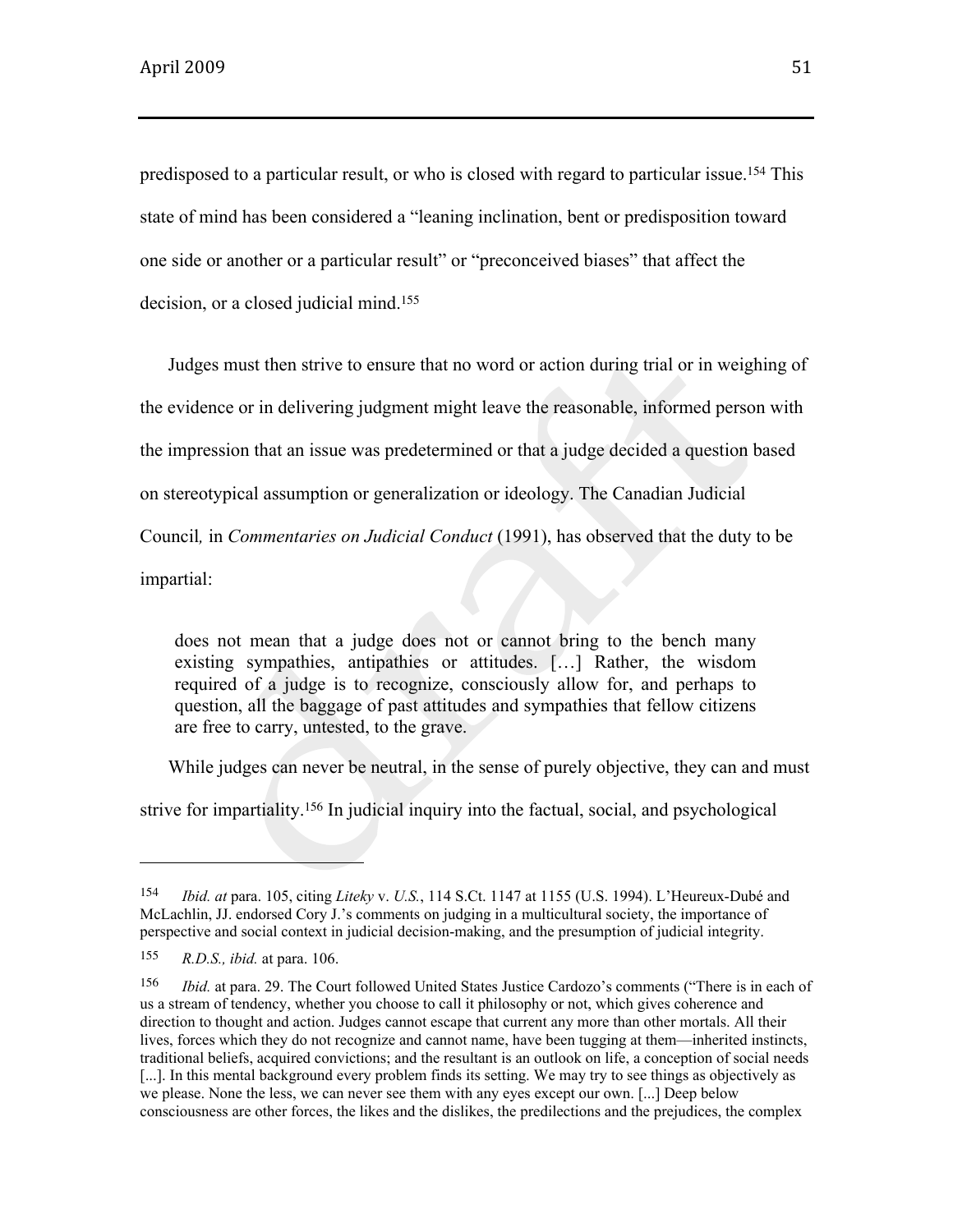context within which aboriginal and treaty litigation arises, a conscious, contextual inquiry requires judicial impartiality.157 Judges have to attempt to comprehend the Aboriginal knowledge and legal traditions as well as the shared intent of the both parties in a treaty. They have to learn to think like a First Nation person in different historical periods and in their oral traditions, which they can only learn from Elder testimony. They may gain an understanding of the historical context or background from expert witnesses,<sup>158</sup> or academic studies properly placed in evidence.<sup>159</sup>

In looking at the legal or historical content surrounding a constitutional right of Aboriginal peoples, impartial judges may take notice of actual racism or colonialism or Eurocentrism known to exist in a particular period of history.160 Judges, acting as finders of fact and weighing of the evidence, must inquire into those forces, and be aware of the context in which the alleged events occurred.161 This process of "enlargement of the mind" is consistent with, and an essential precondition of, judicial impartiality.162 An

159 *Ibid.*

161 *Ibid.* at para. 41.

162 *Ibid.* at para. 45.

of instincts and emotions and habits and convictions, which make the [person], whether [he or she] be litigant or judge.") *R.D.S., ibid.* at para. 34, citing Cardozo, *ibid.* at 12-13,167.

<sup>157</sup> *Ibid.* at para. 42, citing Professor Jennifer Nedelsky, "Embodied Diversity and Challenges to Law" (1997) 42 McGill L.J. 91 at 107, who offers the following comment: "What makes it possible for us to genuinely judge, to move beyond our private idiosyncrasies and preferences, is our capacity to achieve an 'enlargement of mind.' We do this by taking different perspectives into account. This is the path out of the blindness of our subjective conditions. The more views we are able to take into account, the less likely we are to be locked into one perspective [...]. It is the capacity for 'enlargement of mind' that makes autonomous, impartial judgment possible."

<sup>158</sup> *R.D.S., ibid.* at para. 44.

<sup>160</sup> *Ibid.* at para. 47. See *Simon, supra* note 113 *and Sioui, supra* note 117 for the Court notice of colonialism n the law.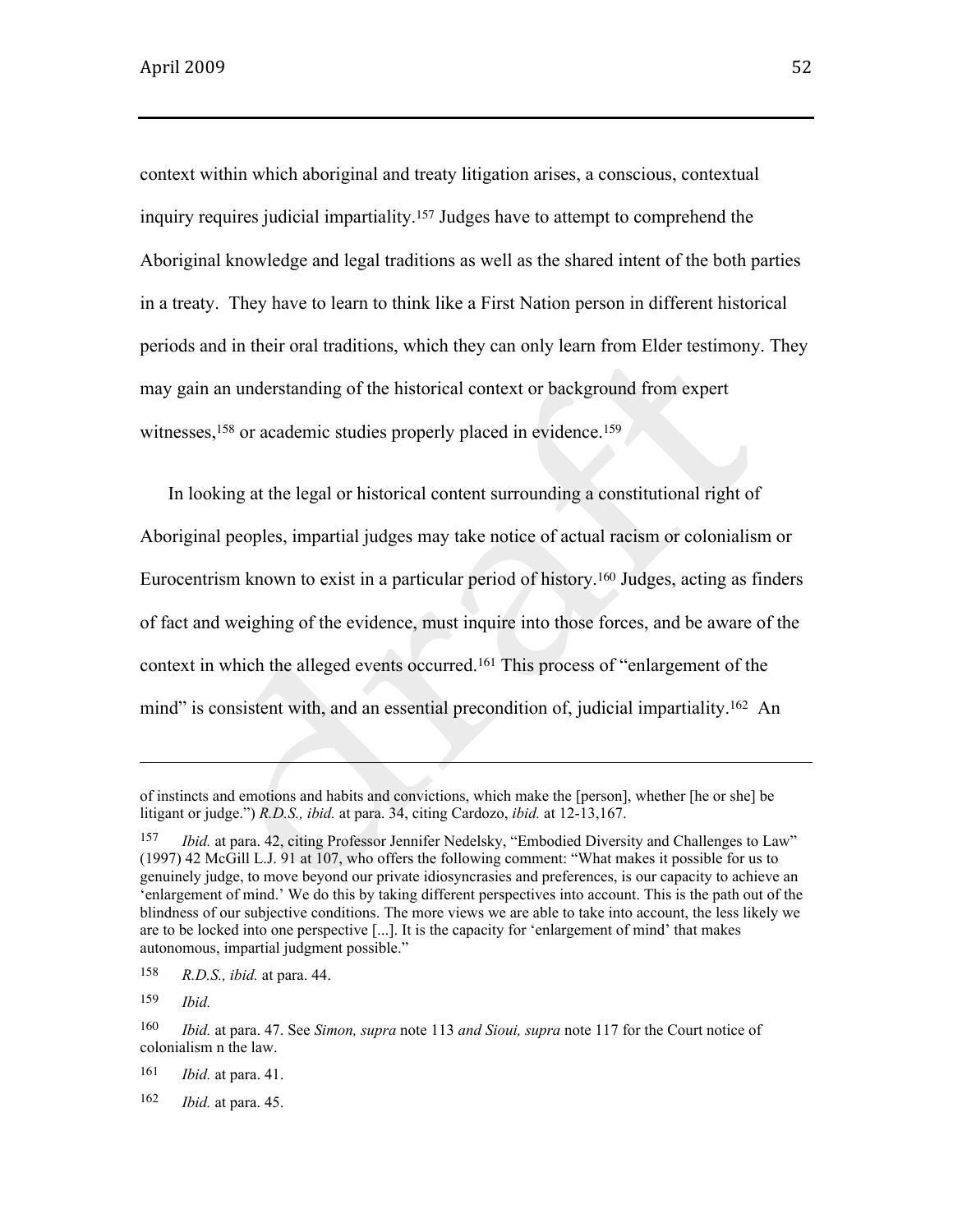impartial judge cannot use his or her personal perspective in the decision-making process, as that would demonstrate that the judge was not approaching the case with an open mind fair to Aboriginal knowledge and legal traditions as well as to all parties.<sup>163</sup> Allegations of perceived judicial bias will succeed if the impugned conduct, taken in context, truly demonstrates that a judge has decided an issue based on ideology, prejudice or generalizations.164 According to the Canadian Judicial Council, the Canadian judiciary cannot infer knowledge from his or her general view of Canadian society or the "prevalent attitude of the day," because such understandings are "personal or ideological".165 Such ideological judicial reasoning is considered an error of law, and cause for a new trial.<sup>166</sup>

This concept of impartiality frames the problems that Aboriginal peoples face in Canadian courts, particularly respecting the totalizing ideology of Eurocentrism and British colonialism, and the strategies and manifestations of racism. Despite such explicit caveats on the "personal and ideological," Canadian judicial reasoning has never secured independence from its Eurocentric forms of reasoning and views of society to comprehend the Aboriginal legal or historical meanings. This requires thinking against one's consciousness, and it a difficult, painful and challenging process. To the extent that judicial reasoning remains part of the historically located inquiry of the common or civil

<sup>163</sup> *Ibid.* at para. 49.

<sup>164</sup> *Ibid.* at para. 141.

<sup>165</sup> *Ibid.* at para. 10.

<sup>166</sup> *Ibid.* at paras. 10, 25.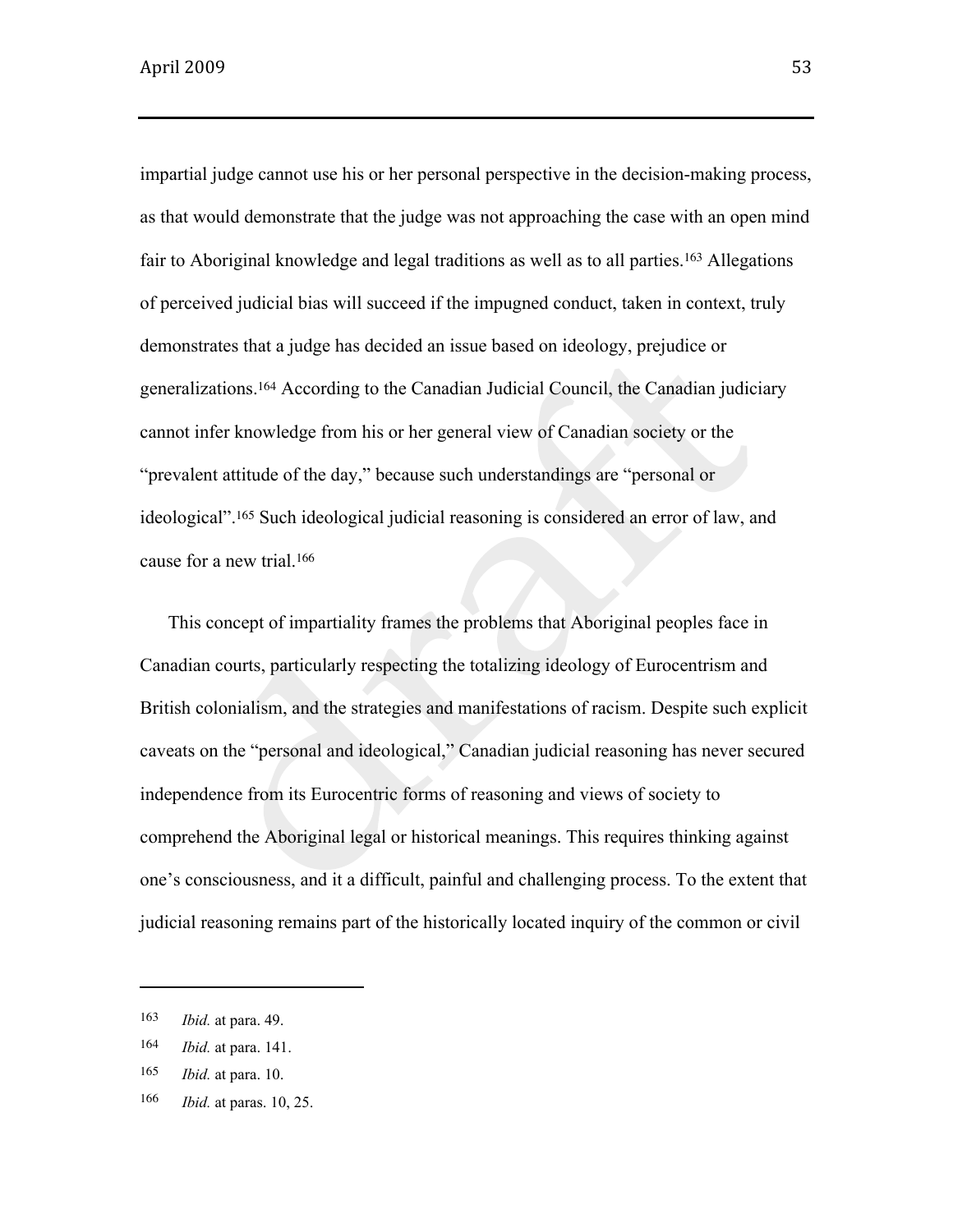law traditions and Eurocentric discourses of knowledge, with its methods and prejudices, this artificial consciousness and reasoning requires cleansing for the sake of respecting the constitutional rights to Aboriginal people and for non-Aboriginal peoples committed to justice.

*B. Eurocentrism is a pervasive ideological bias that judges have to overcome in every aboriginal and treaty case.* 

Eurocentrism is the manifestation of ethnocentrism by Europeans. Ethnocentrism has been described as "the ubiquitous tendency to view all peoples and cultures of the world from the central vantage point of one's own particular ethnic group and, consequently, to evaluate and rank all outsiders in terms of one's own particular cultural standards and values."167 In Canadian education, including in faculties of law, Eurocentrism is a dominant intellectual and educational movement that postulates the superiority of Europeans over non-Europeans. The basic framework of Eurocentric diffusionism in its classical form depicts a world divided into two categories, one of which (Greater Europe, Inside) is historical, invents, and progresses; the other of which (non-Europe, Outside) is ahistorical, stagnant, and unchanging and receives progressive innovations by diffusion from Europe. From this base, diffusionism asserts that the difference between the two sectors is that some intellectual or spiritual factor, something characteristic of the "European mind," the "European spirit," "Western Man," and so forth, leads to creativity, imagination, invention, innovation, rationality, and a sense of

<sup>167</sup> *Ethnicity and Human Rights*, *supra* note 57 ; "Universal and Inalienable Rights, *supra* note 57.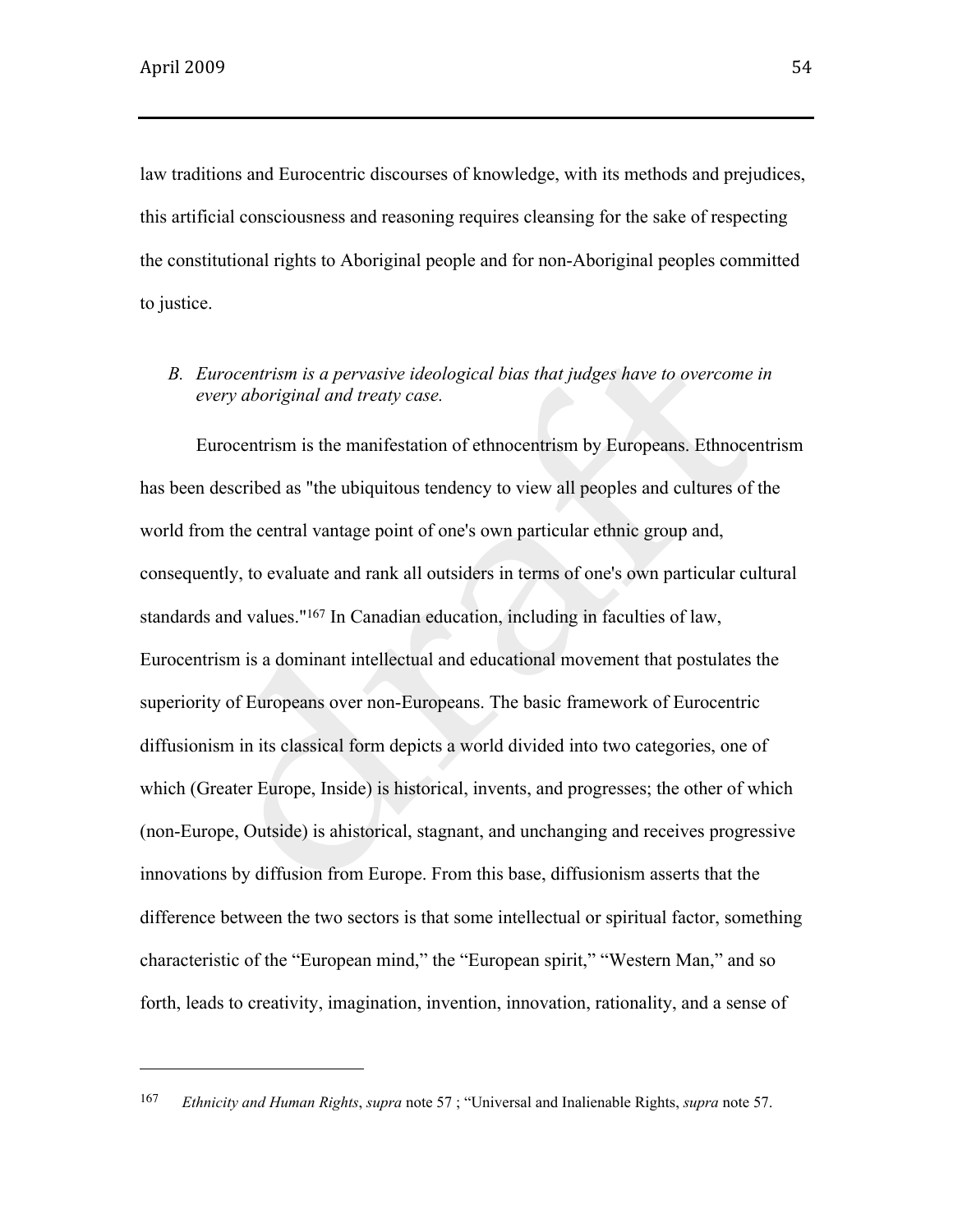honor or ethics—in other words, "European values." The reason for non-Europe's nonprogress is a lack of this intellectual or spiritual factor. This proposition asserts that non-European people are empty, or partly so, of "rationality," that is, of ideas and proper spiritual values. The classical division between "civilization" and "savagery" was sometimes treated as sharply distinct, with a definite boundary between the two areas (the European Center-Periphery Model of the World). Alternatively, this dualism is expressed as a clear and definite center of European society, but outside there is a gradual change in the degree of civilization or progressiveness or innovativeness. Other variants depict the world as divided into zones, each representing a level of modernity or civilization or development, or three great bands: "civilization," "barbarism," and "savagery."<sup>168</sup>

Eurocentric colonization has animated Canadian legal consciousness, uniting the historical events and superimposing various methods of legal analysis. The British and Canadian judiciary had affirmed the positive law distinction between "primitive" and "civilized" constructed within British and Eurocentric thinking.<sup>169</sup> That distinction considered natural and normative—presumed that all Aboriginal peoples were progressing, or would progress, from initial savagery through an intermediate stage of barbarism, to reach the desired final state of European civilization.<sup>170</sup> The implicit

<sup>168</sup> A. Angie, "Finding the Peripheries: Sovereignty and Colonialism in Nineteenth-Century International Law" (1999) 40:1 Harv. Int'l L.J. 1–80.J.M. Blaut, *The Colonizer's Model of the World: Geographical Diffusionism and Eurocentric History* (New York: Guilford Press, 1993) at 8; S. Armin, *Eurocentrism*, trans. R. Moore (New York: Monthly Review Press, 1989).

<sup>169</sup> *First Nation Jurisprudence, supra* note 53 at 8-16

<sup>170</sup> See generally P. Stein, *Legal Evolution: The Story of an Idea* (Cambridge: Cambridge University Press, 1980). Modern research has emphatically rejected any scheme of universal legal evolution; no evidence exists of a straight line of development in the growth of law, *ibid*. at 104.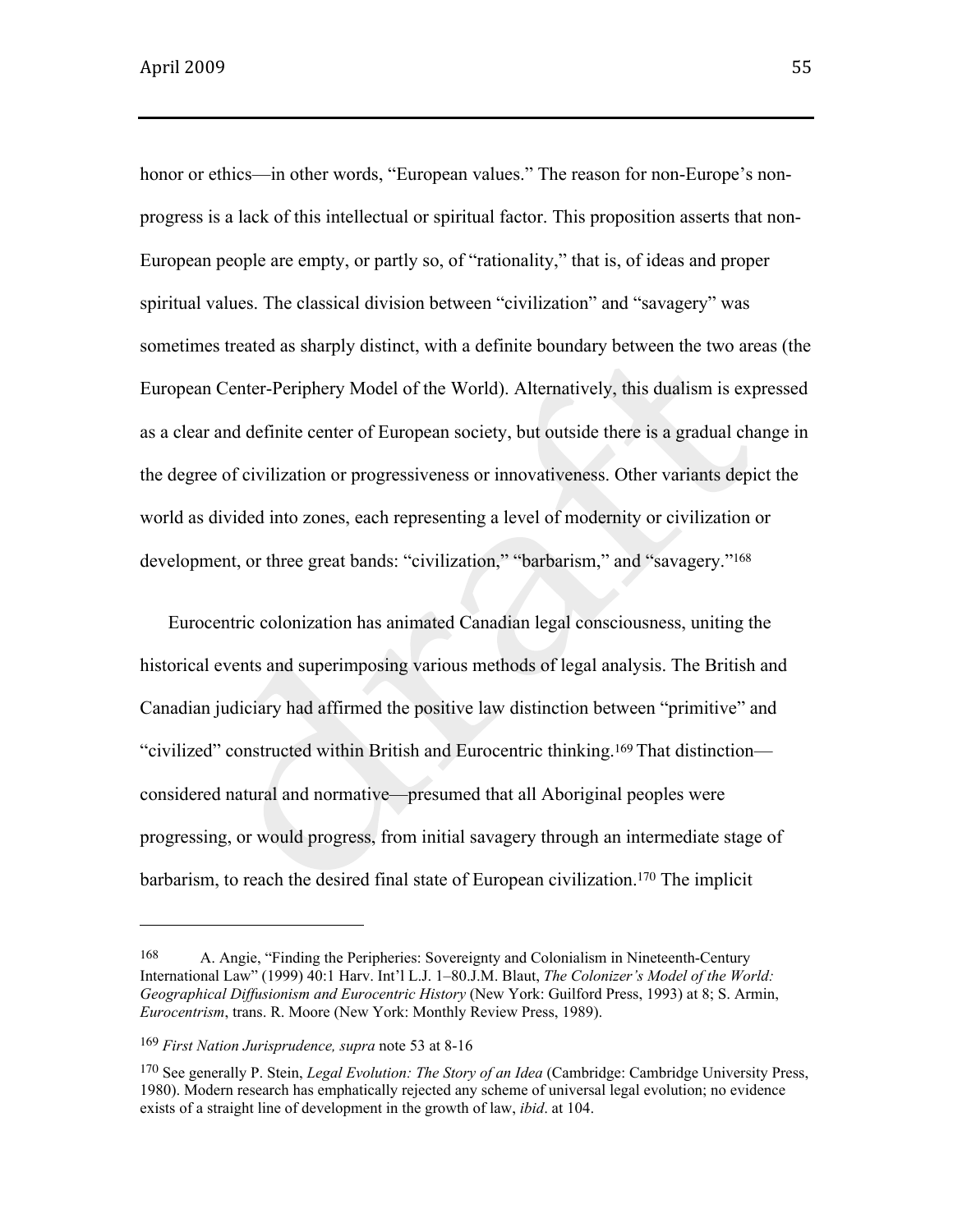evolutionary process combined with the negative nuance of the term "primitive" was the primary tool of colonial British legal thought, especially legal conceptualism or positivism.<sup>171</sup> Colonial law sought to make understandable the hidden but predetermined legal content of an imposed political and economic order of the Hobbesian "artificial man-state" within the context of Aboriginal people as a lawless "state of nature".<sup>172</sup> Its overlapping methodological processes, embodying the deductive prejudice about language and interpretation, were transformed into analytical jurisprudence or positivism that saw law as commands rather than customs; formalism that inferred lower-order propositions from higher-order ones; conceptualism that explored the rules and doctrines that organized the categories of the rights system; to the present form of policy-oriented and principle-based style of purposive legal analysis. Contemporary judicial reasoning combines all these processes, often without adequate reflection.

To be impartial in aboriginal and treaty litigation, judges have to decolonize the deep prejudices of legal theory and practices of the courts. This also has to be applied to a "Rankean approach" to historical documents by the courts. This approach is named after Leopold von Ranke (1795 -1886) who pioneered techniques of empirical research and analysis of documentary sources and whose "ideas were often regarded as the beginning

<sup>171</sup> British philosopher H.L.A. Hart in *The Concept of the Law*, (New York: Oxford University Press, 1961) at 126, defines positivism as "the vice known to legal theory as formalism or conceptualism" consisting in "an attitude to verbally formulate rules which both seek to disguise and to minimize the need for … choice, once the general rule has been laid down."

<sup>172</sup> "Universal and Inalienable Rights", *supra* note 57 Human Rts. Q. 465 at 485 states "...all forms of reductionism deny the human spirit and its future. But perhaps more insidious is the ethnocentrism that locks humanity and human development into a repressive mode").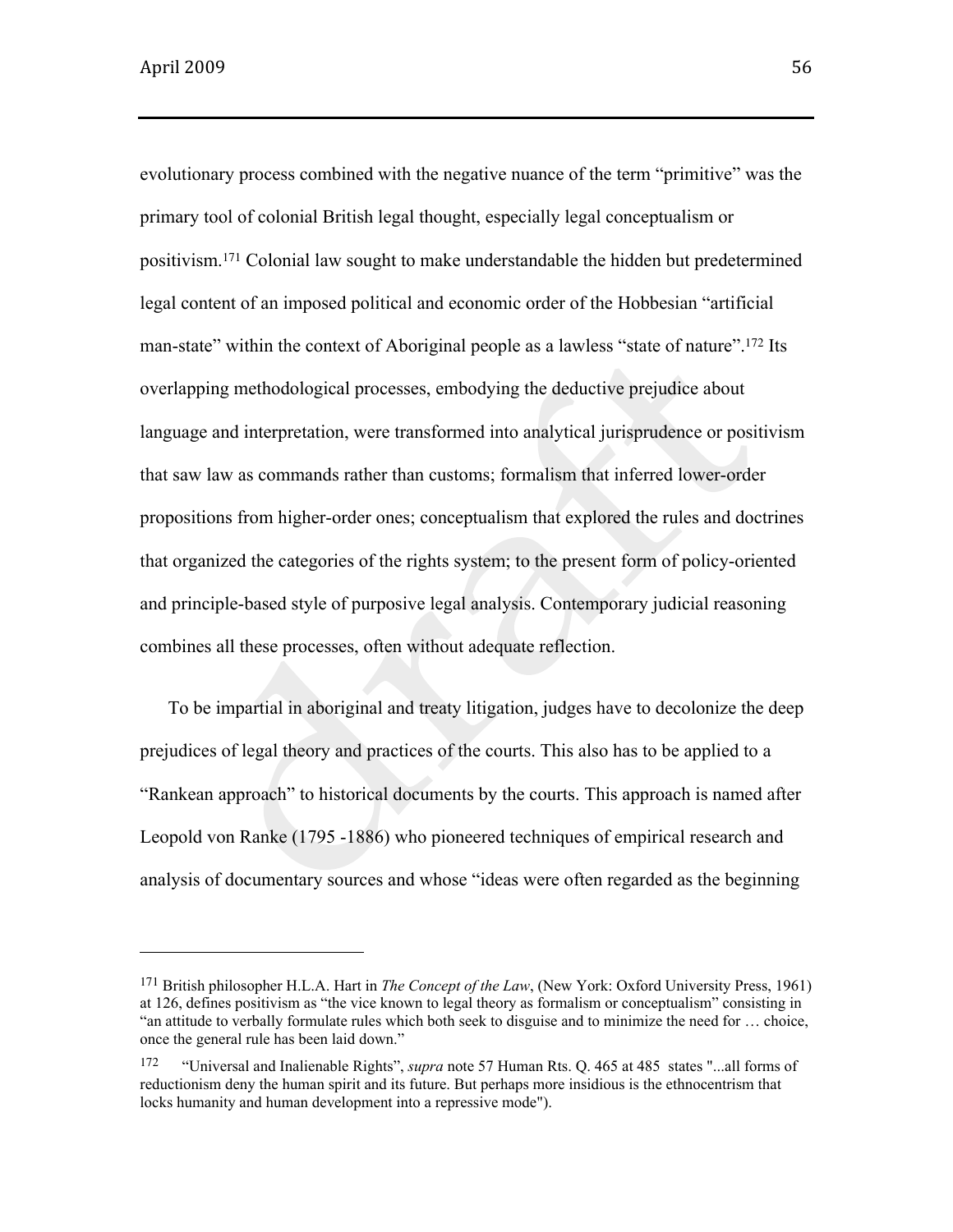of Eurocentric or 'modern' history".173 His formal insistence on "objectivity" in analysing primary and secondary written sources — including written transcripts of oral history<sup>174</sup> — was until the mid twentieth century perceived as the dominant approach to writing academic history. Following this approach, once data from a written source was analyzed and presented as fact, it was then viewed as expressing an unbiased, objective scientific truth. However, the Eurocentric approach to both law and history has many biases favoring the written tradition over oral traditions.<sup>175</sup>

The Supreme Court has declared that courts "cannot recount with much pride the treatment accorded to the native people of this country."176 It stated, "[i]t is clear, then, that s. 35(1) of the *Constitution Act, 1982*, represents the culmination of a long and difficult struggle in both the political forum and the courts for the constitutional recognition of aboriginal rights."<sup>177</sup> It has rejected the past Crown's policy of deliberate avoidance or abeyance of the constitutional rights of Aboriginal peoples and related judicial misprisions that created the impoverished concept of its duty and rights. It has noted the past and present multitude of smaller grievances of Aboriginal people created

<sup>173</sup> A Norton, "Ranke" in *The Hutchins Dictionary of Ideas*. (Oxford: Helicon Publishers, 1994) at 438.

<sup>174</sup> W. Moss, "Oral History" *The Past Meets the Present*, ed. David Strickland & Rebecca Sharpless (New York: University Press of America, 1988) at10,

<sup>175</sup> See J.Y. Henderson, *Treaty rights in the Constitution of Canada* (Scarbrough: Carswell, 2006) at 43- 78.

<sup>176</sup> *Sparrow*, *supra* note 14 at 1103 citing MacDonald J. in *Pasco v.Canadian National Railway Co.*, [1986] 1 C.N.L.R. 35(B.C.S.C.), at 37.

<sup>177</sup> *Ibid.* at 1105.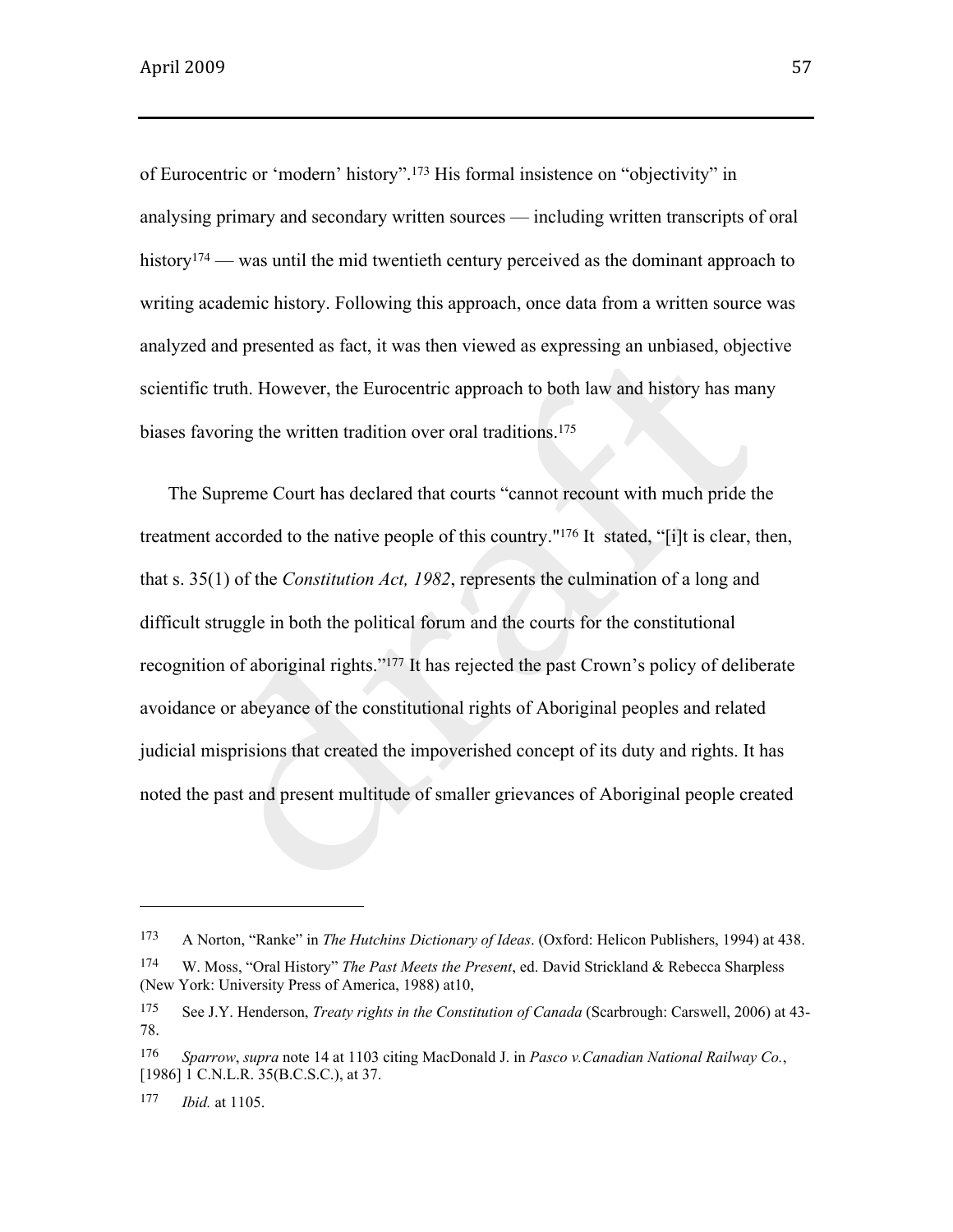by the indifference of some government officials to Aboriginal people's concerns about their rights.<sup>178</sup>

In conflicts between the government and the marginalized and powerless Aboriginal peoples and their constitutional rights, judicial reasoning or interpretation undermines itself, like every imaginative practice, when it refuses to confront the Eurocentric assumptions and principles informing its colonial origins, government statutes, regulations, and policy. Only recently have constitutional reforms allowed a postcolonial order to emerge, permitting courts to decolonize the law to ensure that Aboriginal peoples effectively enjoy their constitutional rights. To enact a patriated jurisprudence, judicial reasoning must understand the nature of Eurocentric colonization, and free the rule of law from this unjust legacy of colonial societies made for the benefit of the Crown and its colonizers, and respect Aboriginal knowledge and legal traditions.

Approaching Eurocentric colonization or empire as an organic or natural evolution has impeded institutional and legal change by concealing the law's role as architect and sustainer of colonialism. The legacy of Eurocentric colonialism is that Canadian legal reasoning has often been inclined to put the best face on the ideology of colonization, treating it not as an artificial and accidental set of compromises, but as a rational framework to be perfected in the language of impersonal policy and principle. Appealing to general and neutral laws was not only propaganda or myth, but also the authority that legitimated and sustained colonial laws and institutions over Aboriginal

<sup>178</sup> *Mikisew Cree First Nation, supra* note 48 at para. 1.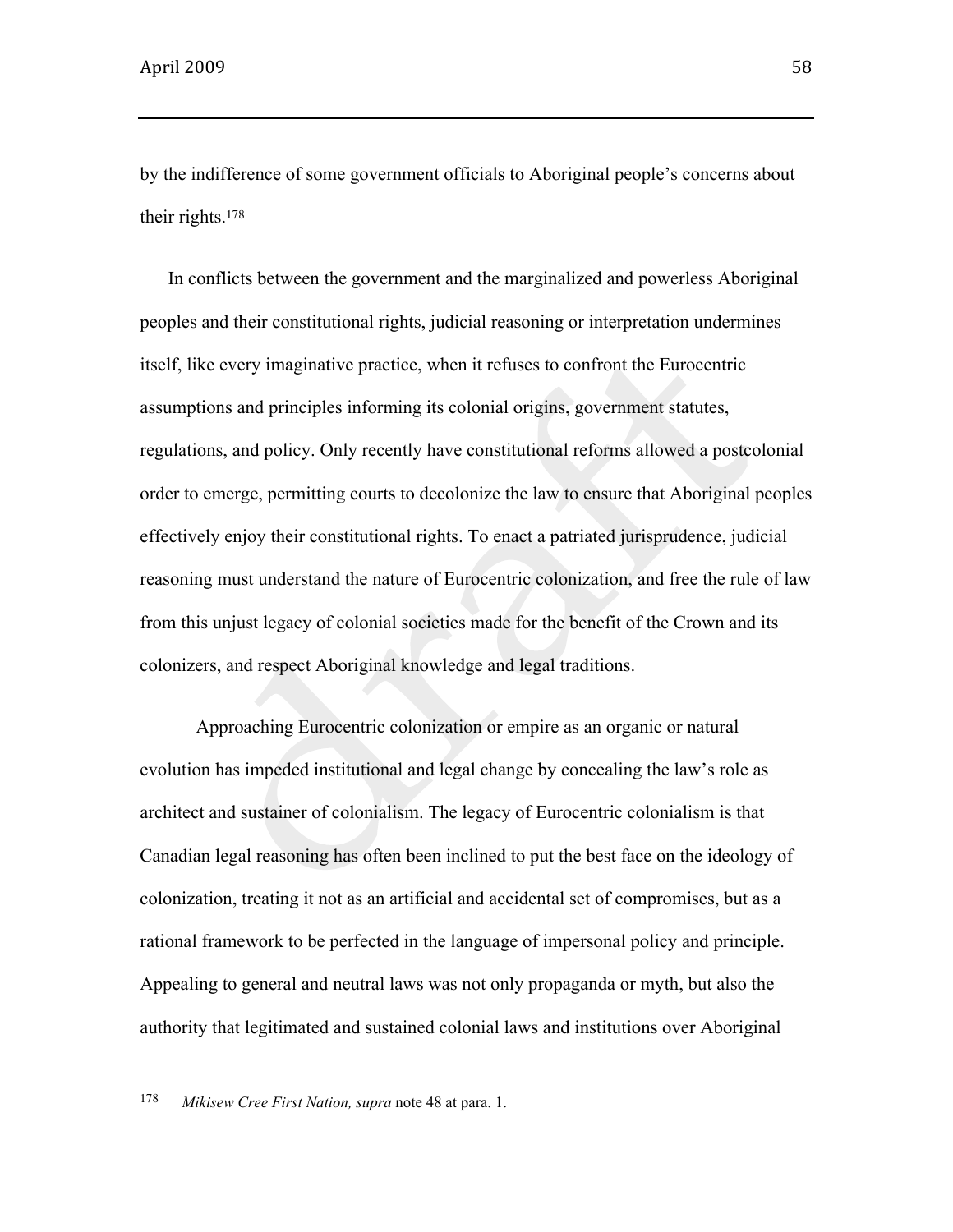peoples. Fragmented modern thought hides the relationship between colonialism and law by representing law primarily as legislative, administrative, and judicial rules, procedures, and techniques in any given nation-state, as a technical device for getting things done. That the law is typically presented as not having a history or as having a limited view of the recent past obscures the connection between religious thought, secular theory, nationalism and modern law.

The legal complicity with colonialism is all too often unappreciated or strategically avoided in law schools and practices. As Albert Memmi explains:

The laws establishing his exorbitant rights [as a colonialist] and obligation of the colonized are conceived by him. [...] A foreigner, having come to a land by the accidents of history, he has succeeded not merely in creating a place for himself but also in taking away that of the inhabitant, granting himself astounding privileges to the detriment of those rightfully entitled to them. And this not by virtue of local laws, which in a certain way legitimizes this inequality by tradition, but by upsetting the established rules and substituting his own. He thus appears doubly unjust. He is a privileged being and an illegitimately privileged one; that is, a usurper.<sup>179</sup>

For example, the idea of individualism arose as a manifestation of the colonizers' liberties in the colonial situation, and as a way of maintaining these liberties. What may be an emancipatory idea for the British colonizer required the oppression and domination of Aboriginal peoples. The relationships among individualism, personal rights regimes, and colonialism have not been sufficiently explored. In the context of the discipline of law, known for its commitment to unmask injustice and oppression, such neglect and avoidance of the jurispathic traditions of law in supporting colonialism are remarkable.

<sup>179</sup> A. Memmi, *The Colonizer and the Colonized*, trans. Howard Greenfield (New York: Orion Press, 1965) at 9.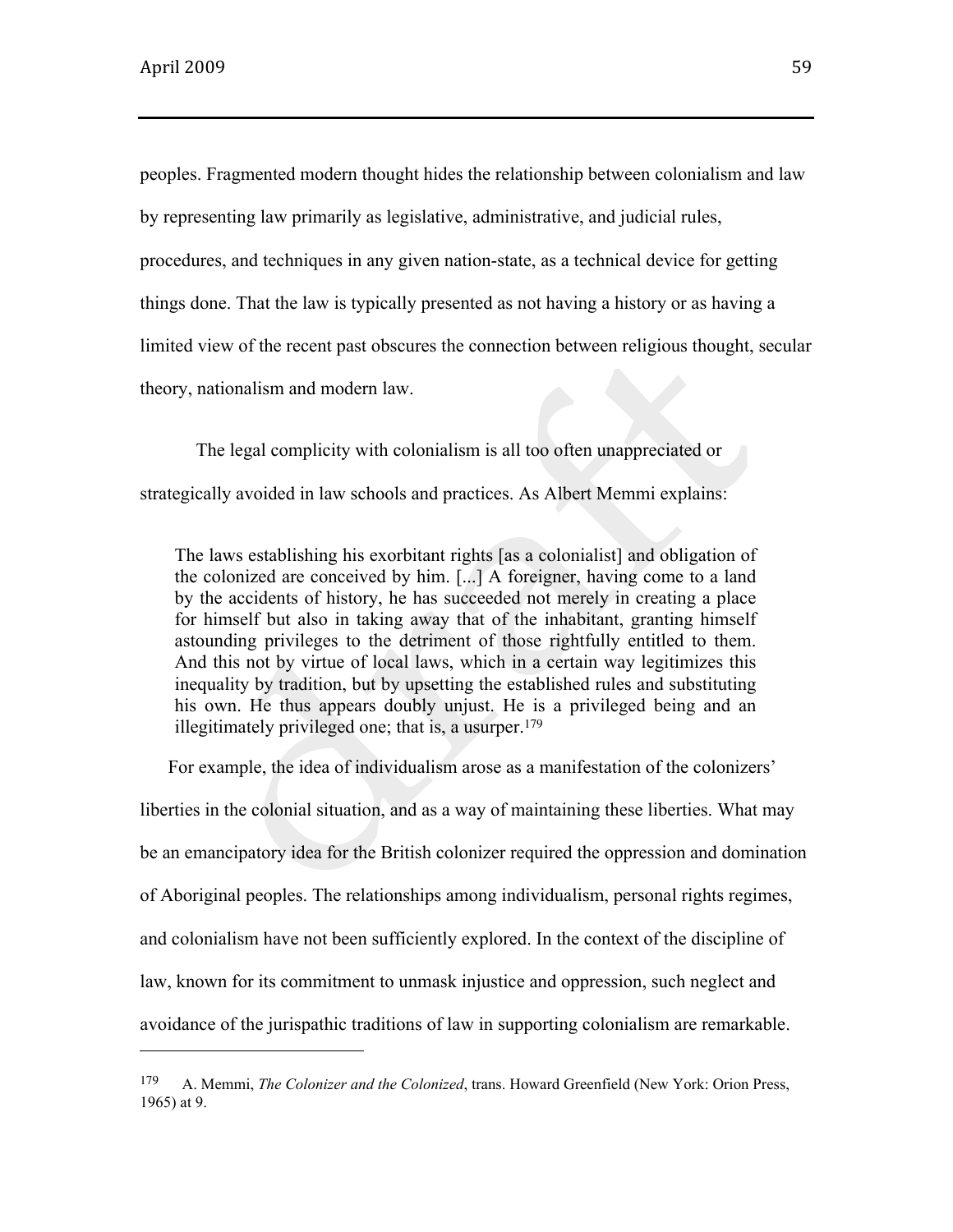To explore this neglected area is a necessary corrective to a prevailing amnesia in the legal profession and the common outlook that it has stood apart, or acted as neutral agent in the oppression of Aboriginal peoples.

In the legal process, colonial power was built not only on control over law, life, and property, but also on control over language and the means of communication. The function of the English and French languages in Canada as vehicles of colonial law requires that postcolonial law redefine itself by including Aboriginal laws and languages and creating *sui generis* legal categories and standards.

Because the colonial ideas were presented to courts and lawyers as "universal," moreover, contemporary legislatures, courts, and lawyers have had particular difficulty in understanding these implicit cognitive contexts and frameworks. The legal legacy of colonization's "universals" is partial perspectives that are not impartial. It is created legal imperialism and tyranny. The philosopher Iris Young provides definitions of prevailing domination and oppression that are especially applicable to the decolonization project. She defines "domination" as the various conditions that inhibit or prevent people from participating in political life, law- and decision-making; she defines "oppression" as the systemic processes in society that inhibit or prevent the dominated from communicating in contexts where others can listen, and prevent them from developing their human skills to resolve material deprivations.180 According to Young's analysis, domination and

<sup>180</sup> I. Young, *Justice and the Politics of Difference* (Princeton, N.J.: Princeton University Press, 1990) at 33–38.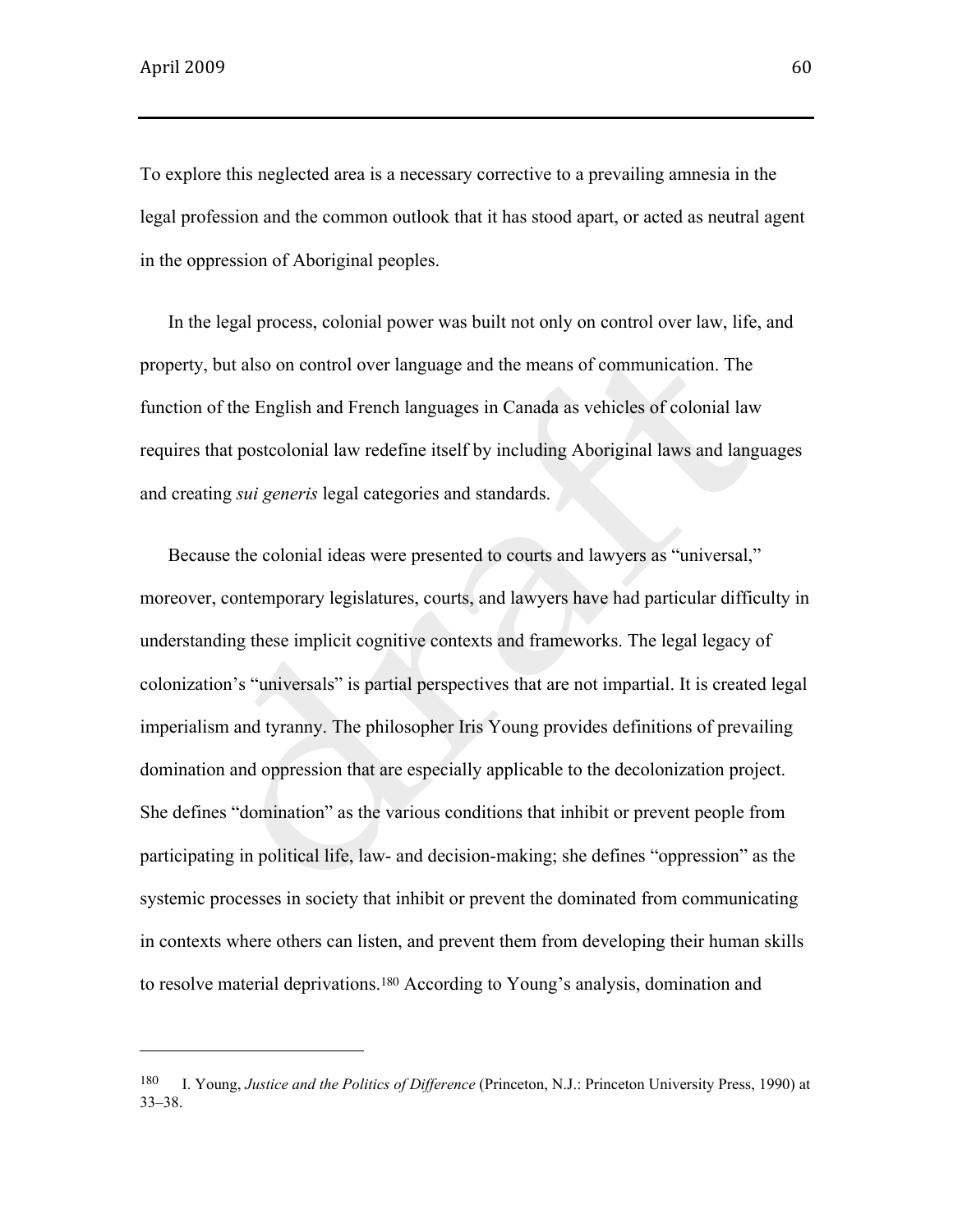oppression are established by intolerance,181 embedded in the unquestioned norms, habits, symbols, and everyday practices that inform law.<sup>182</sup> Intolerance advances from unconscious assumptions that underlie institutional rules and collective reactions; it is a consequence of following these givens or rules and accepting these reactions in everyday life.<sup>183</sup>

The need for dismantling colonial thought, its strategy of hierarchical differentiation, and its written legal traditions has been highlighted in recent case law on aboriginal and treaty rights,184 as well as in the academic intersections of postmodernism, critical race theory, feminist criticism, and poststructuralist theory. These academic perspectives have attempted to end the legal fictions of colonial law, and limit the governmental or judicial ability to annex, determine, and verify partial truths as total truths.185 Although contemporary jurists and lawyers continue to peel away the layers of colonial law and expose its biases and prejudices originating in the English or French languages and worldviews, the colonial legacy persists in the judicial consciousness. Specialized training is needed to overcome this implicit legacy.

<sup>181</sup> L. Noël, *Intolerance: A General Survey*, trans. A. Bennett (Montreal and Kingston: McGill-Queen's University Press, 1994) at 5. Noël states that, "[i]ntolerance is the theory; domination and oppression are the practices."

<sup>182</sup> *The Concept of Law*, supra note 171 at 56.

<sup>183</sup> Young, *supra* note 180 at 41.

<sup>184</sup> For example J. Wilson dissent in *Horseman v. R*., [1990] arguing against the majority's ethnocentric biais toward oral history that is contrary to archival evidence. This dissent became the majority opinion in *Badger*, *supra* note 37 and *Marshall*, *supra* note 35.

<sup>185</sup> M. Foucault, "The Political Function of the Intellectual" (1977) 17 Radical Philosophy 12; Foucault, "Afterword: The Subject and Power" in H.L. Dreyfus and P. Rabinow, *Michel Foucault: Beyond Structuralism and Hermeneutics* (Chicago: Chicago University Press, 1982).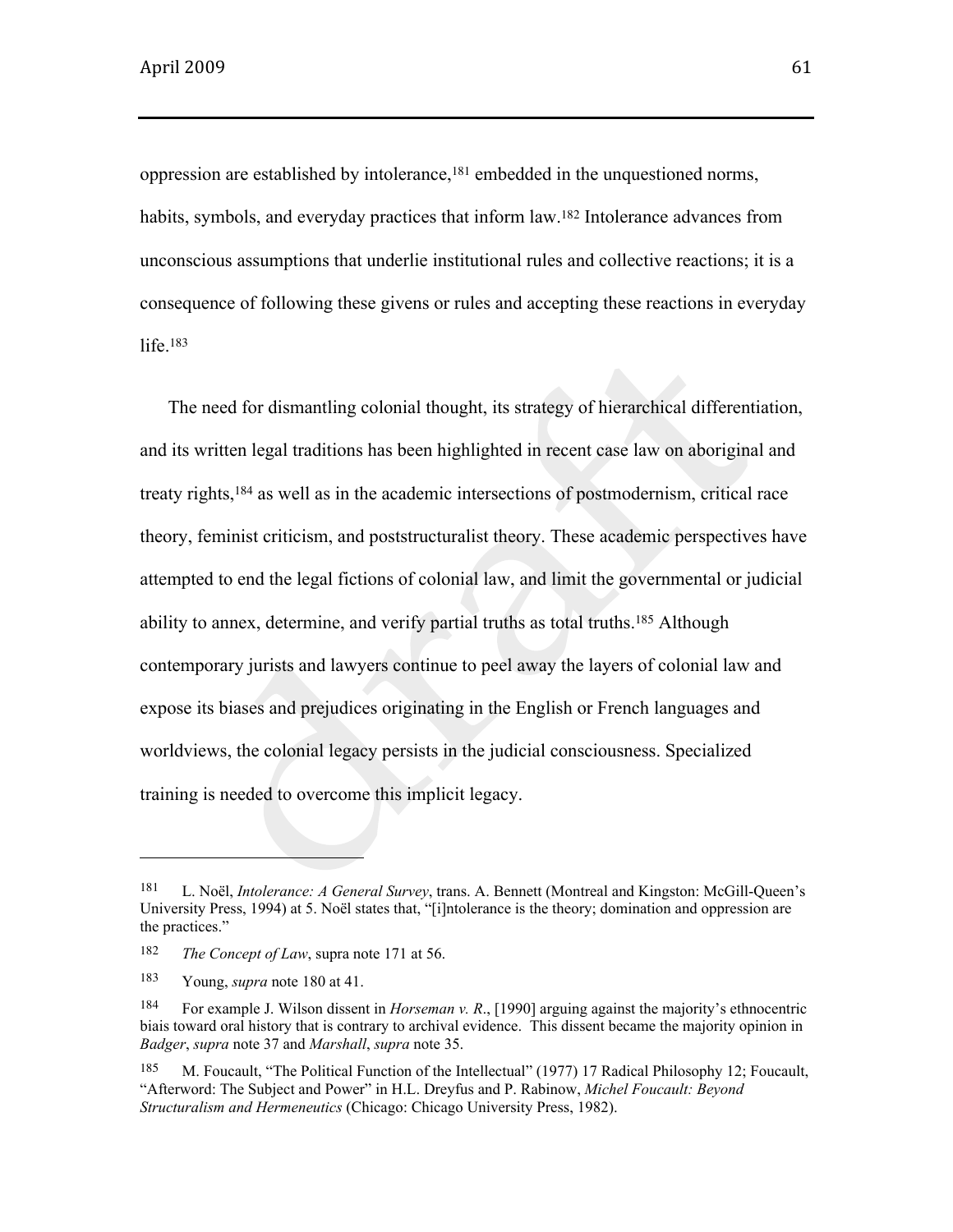The decolonization of Canadian law and the constitutional reconciliation of Aboriginal legal traditions with common and civil law traditions is best understood as a struggle to limit reliance on Eurocentric sources of law. Judges render decisions on the basis of evidence,186 but most of this evidence is derived from Eurocentric traditions. The Supreme Court has urged that the existing rules of evidence should be changed, but until these changes have been made judges in each case must purposively and animately adapt the existing rules in a broad and flexible manner. The adaptation is necessary to be commensurate with the inherent difficulties posed by aboriginal and treaty rights based on Aboriginal knowledge and legal traditions to promote truth-finding and fairness.<sup>187</sup> The Court has said that three simple ideas underlie the diverse rules on the admissibility of evidence: (1) the evidence must be useful in the sense of tending to prove a fact relevant to the issues in the case; (2) the evidence must be reasonably reliable; unreliable evidence may hinder the search for the truth more than help it; (3) even useful and reasonably reliable evidence may be excluded in the discretion of the trial judge if its probative value is overshadowed by its potential for prejudice.188 These ideas are centred on the discretion of the judge as trier of fact.

In aboriginal and treaty rights litigation determining what practices existed, and distinguishing central, defining features of a culture from traits that are marginal or

<sup>186</sup> *Mitchell*, *supra* note 68 at para. 29,

<sup>187</sup> *Ibid*. at para. 29-30

<sup>188</sup> *Ibid.* at para. 30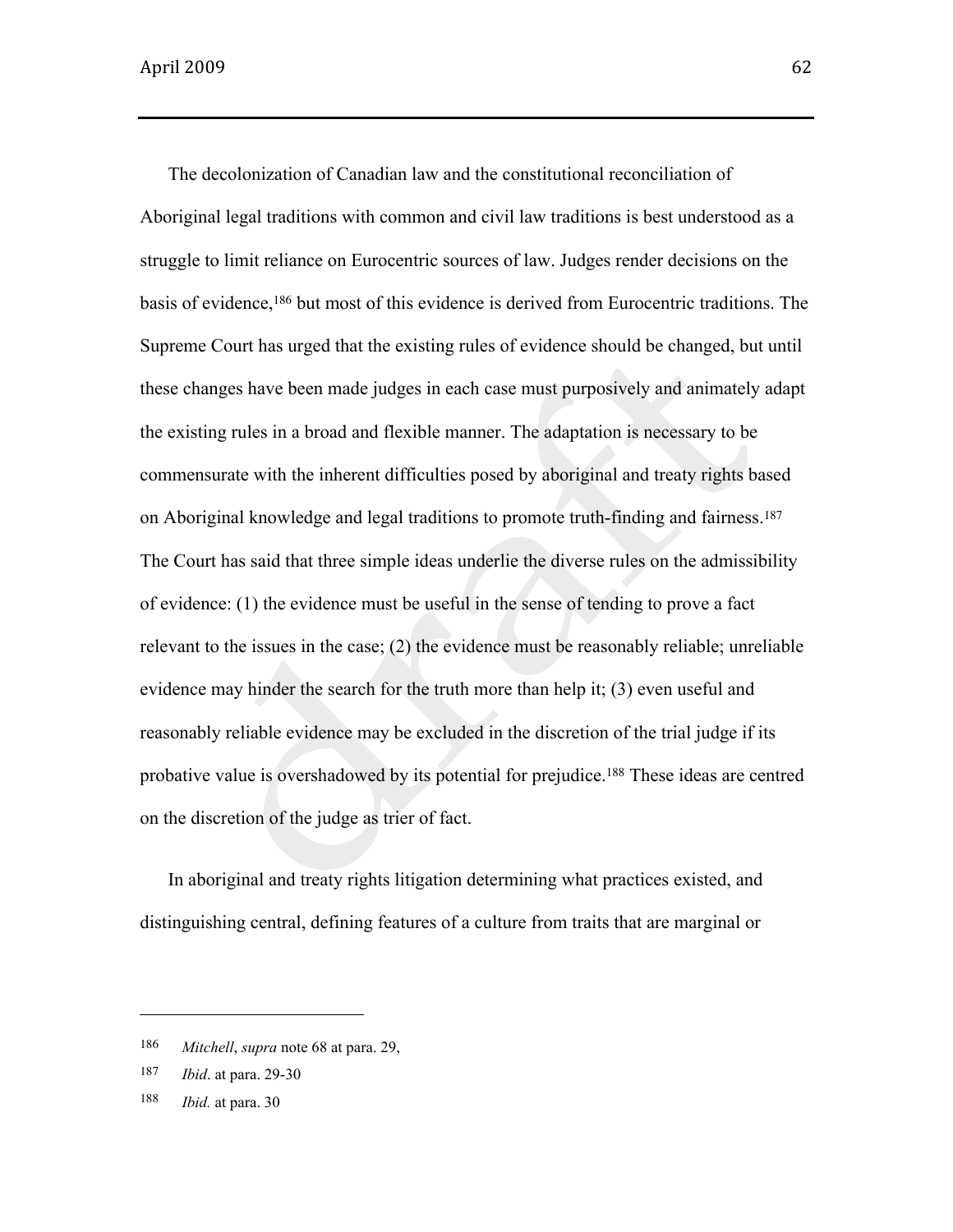peripheral, is no easy task at a remove of hundreds of years.189 The Supreme Court has held that in determining the usefulness and reliability of Aboriginal knowledge and oral histories, judges must resist facile assumptions based on Eurocentric traditions of gathering and passing on historical facts and traditions.190 Aboriginal knowledge and oral histories reflect the distinctive perspectives and cultures of the Aboriginal peoples from which they originate and should not be discounted simply because they do not conform to the expectations of the non-aboriginal perspective.191 Thus, the Supreme Court has cautioned against facilely rejecting oral histories simply because they do not convey "historical" truth, contain elements that may be classified as mythology, lack precise detail, embody material tangential to the judicial process, or are confined to the community whose history is being recounted.<sup>192</sup>

The issue of evidence and unbiased expert in aboriginal and treaty rights litigation reveals crucial systemic issues in procedural and evidence law. This is especially true for the negative evidence required to prove an aboriginal right, evidence of Aboriginal knowledge and legal traditions that existed before the introduction of Europeans and their knowledge system. This is negative evidence in relations the Eurocentric knowledge and legal traditions, since they were not present or had no knowledge about the existence of Aboriginal peoples of North America. All that Eurocentric knowledge or experts in

- 191 *Ibid.*
- 192 *Ibid.*

<sup>189</sup> *Ibid*. at para. 32

<sup>190</sup> *Ibid.* at para. 34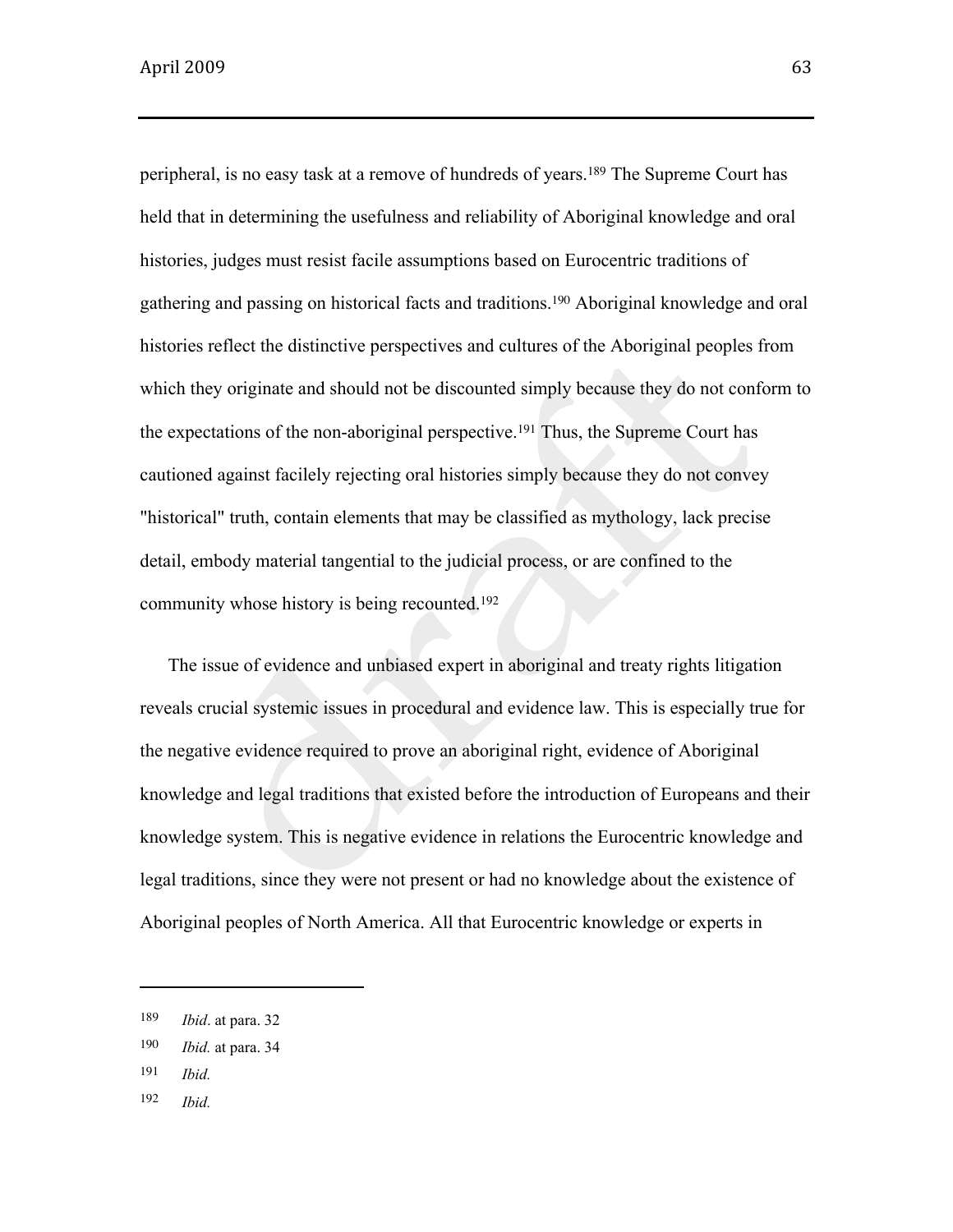Eurocentric knowledge can ever know about pre-contract Aboriginal people is classic hearsay evidence, derived from Aboriginal peoples-—one way or another.

When confronted with aboriginal or treaty rights, the Crown and their experts have attempted to turn these rights and the contextual understanding of these rights into an issue of history, rather than law or even legal history. They have forced Aboriginal peoples to bring forward their understanding of the heritage and knowledge, then claim it is invalid because it does not conform to Eurocentric methods of history and evidence. Many courts have accepted this strategy as valid, their decision become more like historians tracing through British or French documents to prove or disprove present Aboriginal understanding. In the false security of documents of one party to the litigation, the judges reading evidence of aboriginal and treaty rights as empirical, eternal fact, rather than as a internal normative system of law that still affect living people. The historical approach hides the normative issue of constitutional law embedded in an aboriginal and treaty right.

In litigation the problem of asymmetrical access to knowledge exists. Aboriginal methodology knowledge, languages, and legal traditions have been avoided in the Eurocentric based universities. They still are. While the faculty may study Aboriginal peoples, they only do so from Eurocentric methodologies of the various disciplines. This creates a discrimination against Aboriginal methods of knowing and substantive knowledge. While the Supreme Court has held that Aboriginal Elders and knowledge keepers have the right to teach about aboriginal and treaty rights, no institution has been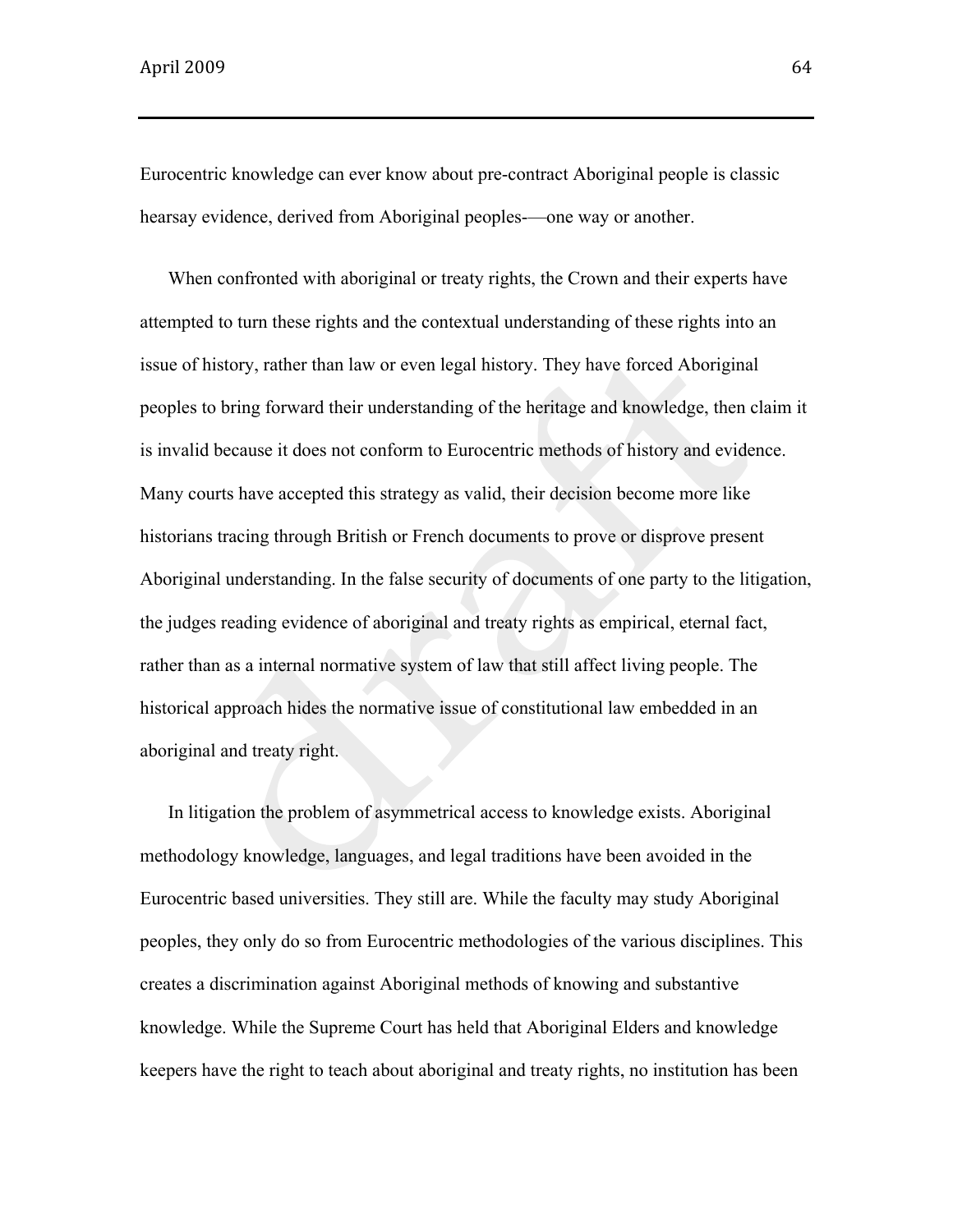funded to provide such a self-regulated College of Elders. In litigation this generates a inequities vis à-vis Elders and Aboriginal knowledge and legal traditions, since those concerned lack the institutional supports, such as in universities and law schools, as provided to Eurocentric scholarship, which are most concerned with the common and civil law traditions. In other words, the universities create endless number of expert witnesses for the Crown, but none for Aboriginal peoples.

A similar bias exists in the Federal Courts. While the *Federal Courts Act* gives judges discretion to admit evidence that would not otherwise be admissible if it is in accordance with the law in force in any province,<sup>193</sup> the judges do not appear to have the same discretion with Aboriginal legal traditions that inform the constitutional rights of Aboriginal peoples. Most provincial court systems are modelled on the British legal tradition, while that of Quebec is modelled on the civil law tradition. None are model under Aboriginal peoples' traditions.

## *C. Translations*

Eurocentrism haunts all interpretation or translation of Aboriginal languages into English. In *Buffalo v. Canada*,<sup>194</sup> the Federal Court sat for three weeks on the Samson Cree Nation reserve in Hobbema, Alberta to hear the testimony of five Cree Elders, most in the Cree language. The Court and every party had a Cree-to-English interpreter, whose translations were recorded. In looking at the translation transcripts of each party, the

<sup>193</sup> *Federal Court Act*, *supra* note 3 s. 53; 2002, c. 8, s. 51.

<sup>194</sup> *Buffalo v. Canada,* (2005) FC 1622 (T.D.).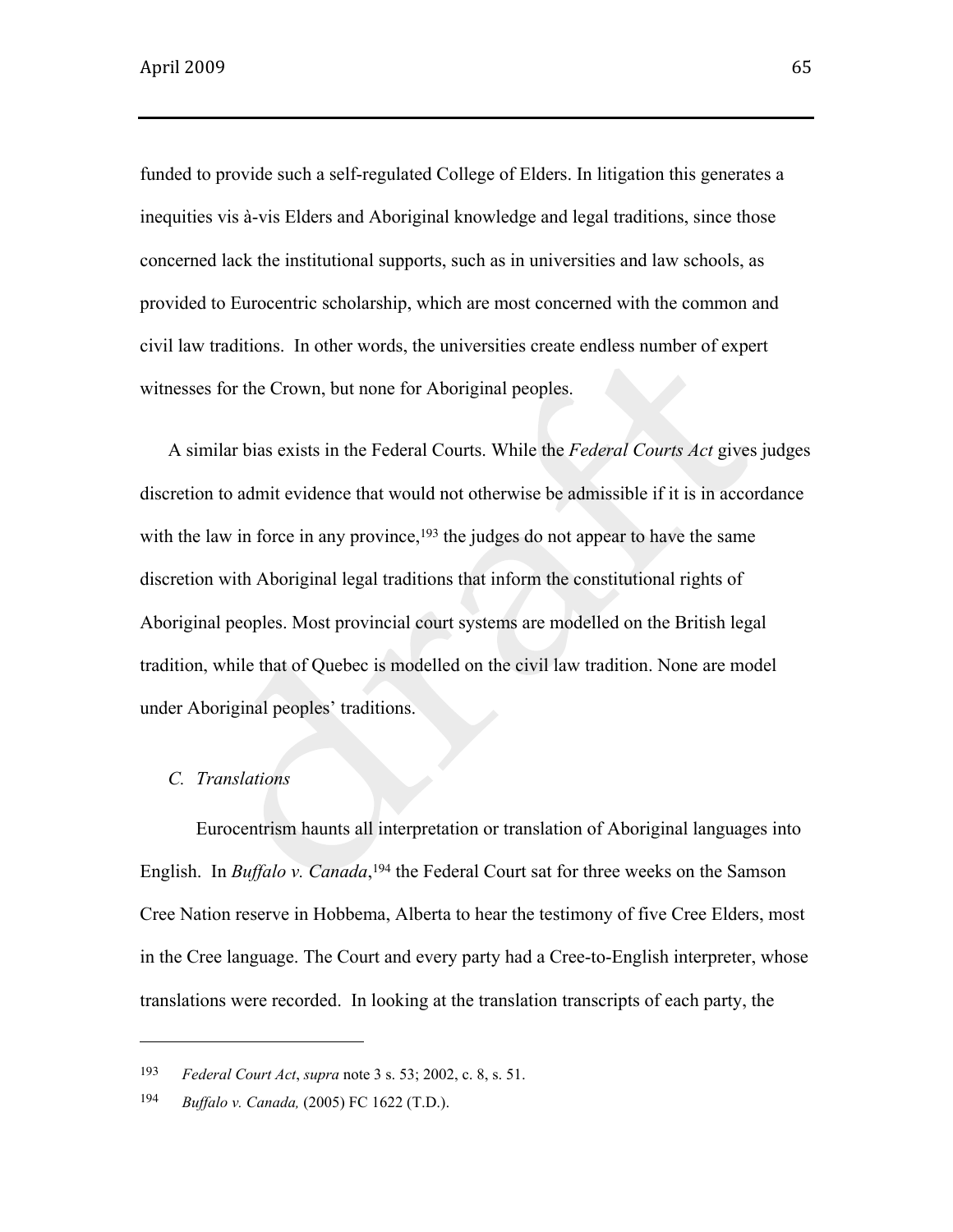difficulty of translating the Elders' concept into English became apparent. Because of the diversity of interpretation by the four interpreters who were sworn in, a special committee of Cree linguists was impanelled to hear the tape of the Elders' testimony and retranslate it.

In general, however, the judge refused to "seek assistance from 'local experts' for a full contextual reading" of oral tradition testimony because the judge understood this to mean "independent fact-finding investigations".<sup>195</sup> The judge stated that oral history evidence of the Samson elders should be discounted because the story probably was not transmitted to them as they recalled it, and alternatively because it is implausible that the Crown representatives who negotiated Treaty 6 would have agreed to accept a surrender of the land only to a certain depth.196 And he stated that the linguistic evidence of Professor Wolfart that the Cree leaders who signed Treaty 6 could not have understood the "cede, surrender and release" clause bears little weight because his evidence does not explain how he reached that conclusion.<sup>197</sup> The judge also reached the conclusion The "cede, release and surrender" clause in Treaty 6 was explained to the Cree leaders in 1876, and they understood that clause when they signed Treaty 6.<sup>198</sup>

However, the judge missed the central and obvious issue about translatability. If at the beginning of the twenty-first century that translation from Cree-to-English remains an

<sup>195</sup> *Ibid.* para. 453.

<sup>196</sup> *Ibid*. at para. 458 to 494.

<sup>197</sup> *Ibid*. at para. 503.

<sup>198</sup> *Ibid*. at para. 532.